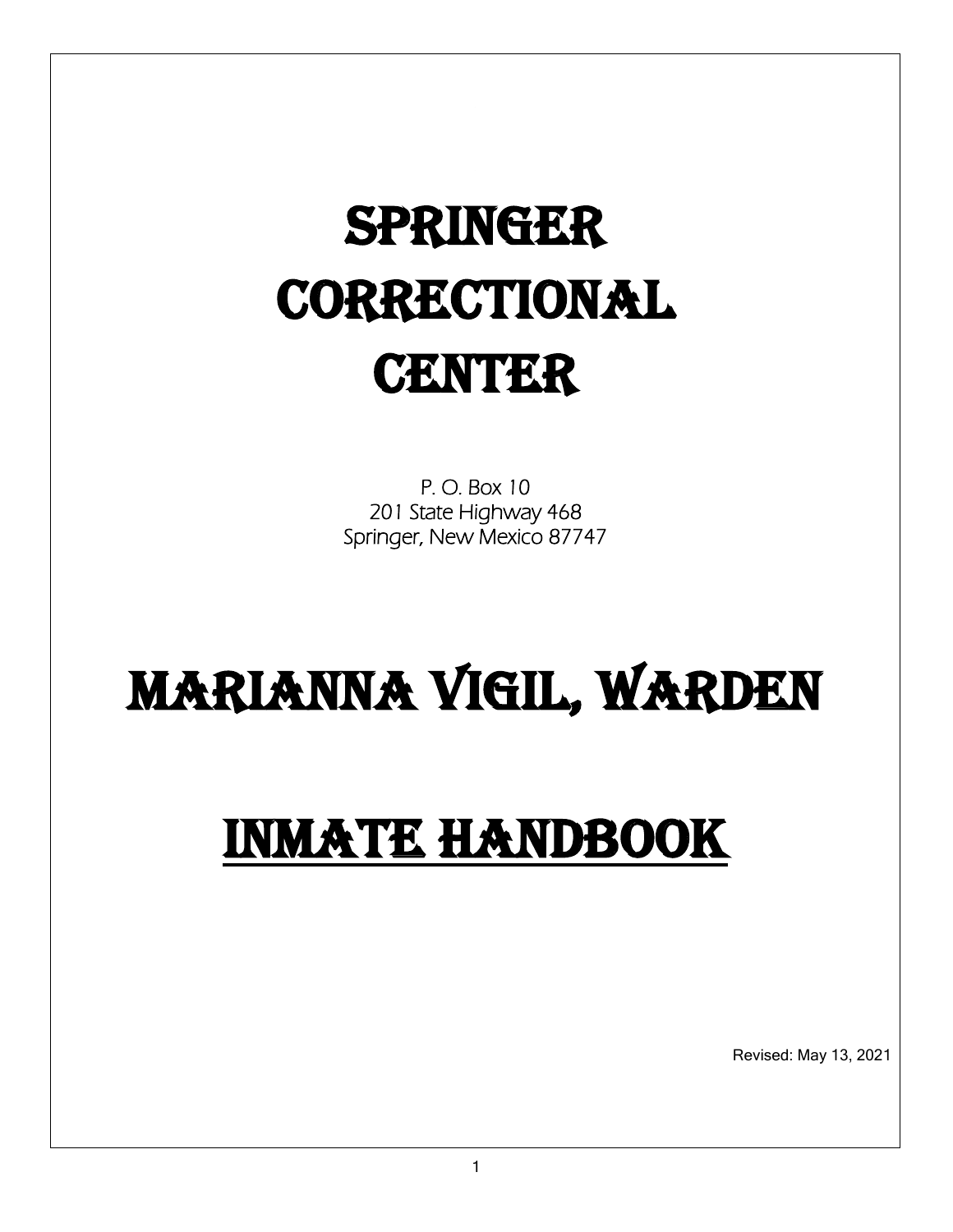## TABLE OF CONTENTS **INMATE HANDBOOK TABLE OF CONTENTS**

|                                       | <b>Quick Reference Guide</b>                  | 3         |  |
|---------------------------------------|-----------------------------------------------|-----------|--|
| L.                                    | <b>Inmate Rules &amp; Regulations</b>         | 4         |  |
| II.                                   | <b>Off-Limit Areas</b>                        | $5-6$     |  |
| Ш.                                    | <b>Housing Unit Rules</b>                     | 6         |  |
| IV.                                   | <b>Controlled Movement</b>                    | 7         |  |
| V.                                    | <b>Daily Schedule</b>                         | 7         |  |
| VI.                                   | <b>Food Service</b>                           | $7 - 8$   |  |
| VII.                                  | <b>Special Diets - Therapeutic/Religious</b>  | 8         |  |
| VIII.                                 | <b>Laundry &amp; Clothing Procedures</b>      | $8-9$     |  |
| IX.                                   | <b>Inmate Employment</b>                      | 9         |  |
| X.                                    | <b>Inmate Trust Accounts</b>                  | 10        |  |
| XI.                                   | Canteen                                       | 10        |  |
| XII.                                  | <b>Inmate Personal Property</b>               | $11 - 12$ |  |
| XIII.                                 | <b>Personal Living Area</b>                   | 13        |  |
| XIV.                                  | <b>Personal Hygiene Items</b>                 | 13        |  |
| XV.                                   | <b>Safety &amp; Sanitation/Housekeeping</b>   | 13        |  |
| XVI.                                  | <b>Sexual Abuse/Assault/PREA Hotline</b>      | 14        |  |
| XVII.                                 | <b>Mail and Correspondence Privileges</b>     | 15        |  |
| XVIII.                                | <b>Telephone Access</b>                       | 15        |  |
| XIX.                                  | <b>Attorney Visits and Phone Calls</b>        | 16        |  |
| XX.                                   | <b>Visitation</b>                             | 16        |  |
| XXI.                                  | <b>Medical Services</b>                       | 17        |  |
| XXII.                                 | <b>Classification Department</b>              | 17        |  |
|                                       | <b>XXIII.</b> Inmate Grievances               | $17 - 18$ |  |
|                                       | <b>XXIV.</b> Mental Health Services           | 18        |  |
| XXV.                                  | <b>Religious Services</b>                     | 18        |  |
|                                       | <b>XXVI.</b> Recreation                       | 18        |  |
|                                       | <b>XXVII. Arts and Hobby Craft Program</b>    | 18        |  |
|                                       | <b>XXVIII.Inmate Self-Help Groups</b>         | 18        |  |
|                                       | <b>XXIX.</b> Narcotics and/or Alcohol         | 18        |  |
| XXX.                                  | <b>Typing Services</b>                        | 19        |  |
| XXXI.                                 | Housing Units 9&10                            | 19        |  |
|                                       | <b>XXXII.</b> Duran Rights                    | $20 - 27$ |  |
|                                       | <b>Disciplinary Procedures (Attachments)</b>  | 28-31     |  |
|                                       | <b>Orientation Receipt (Attachment)</b><br>32 |           |  |
| <b>Visitation Packet</b><br>$33 - 35$ |                                               |           |  |
| 36<br><b>Facility Address</b>         |                                               |           |  |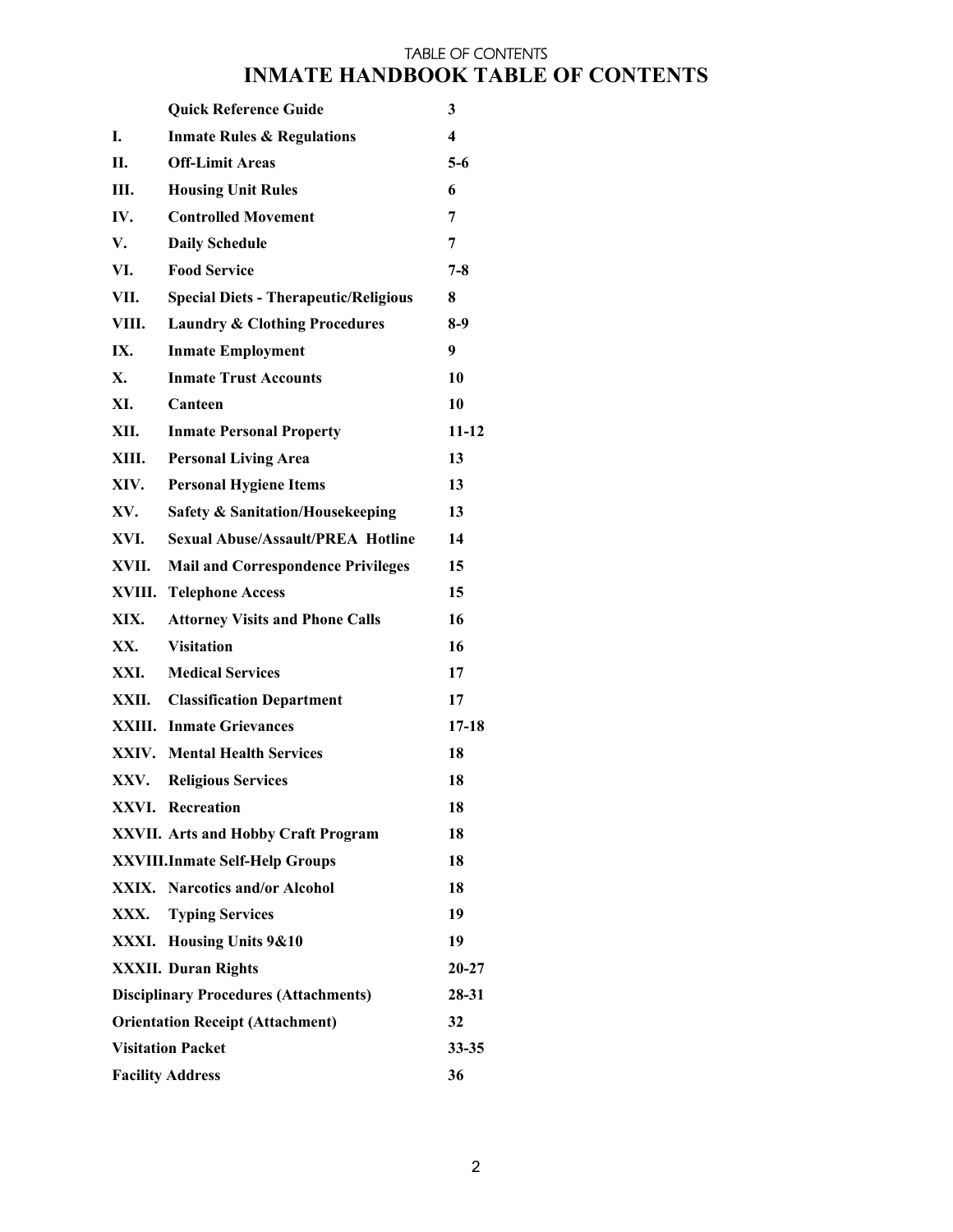## SPRINGER CORRECTIONAL CENTER QUICK REFERENCE GUIDE

|     | <b>ISSUES</b>                                      |                 | <b>CONTACT PERSON</b>                          |
|-----|----------------------------------------------------|-----------------|------------------------------------------------|
| 1.  | <b>CLASSIFICATION ISSUES</b>                       |                 | <b>CLASSIFICATION OFFFICER</b>                 |
| 2.  | <b>EMPLOYMENT ISSUES</b>                           |                 | <b>EMPLOYMENT COORDINATOR</b>                  |
| 2.  | <b>COMPLAINTS or GRIEVANCES</b>                    |                 | <b>GRIEVANCE OFFICER</b>                       |
| 3.  | <b>DISCIPLINARY INFRACTION</b>                     |                 | <b>DISCIPLINARY OFFICER</b>                    |
| 4.  | <b>FILE INFORMATION</b>                            |                 | <b>CLASSIFICATION SUPERVISOR</b>               |
| 5.  | <b>EMERGENCY or CRISES</b>                         |                 | SHIFT SUPERVISOR                               |
| 6.  | MAIL and PACKAGES                                  |                 | <b>MAIL ROOM OFFICER</b>                       |
| 7.  | <b>MONEY ISSUES</b>                                |                 | <b>INMATE ACCOUNTS</b>                         |
| 8.  | <b>RELIGIOUS or VOLUNTEER ISSUES</b>               | <b>CHAPLAIN</b> |                                                |
| 9.  | <b>VISITATION</b>                                  |                 | <b>VISITING OFFICER/CLASSIFICATION OFFICER</b> |
| 10. | <b>LEGAL ISSUES</b>                                |                 | <b>LAW LIBRARY</b>                             |
| 11. | PAROLE/RELEASE/GOOD TIME ISSUES                    |                 | <b>CLASSIFICATION OFFICER</b>                  |
| 12. | <b>PROPERTY</b>                                    |                 | <b>PROPERTY OFFICER</b>                        |
| 13. | LEGAL/EMERGENCY PHONE CALLS                        |                 | <b>CLASSIFICATION OFFICER</b>                  |
| 14. | <b>CLASSIFICATION APPEALS</b>                      |                 | <b>CLASSIFICATION OFFICER</b>                  |
| 15. | JUDGMENT AND SENTENCE INTERPRETATIONS              |                 | <b>CLASSIFICATION SUPERVISOR</b>               |
| 16. | FORMS (e.g. DEBIT MEMO, REQUEST TO SEE STAFF etc.) |                 | UNIT OFFICER or CLASSIFICATION OFFICER         |

Requests can be made through the mail by addressing your concerns/questions to the appropriate personal/department.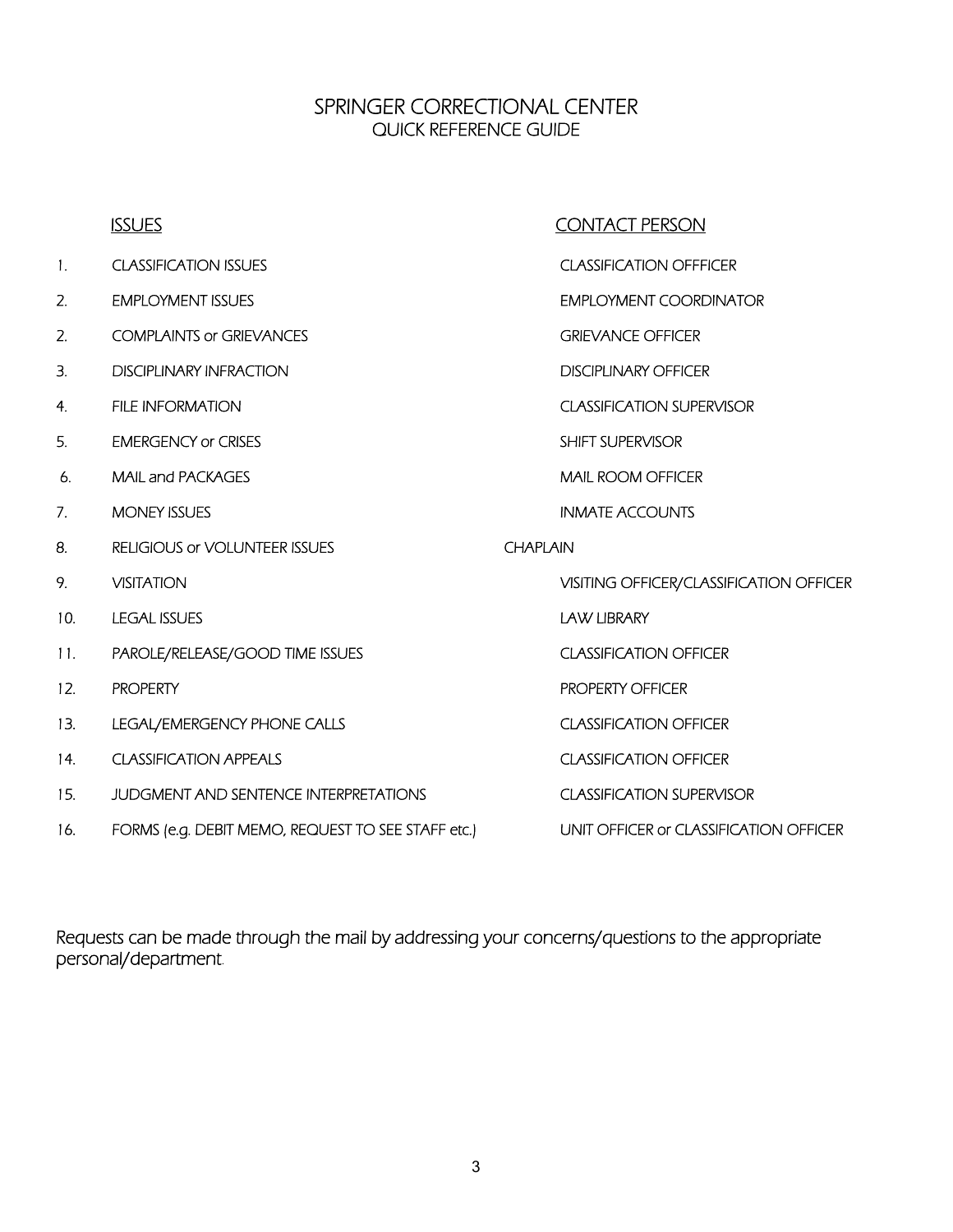## **I. INMATE RULES AND REGULATIONS**

- All inmates will abide by the rules and regulations as set forth in the policy statement on inmate discipline.
- Inmates will show respect and courtesy to facility personnel, citizens, visitors, and other inmates.
- Inmates are required to follow orders of the staff in a proper and efficient manner. In the event of conflicting orders, the inmate is to follow the last order given.
- Contraband is defined as anything not allowed to be received through the mail and is not sold at the Canteen or issued by the state. Articles in excess of established limits or use for unauthorized purposes are also considered contraband.
- **Inmates are prohibited from committing, soliciting, forcing, or enticing other inmates to perform any sex acts. Inmates are prohibited from hugging, kissing or holding hands.**
- Inmates are prohibited from creating any unnecessary noise, which includes indecent or vulgar language, whistling or catcalls, verbally threatening or intimidating inmates, officers, staff, or general agitation.
- Inmates will not interfere with staff members in the performance of their assignment i.e. (Count, Bunk or Room inspections.
- Inmates are prohibited from possessing cigarettes and/or any materials used for smoking, to include snuff, chewing tobacco, gum etc.
- Inmates are not allowed to leave their place of assignment without the permission of the staff member in charge: enter an unauthorized area or engage in unauthorized activity. **( Including entrance ways to housing units)**
- Inmates are subject to search and inspection of their person, personal property and housing/work assignment at any time.
- Inmates are subject to a test for either alcohol abuse detection or drug abuse detection at any time.
- Inmates will not use any institutional telephones unless under the direct supervision of the Shift Supervisor or their respective caseworker.
- Inmates are not allowed to exchange personal property among them, i.e. give, borrow, loan, trade, etc.
- **If receiving brown bags for a meal all items need to be eaten or thrown in the trash after a 24 hrs period. Inmates will not hoard any food or condiments that are received in these meals.**
- Inmates will be permitted to wear approved Gym attire, i.e. sweats tops and bottom or grey t-shirts and grey shorts while participating in recreational activities and in the housing units.
- **Inmates are required to wear the prison issued orange uniform when attending any program or activity; except recreation. Sunbathing will not be permitted. Alteration of pants or shirts will not be permitted for this purpose.**
- Any ball caps or headgear will **NOT** be worn indoors. Do-Rags are only allowed in the housing unit and are prohibited in the gym and outdoors.
- Foot Lockers will remain closed and locked during the day or anytime you are not in the Housing Unit.
- Inmates are required to wear their assigned Springer Correctional Center I.D. at all times, on their sleeve which includes the following areas: work-site, kitchen, education, canteen, classification department, mental health, etc. Inmates do not have to wear their I.D. while in their assigned housing unit, but I.D.'s must be available during count or upon request by staff. You will be issued an I.D. upon your arrival at SCC. If you lose your I.D. you will pay \$5.00 for are placement.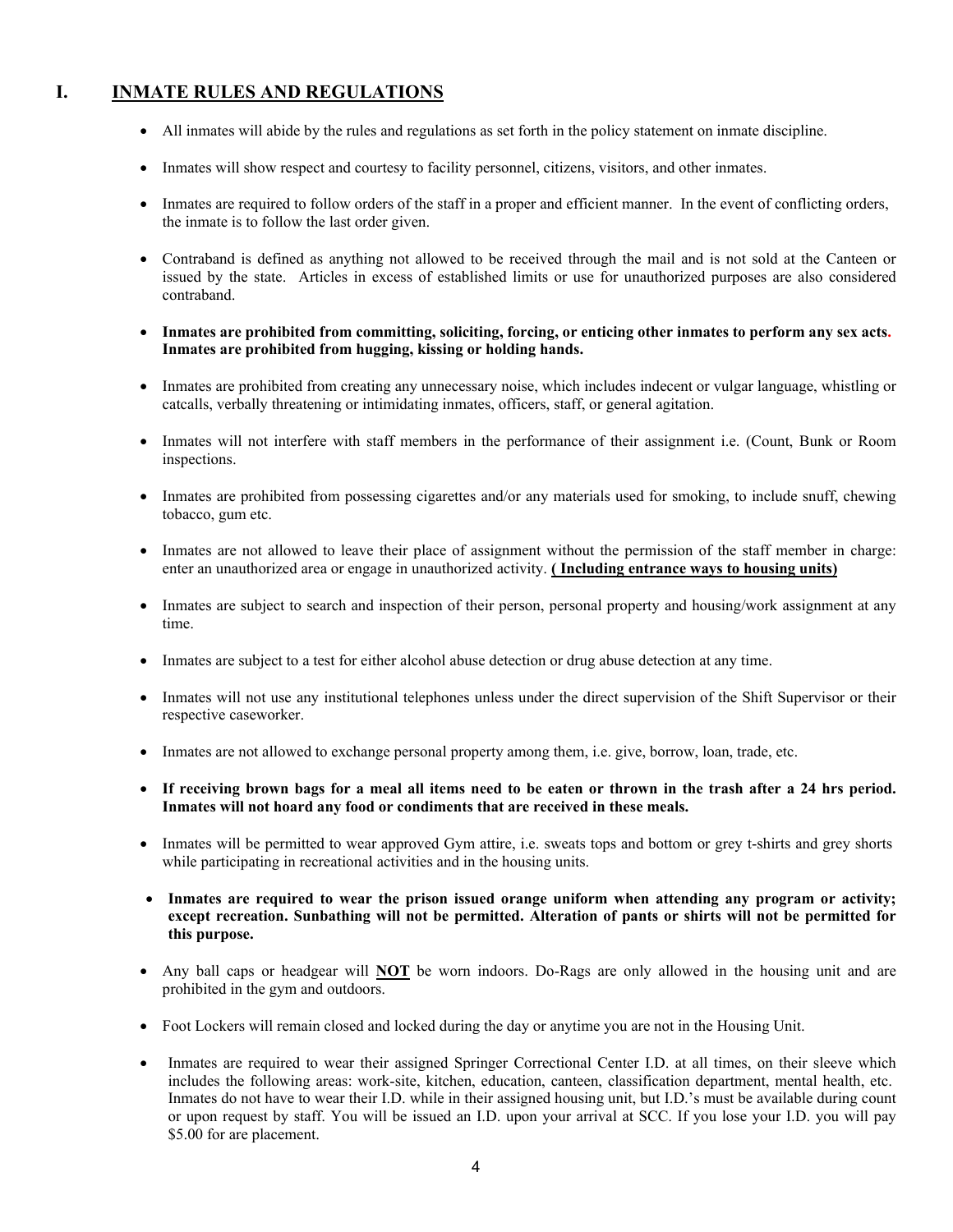- Inmates will not be allowed to request any type of designs/insignias and the hair stylist will not be permitted to accommodate these requests. Hair cuts will only be done in the gym.
- Inmates will be clothed when exiting the shower area and clothed in the sleeping area during business hours i.e. approved orange or green uniforms or approved gym attire. **You will be permitted to braid or do another inmates hair while in the dressing area. You will not sit on bunks to do any hairstyles. Also if you get your hair done at the gym there are no lines or shaving your hair is prohibited.**
- Staff will be addressed as Correctional Officer, Mr., Mrs. or Ms. and the last name of the person you are speaking to. Staff will not be addressed by their first name.

**Anytime an inmate is outside of their living quarters, are required to wear a protective mask. Inmates will be required to wear protective masks in all common areas of the facility and remain in the protective masks until they return to their living quarters. The only exception for not wearing a mask outside is when inmates are outside exercising but they still need to have them on their person.**

#### **UNIFORMS:**

- **Full Orange or Green Uniforms will be worn from 7:00 am until after 4:00 pm formal count and in any programming areas**. **You are only allowed kitchen whites while working at food service while working, if you are not working you need to go back to your unit and change to proper attire.**
- **After 4:00 pm formal count Gym Attire may be worn in the Units, Recreational Yard and Gym.**
- **On weekends full Orange will be worn during visitation and all programming areas to include the Chapel and the Chow Hall.**
- **No Shower Shoes/ Sandals will be worn outside of Housing Units at anytime.**
- **Orange Smocks do not have to be tucked in but Orange T-Shirts will have to be tucked in at all times.**
- **No Altering Uniforms or Gym Attire at anytime. i.e. rolling up sleeves or pant legs and may not use hair ties to hold up pants.**
- **You have to wear all Solid Orange/Green or Solid Grey during the specified times directed on this memo. No mismatching at any time only one color allowed.**
- **Crocks may be worn as authorized footwear.**
- **Sunbathing is prohibited at anytime.**
- **Sagging is prohibited at anytime.**
- **All inmates will wear undergarments at all times, failure to do so will result in disciplinary action.**

#### II. OFF LIMIT AREAS

The employee housing area is **STRICTLY OFF LIMITS** to all inmates at the Springer Correctional Center. No Inmates are allowed in this area, unless authorized by the Warden. (Authorized details, etc.)

The area between the housing units and the perimeter fence is **RESTRICTED** to assigned inmate workers.

Areas **PROHIBITED** to inmates:

- Control Centers including Officer Stations
- ❖ Inter Housing Unit Visits
- Administration Building
- Within red line areas
- **The doc side of the warehouse/kitchen**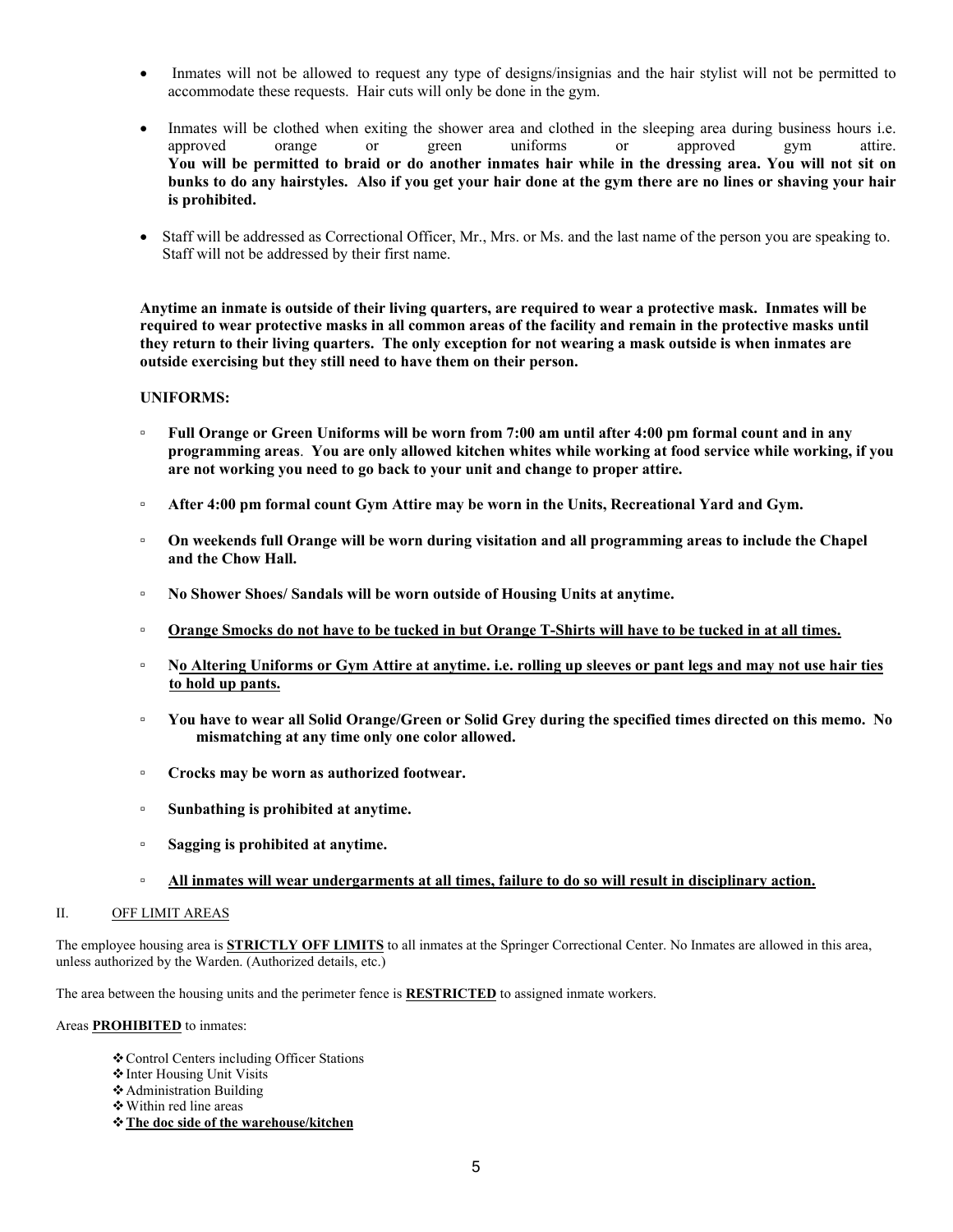#### Areas **RESTRICTED** to authorized Inmates only:

| ❖ Maintenance / Welding shop<br>❖ Boiler Rooms<br>❖ Power Plant<br>❖ Warehouse<br>$\triangle$ Laundry<br>❖ Native American Sweat Lodge<br>❖ Water Treatment Plant<br>❖ Classification Area<br>❖ Swimming Pool Area<br>❖ All Vocational Buildings<br>❖ Training Portable |                                                                                                                                                                                                                  |
|-------------------------------------------------------------------------------------------------------------------------------------------------------------------------------------------------------------------------------------------------------------------------|------------------------------------------------------------------------------------------------------------------------------------------------------------------------------------------------------------------|
| ❖ Disciplinary Portable                                                                                                                                                                                                                                                 | Only Inmates called for no exceptions                                                                                                                                                                            |
| ❖ Kitchen / Dinning Room                                                                                                                                                                                                                                                | Only Authorized inmates will be allowed in the dinning room or kitchen after<br>meals                                                                                                                            |
| ❖ Visiting Room                                                                                                                                                                                                                                                         | Open to inmates participating in scheduled activities or programs during<br>approved scheduled times. Only inmates receiving visits are authorized<br>to be in the visiting room, during regular visiting hours. |
| ❖ Canteen--Restricted Area                                                                                                                                                                                                                                              | Only inmates picking up Canteen purchase are allowed in the Canteen area.                                                                                                                                        |
| ❖ Weight Pile / Horse Shoe Pits                                                                                                                                                                                                                                         | Off-Limits when restricted movement is announced and when Quarters call is<br>in effect.                                                                                                                         |
| $\triangle$ Chapel                                                                                                                                                                                                                                                      | Only when scheduled activities are in progress, (Must be approved through<br>Warden or Designee)                                                                                                                 |
| ❖ Housing Unit<br>❖ Housing Unit                                                                                                                                                                                                                                        | <b>Tool rooms/Unit Entrances</b><br>Offices and Officer Station                                                                                                                                                  |
| ❖ Programs/Medical Brick Walls                                                                                                                                                                                                                                          | No loitering in this area you will be disciplined if caught around the <b>red line areas</b> .                                                                                                                   |

Inmates are not allowed to go to the Administration Building to talk to staff. If an inmate has a concern or problem with anything, they will be directed to submit a request through his caseworker to get it resolved.

#### III. HOUSING UNIT RULES

The Chief of Security shall assign the inmate's room and housing unit upon arrival. **Changing bunks is prohibited except as authorized by the Chief of Security.** All inmates will be held accountable for their actions, to include but not limited to the following:

- **NO** willful destruction, sabotage, or altering of State Property<br> **NO** assaults against staff / inmates
- **NO** assaults against staff / inmates
- **SHOWERS** will be completed and inmates will be by their assigned bunk by **10:30 pm** Sunday thru Thursday.
- **NO** showers are allowed after 12:00 midnight Friday and Saturday.<br> **NO SONG YONG INMATE PER SHOWER HEAD.**
- **ONLY ONE INMATE PER SHOWER HEAD.**
- $\triangleright \quad \overline{\text{ONLY ONE INMATE ALLOWED IN EACH BATHROM STALL.}}$
- **ONLY ONE INMATE ALLOWED AT EACH SINK.**<br> **ONLY ONE INMATE PER YOUR ASSIGNED BUNI**
- **ONLY ONE INMATE PER YOUR ASSIGNED BUNK.**<br> **NO** participating in, contributing to or impending control of
- **NO** participating in, contributing to or impending control of a disturbance.<br> **NO** verbal screaming, shouting or coercing others to engage in-group active
- $\triangleright$  **NO** verbal screaming, shouting or coercing others to engage in-group activity.<br> $\triangleright$  **NO** use of abusive words or gestures towards staff, inmates or visitors.
- in NO use of abusive words or gestures towards staff, inmates or visitors.<br>
► NO covering of any windows to reduce visibility.
- **NO** covering of any windows to reduce visibility.
- **NO** pictures or posters on the walls or under bunks.
- **EXECUTE:** NO tampering with unit doors in a manner which obstructs the opening or closing of doors.
- **NO** altering of units to include electrical, cable, plumbing fixtures and blocking vents.<br>
NO obscene pictures, literature, graffiti or gang symbols. (Inmates will be held responently
- **NO** obscene pictures, literature, graffiti or gang symbols. (Inmates will be held responsible for any graffiti found in their assigned housing area)
- **NO** wrestling, scuffling or horseplay.
- $\triangleright$  **NO** gambling allowed.<br> $\triangleright$  Selling or bartering of i
- $\triangleright$  Selling or bartering of personal articles or favors is not allowed.<br> $\triangleright$  Inmates are **PROHIBITED** from inter unassigned housing unit
- Inmates are **PROHIBITED** from inter unassigned housing unit visits.<br>  $\triangleright$  **NO** altering or making of clothing to include nicknames monikers go
- **NO** altering or making of clothing, to include nicknames, monikers, gang symbols or other markings not allowed.
- **NO** tampering marking with safety equipment (smoke alarms, strobe lights, cameras etc.)
- **NO banners of any kind i.e. birthday/anniversary banners**

.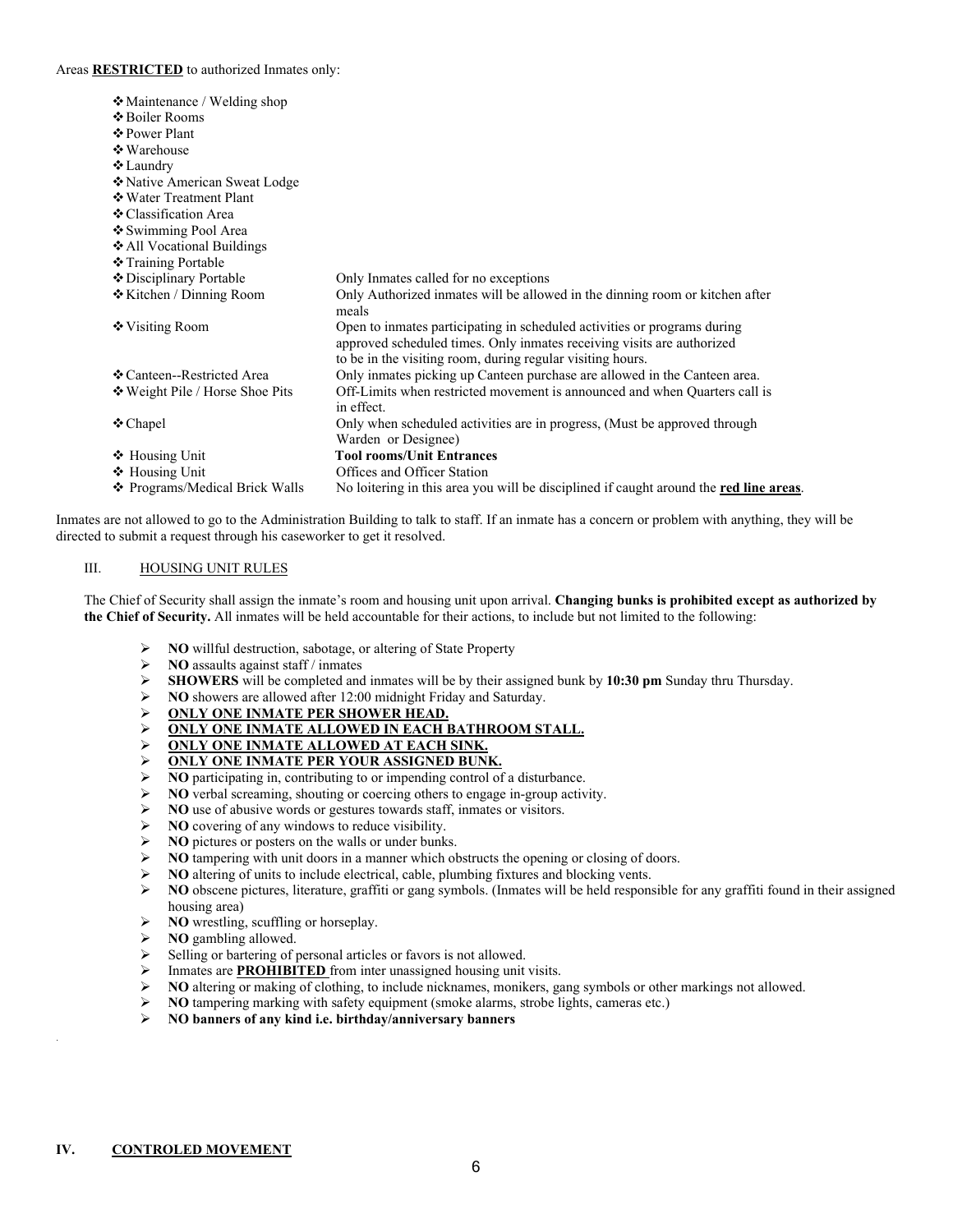Work call will be announced by the assigned Foot Patrol/Master Control and Unit Officer. When work assignments are announced, inmates will report immediately to the Work Gate in an orderly fashion. There will be no straggling**. Inmates will not be allowed to return to their housing unit unless authorized by their immediate supervisor. No MP players. tablets or radios will be allowed to work call. Water bottles will be allowed during the summer months, there will be no coffee cups allowed. This applies to all food service workers also.** 

#### **V. DAILY SCHEDULE**

At all formal standing counts, when the Counting Officer enters the housing unit and announces count all inmates will stand quietly at their assigned bunk and will remain so until the Counting Officer advises he/she has completed counting the entire housing unit. **There will be no inmate movement during institutional formal counts. All inmates will remain at their assigned bunk until count is secured. During Formal Counts-Stand Up, all inmates will stand.** 

Inmates are then restricted from leaving the Housing Unit, but may move within the bunk area until count is cleared by Control and announced by the Counting Officer. Counts are conducted numerous times throughout the twenty-four (24) hour period**. Interfering with a count is not tolerated and will result in Disciplinary Action (Misconduct Report).** Your cooperation is asked to ensure that the count, at any given time, is accomplished with efficiency and accuracy in as little time as possible. Formal Counts are conducted at least four (4) times daily.

When Quarters Call is announced, all inmates must immediately report to their housing unit and remain there until count is cleared by the Main Control Center. To move from that area, prior to count being cleared is just cause for Disciplinary Action. **When Officers announce Count, inmates will report to their bunks immediately**

| 5:00 a.m.          | Wake Up Call /Official Formal Count-Standup                                                             |
|--------------------|---------------------------------------------------------------------------------------------------------|
| $5:30$ a.m.        | <b>Diabetics to Medical</b>                                                                             |
| 6:00a.m.           | Med-Line                                                                                                |
| $6:15$ a.m.        | <b>Morning Meal</b>                                                                                     |
| 8:00a.m.           | <b>Work Call</b>                                                                                        |
| 8:00a.m.           | <b>Education Call</b>                                                                                   |
| 8:00a.m.           | <b>Recreation Call</b>                                                                                  |
| $8:30$ a.m.        | <b>Inmate Visitation</b> (Saturdays and Sundays Only)                                                   |
| $10:30$ a.m.       | Quarters Call (All inmates except outside details, food service and visitation, must return to assigned |
|                    | housing unit)                                                                                           |
| $11:00$ a.m.       | <b>Official Formal Count-Standup</b>                                                                    |
| $11:30$ a.m.       | <b>Noon Meal</b>                                                                                        |
| $12:30$ p.m.       | <b>Work Call/Trash Run</b>                                                                              |
| $1:00$ p.m.        | <b>Education/Recreation Call</b>                                                                        |
| $2:30$ p.m.        | Inmates turn in all tools. (Daily Tool Inventory for all programs)                                      |
| $3:30$ p.m.        | <b>Recreation Ends</b>                                                                                  |
| $3:30$ p.m.        | <b>Ouarters Call</b><br>(All inmates except Food Service Workers must return to assigned housing units) |
| $4:00$ p.m.        | <b>Official Formal Count-Standup</b>                                                                    |
| 4:30p.m.           | <b>Evening Meal</b>                                                                                     |
| 5:30 p.m.          | <b>Recreation Call</b><br>Note: Restricted movement will be announced whenever the Shift Supervisor     |
| <b>Summer Only</b> | determines there is insufficient lighting to allow outside recreation.                                  |
| $8:00$ p.m.        | Recreation Ends (Inmates return to Housing Units, escorted movement after dark)                         |
| $8:00$ p.m.        | <b>Quarters Call</b> (All inmates in Units)                                                             |
| $9:00$ p.m.        | <b>Formal Count-Standup</b>                                                                             |
| 10:30 p.m.         | Showers Secured - Sunday thru Thursday 10:30; Friday & Saturday 12:00 Midnight                          |
| $10:30$ p.m.       | <b>Formal Count</b>                                                                                     |
| $10:30$ p.m.       | Lights out, inmates off of phones (Inmates be in bunks)                                                 |
| $12:00$ a.m.       | <b>Official Formal Count - Lights out on Weekends</b>                                                   |
| $2:00$ a.m.        | <b>Official Formal Count</b>                                                                            |
|                    |                                                                                                         |

**Schedule is the same on weekends and holidays, except the morning meal is scheduled for 7:30 a.m. Inmates may sleep until 9:00 a.m. on weekends. If an inmate is on their days off they are allowed to lay back down as long as their bed is fixed and they are laying on the top blanket.** 

#### **VI. FOOD SERVICE**

x

- 1. Inmates must wear a Springer Correctional Center I.D. on the left side of his shirt, at all times. Inmates must wear an institutional uniform in the dining room at all times. The uniform will be worn properly with shirt tucked into pants at all times. Shower shoes, hats/MP players and tablets are **NOT ALLOWED and will be confiscated.**
- **2.** Inmates will not take kitchen utensils, such as plastic ware, glasses, salt/pepper shakers and food from the kitchen. **Nothing will be taken from food service for the exception of brown bags when they are served.**
- 3. The size of portions served, i.e. meat, potatoes, vegetables and desserts are approved by a Dietician and the N.M.C.D. All inmates, except those on special medical/religious diets shall be served the same meal as scheduled on the food menu.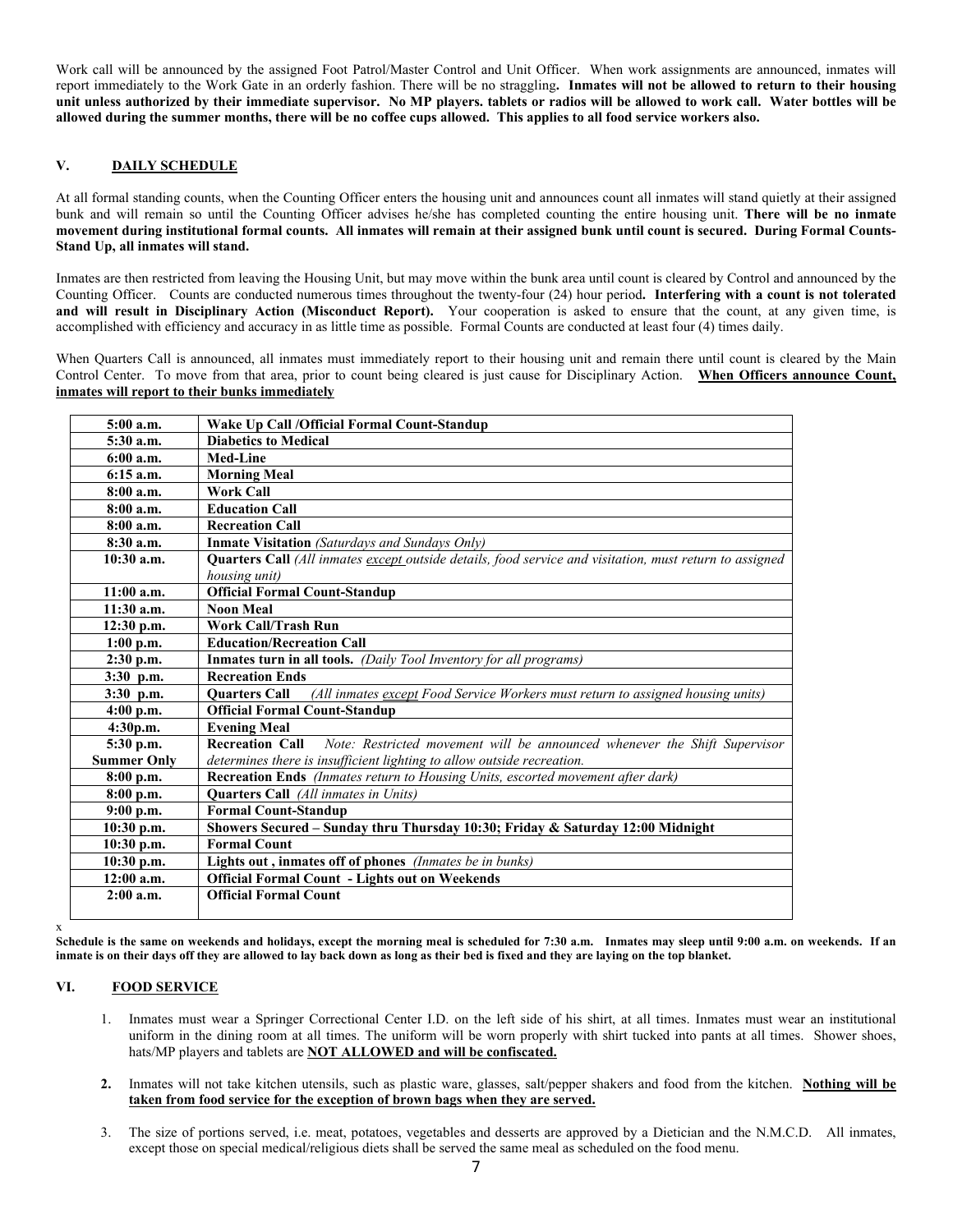4. Menus prepared by the Food Service Director are approved by the Warden.

#### **FOOD SERVICE SCHEDULE**

|                  | <b>SCHEDULED TIME</b>      | <b>SCHEDULED DAY</b> |  |
|------------------|----------------------------|----------------------|--|
| <b>Breakfast</b> | $6:15$ a.m.                | Monday thru Friday   |  |
|                  | $7:15$ a.m. $-$ 8:30 a.m.  | Weekends / Holidays  |  |
|                  |                            |                      |  |
| Lunch            | $11:25$ a.m. $-12:15$ p.m. | 7 Days a Week        |  |
|                  |                            |                      |  |
| Dinner           | 4:45 p.m. $-$ 5:15 p.m.    | 7 Days a Week        |  |

#### **VII. SPECIAL DIETS - THERAPEUTIC/RELIGIOUS**

- 1. No inmate is given a special diet related to health care unless ordered by the Physician/Nurse. A diet list is completed by the Physician/Nurse and delivered to the Food Service Manager. Medical diet requests should be specific, complete and submitted in writing to the Food Service Manager. (4-4318)
- 2. It is the responsibility of the Physician/Nurse to point out any special or hazardous food requirements to the inmate and the Food Service Department, in writing.
- 3. Religious diet requirements are met by the Food Service Department for inmates whose religious beliefs require the adherence to religious dietary, with the Wardens approval. (4-4319). Consultation with appropriate religious authorities outside the institution is encouraged, although a full-time Chaplain is available onsite. (4-4319).
- 4. Approved religious diet requests shall be specific, complete and furnished in writing to the Food Service Manager. (4-4319)
- 5. Only approved inmates on a specific diet list will be served. Inmate's names not appearing on a specific diet list shall be denied and served off the regular menu.
- 6. Special diets are kept as simple as possible and should conform as closely as possible to the foods served to the other inmates. (4- 4319)

#### **VIII. LAUNDRY/CLOTHING PROCEDURES**

Inmates are issued sanitary clothing and bedding upon arrival to the facility.

Clothing is laundered **once** weekly according to the schedule posted by the Unit Officers Station. All clothing shall be marked with the inmate's NMCD #, with a laundry marker, which is made available by the Unit Officer. The number of state issued items along with the laundry schedule, allows inmates to have clean clothing on a daily basis.

Exchanges will be made on Friday the first and third week of each month. Exceptions will be made for work related damaged or ruined clothing.

#### **Inmates will be charged with Destruction of Property if state clothing or bedding is marked with nicknames, graffiti or any other marking other than NMCD #.**

Laundry will be checked between the hours of 0700 hrs thru 0730 hrs. Laundry must be set outside the living units and will be picked up by laundry inmates at 7:00 a.m Monday thru Friday.

Bed linen, towels and recreation laundry are laundered weekly; blankets may also be laundered on the scheduled laundry day.

Inmates are prohibited from hanging their institutional and personal clothing out to dry. They are encouraged to keep all personal clothing secured in their assigned lockers. Wet towels may be hung on the outside of lockers or on the end of the bunk as long as doing so does not obstruct the officer's sight.

Only the inmates assigned to the laundry are allowed to operate the machinery. Due to the process necessary to operate the controls, the risk to the equipment and safety factors, any inmates who operate the machinery without proper authorization are subject to a Misconduct Report.

Inmates are allowed to wash their own clothing as they are provided a washer and a dryer in Housing units 9 and 10. All other inmates are allowed to wash their clothes as each unit is given a bucket to do so. All clothing must be hung in the designated areas in the housing unit.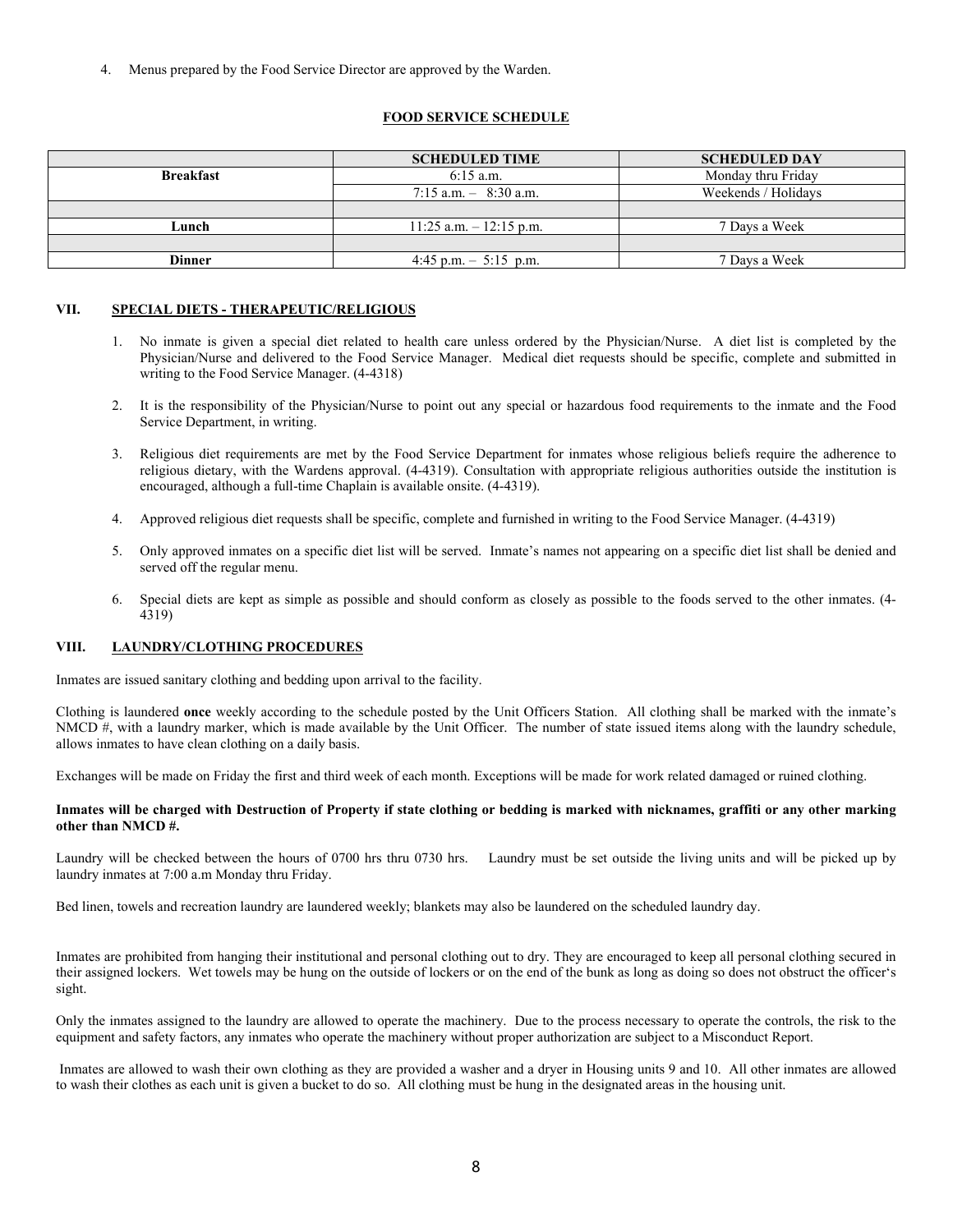#### **LAUNDRY SCHEDULE**

| DAY OF THE WEEK  | <b>MORNING</b>                |                         |
|------------------|-------------------------------|-------------------------|
|                  |                               |                         |
| <b>MONDAY</b>    | HOUSING UNITS 1 & 2           |                         |
| <b>TUESDAY</b>   | HOUSING UNITS $3 & 4$         |                         |
| <b>WEDNESDAY</b> | HOUSING UNITS 5& 6            |                         |
| <b>THURSDAY</b>  | HOUSING UNITS 7&8             |                         |
| <b>FRIDAY</b>    | <b>HOUSING UNITS 9&amp;10</b> | Blankets once per month |

#### **IX. INMATE EMPLOYMENT**

- Upon arrival all inmates will be assigned to the Labor Pool. All inmates will be assigned a job assignment within a week of their arrival, through the Classification/Supervisory Review Process.
- Work Call will be announced at **7:45 a.m.**, inmates will be instructed at that time where to report. **Failure to report to Work Call will result in disciplinary action.** Work hours are from 8:00 a.m. to 10:30 a.m. and immediately after the noon meal to 3:00 p.m.
- Inmate participation in a work/education assignment program is 20-40 hours per week. Inmates are not allowed to work more than **160** hours per month, **unless prior written approval has been obtained from the Warden**.
- Work-crew members must report to work prepared for the day's assignment. Returning to the housing units for personal items, such as coffee, radios, etc., will not be permitted.
- Inmates who wish to report to sick call must submit a request; the Nurse will then call for you at the appropriate time. Inmates must first report to their Supervisor and he/she will verify approval for you to report to the Nurse. After you have seen the Nurse, you must report directly back to your Supervisor. If the Nurse gives you a lay-in, you must let your Supervisor know**. It is your responsibility to advise your Supervisor if you are not going to be at your work assignment failure to do so will result in a misconduct report.**
- The tools that are needed to perform the day's assignment will be checked out to you each day. You will be held responsible for the tools and must check these tools back in at the end of each day.
- Work may be called off due to inclement weather; however, other duties may be assigned as needed.
- **While at work inmates are not allowed to have in their possession a radio, MP3 player, tablets, food or cups.**
- **Transfers from one work assignment to another work assignment will not be permitted without approval from the Supervisory Committee.**
- All inmates will stay in their new job assignment for at least **60 days** before applying or requesting another job assignment.
- **Supervisors will evaluate each inmate at the end of the month. Pay Incentives and Good Time will be awarded based on the evaluation of the inmate's job performance.**
- Work Crews will remain in the proper institutional uniform at all times; the institutional shirt or t-shirt will be tucked into the pants and the inmate photo I.D. will be clipped on the left side of the shirt.
- Inmates are prohibited from leaving their work assignment without the approval of their work supervisor. Failure to comply will result in disciplinary action. It's your reasonability to notify your supervisor if you have a doctor's appointment, education or are pulled by another supervisor for another detail. You need to personally inform your supervisor of your absence.
- Job vacancies are posted in the Housing Units and inmates may obtain job applications from the Inmate Employment Coordinator or the Classification Officer.
- All pay increases are based on the supervisor's evaluations, completion of 90 day work assignment and recommendations as per policy.

#### **X. INMATE TRUST ACCOUNTS**

An Inmate Trust Account is maintained for the purpose of accounting for all monies received and expended by the Springer Correctional Center, on behalf of the inmates.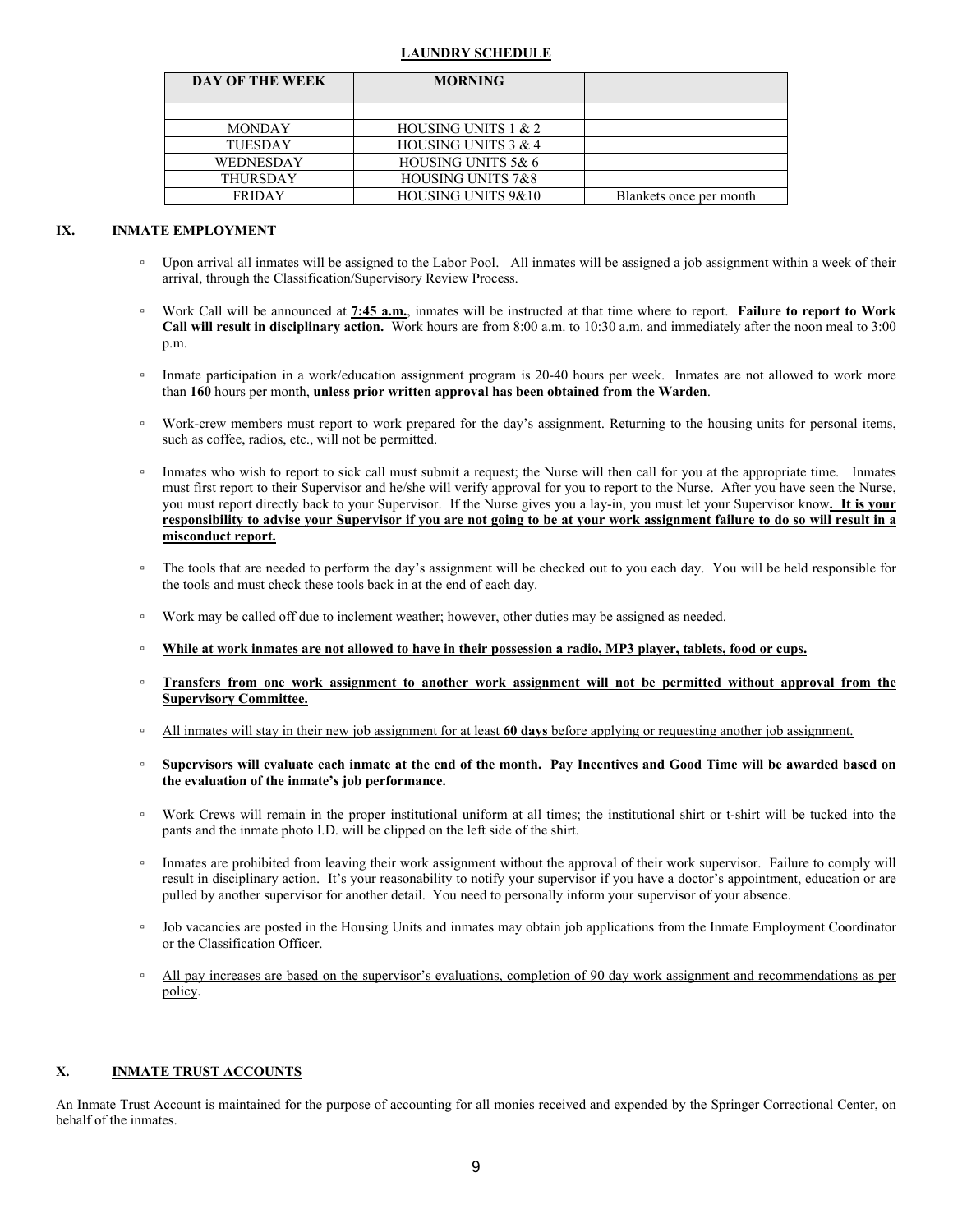#### MONIES RECEIVED

**MAIL:** All money orders received through the mail will be receipted within (72) hours of receipt. (Must be on approved visitor's list and stamped address envelope to receive money**). All funds sent to inmates from outside sources must be sent via US mail. Funds received must be in the form of a money order, except for approved vendor refunds, court settlements, bond refunds from United States or New Mexico courts, or county detention centers. Funds received should indicate the name of the sender. If the funds are a gift, the sender's name must appear on the inmate's list of visitors and their address should match the visitor application. Cash, currency and personal checks sent via the mail, gifts received anonymously, from anyone not on the inmate's list of visitors, from anyone permanently suspended, or indefinitely suspended from visiting shall not be accepted by the facility and will be returned to the sender. All funds received through the mail should indicate the receiving inmate's commitment name and number. Only funds received in proper form will be deposited in the designated inmate's trust account and a receipt will be furnished to the inmate. CD-024501**

**INCENTIVE PAY-** Incentive Pay is posted monthly to each inmate's account. The Springer Correctional Center administers an incentive pay plan that considers skills, abilities and performances of all inmates. This plan provides an incentive for inmates to work and receive pay.

#### MONIES EXPENDED**:**

| <b>CANTEEN</b>                 | Canteen purchases are deducted from the inmate's account the following day.                                                                                                                 |
|--------------------------------|---------------------------------------------------------------------------------------------------------------------------------------------------------------------------------------------|
| <b>OUTSIDE PURCHASES</b>       | Items ordered through the mail are deducted from the inmate's account and will require an<br>approved debit memo.                                                                           |
| <b>SUPPORT MONEY</b>           | Inmates are allowed to send money home to families for support. An approved debit memo is<br>required. (Must be on approved visitor's list and stamped address envelope to send money out). |
| <b>TRANSFERRED FROM S.C.C.</b> | All monies are transferred unless the inmate chooses to have property sent home, and then a<br>minimum amount is retained to pay for this expense.                                          |
| <b>DISCHARGED or PAROLED</b>   | In the receives the balance of account at time of departure from S.C.C.                                                                                                                     |
| <b>RESTITUTION</b>             | Fifteen percent (15%) of all income from Institutional Work Programs earned by inmates.                                                                                                     |

#### **XI. Canteen**

The Canteen is a privilege and in order for it to operate, inmates must follow rules and regulations.

- Inmates may **only** go through Canteen one (1) time per week, and shall present their I.D. cards before being allowed to pick up the purchase.
- Inmates must be properly dressed (full oranges/greens), shirts tucked in, pants and footwear is required. A picture I.D. is required to be worn on the left side of the shirt.
- **Only** one (1) inmate at a time will be allowed to enter the door at Canteen.
- Headsets are **not** allowed in or around Canteen, during hours of operation.
- Issues involving an inmate's account may be addressed through the Business Office by submitting a request form to the inmate Accounts Staff. No discussion concerning the condition of accounts shall be allowed during Canteen delivery.

#### ▫ **NO REFUNDS ARE PERMITTED.**

#### **Procedures**

Commissary order forms will be given out every week on Tuesday. The order form must be completed and submitted in to the box labeled Canteen, located in the Cafeteria by 7:30 am on Thursday prior to week distribution week. Once the order is placed no changes will be allowed.

There is a weekly limit of \$100.00 to spend on general canteen items. Please note some general canteen items also have weekly purchase limits.

All order forms must be completely filled out with your name, inmate number, and housing unit. If any this information is missing or can not be read the order will not be filled.

Inmates are responsible to know and keep up with their account balance. If you do not have sufficient funds your canteen order will not be filled in the order in which your form is filled out until there is no money left.

The normal canteen distribution schedule is: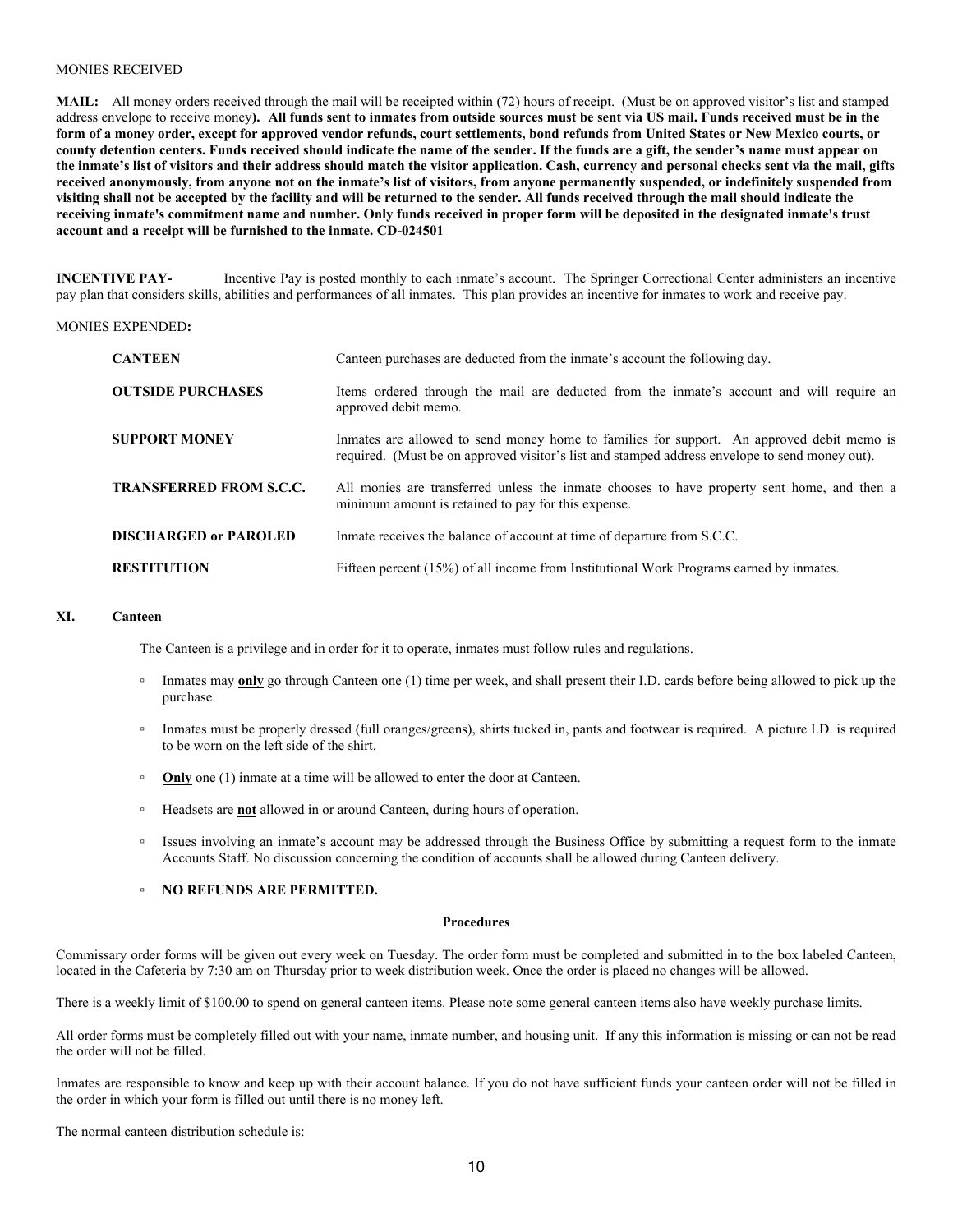#### **This schedule is subject to change dependent upon circumstances.**

#### **XII. INMATE PERSONAL PROPERTY**

#### **Allowable State-issued clothing and linen**

State-issued underwear and socks will only be provided for documented indigent inmates.

- **Clothing:**
	- o Beanie, 1
	- o Pants, 3
	- o T-Shirts, orange NMCD emblem, 3
	- o Shoes, deck shoes OR **Boots-only if needed due to work assignment**
	- o Cap orange, 1 **only if needed due to work assignment**
	- Jacket, 1 will be issued during cold weather season and returned at season change

#### • **Linen:**

- o Blankets, 2
- o Laundry Bag, 1
- o Blue Laundry Bag, 1 (only if inmate works in following areas: Administration, Special Projects, Wheel Chair Program, Warehouse, Roots for Success and the Paint Crew)
- o Pillow, 1
- o Pillow Case, 1
- Sheets, 2
- o Towels, 2

#### **Allowable personal property**

Although a certain category of items may be permitted, a specific type of that item may be rejected if it constitutes a threat to the security of the institution.

- **Clothing:**
	- o Socks, 7 pair solid white no emblems, no less than three
	- o Underwear, 7 pair solid white no emblems, no less than three
	- o Bra, 7
	- o Athletic shoes, 2 pair not to exceed \$75 in value, white or grey
	- $\circ$  Shower shoes, 1 pair<br> $\circ$  Gym shorts, 2 pair, so
	- $\circ$  Gym shorts, 2 pair, solid light grey no emblems or pockets  $\circ$  Sweat bottoms. 2 pair, solid light grey no emblems or pock
	- o Sweat bottoms, 2 pair, solid light grey no emblems or pockets<br>  $\circ$  Sweat tops, 2, solid light grey no emblems, pockets, hoods, or
	- Sweat tops, 2, solid light grey no emblems, pockets, hoods, or collars
	- o Thermal tops, 2 solid light grey or white no emblems
	- o Thermal bottoms, 2 pair, solid light grey or white no emblems
	- o T-Shirts, 2 TOTAL, solid grey no emblems, pockets, hoods with long sleeves
	- Night Gowns, 2
- **Personal use items:**
	- o Medicine pouch, 1, approved for registered Native Americans, per CD-101101
	- o Religious books, 2(e.g., Bible, Koran, Talmud, etc.)
	- o Religious items or other religious article, 2, small items not to exceed \$50 in value. (One chain and one medallion combined shall constitute one of the items)
	- o Watch, 1 not to exceed \$50 in value
	- o Two (2) pair of earrings (no stones) not to exceed fifty dollars (\$50.00).
	- o Wedding Band without stones, 1, not to exceed \$50 in value. Inmate must produce evidence of legal marriage.
	- $O$  Cup, 1
	- $\circ$  Bowl, 1
	- o Towel, 2 TOTAL
	- Washcloth, 1 small solid white
	- o Legal documents on ACTIVE cases. These documents must fit in the designates area
	- o Letters/post cards, 10
	- o Pens or Pencils, 5, sold through canteen
	- o Notepad, 2, sold through canteen
	- o Envelopes, one bundle of 5 sold through canteen
	- o **Photo album, 1, no larger than 12"x12", all photos must be maintained in album, no more then 25 photos** o Address Book
	-
	- $\circ$  Books, 3 incoming books must be approved by literature review panel  $\circ$  Magazines. 3, nudity, pornographic and/or gang-related materials are r Magazines, 3, nudity, pornographic and/or gang-related materials are prohibited. An approval list of magazines will be determined and posted in units.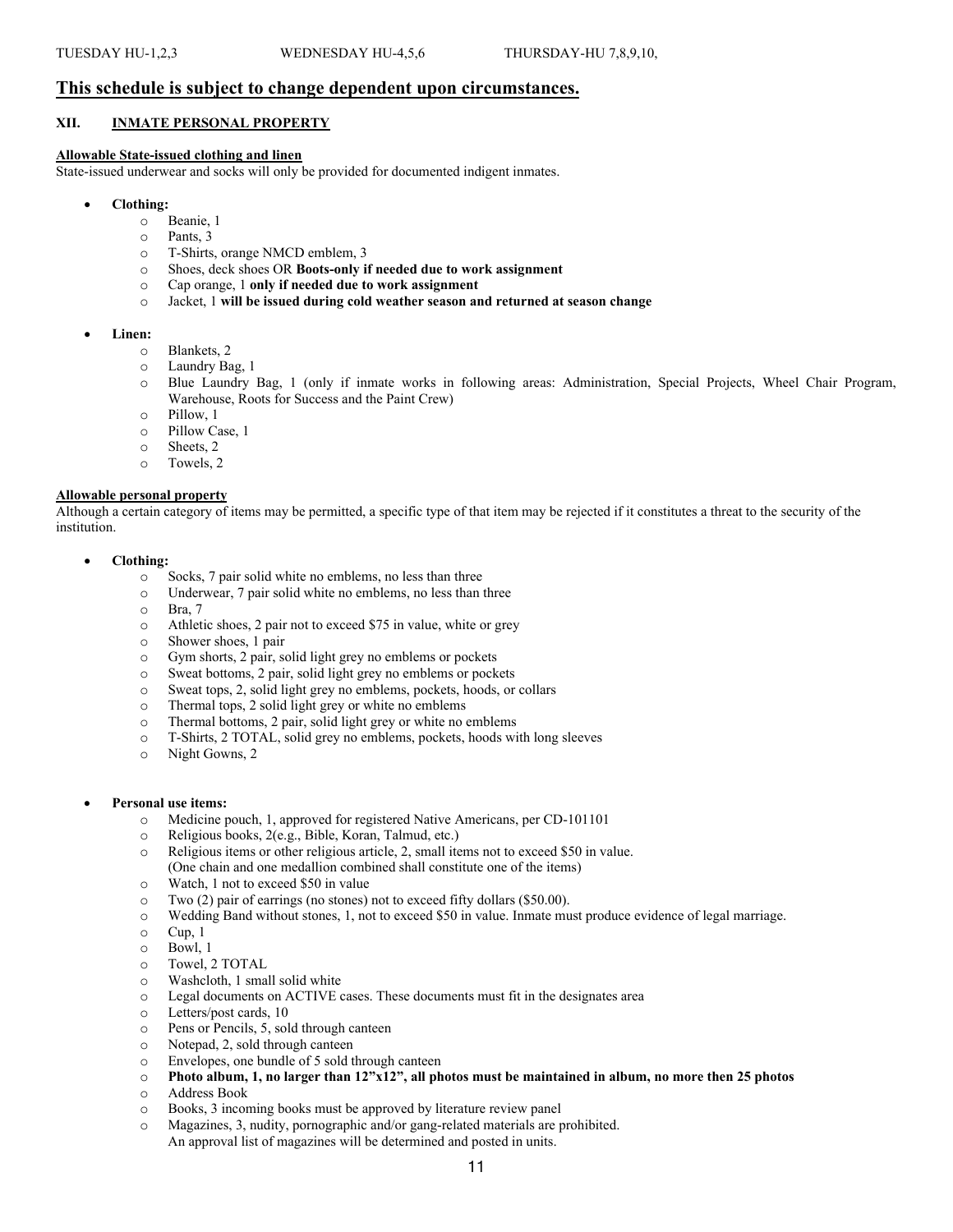- $\circ$  Cards, 3 decks, (2) pinochle and (1) regular  $\circ$  Batteries (non-rechargeable). 4 are allowed
- o Batteries (non-rechargeable), 4 are allowed but no more then 12
- Earphones, 1 pair, earphones or ear buds, sold through canteen
- o Authorized MP4 player sold through Canteen in a clear case with non-detachable speakers, NO CD players

#### • **Hygiene and Health Items:**

State-issued hygiene packets will only be provided for documented indigent inmates OR new arrivals without immediate access to property issuance**. 2 of each item will be allowed unless otherwise specified.** 

- o Nail Clippers, 2 pairs 1-Large and 1- Small
- $\circ$  Tweezers, 1 pair
- $\circ$  Comb 5", 1
- Comb palm-brush, 1
- o Hair brush
- o Hair ties, 1 pack
- o Shampoo
- o Conditioner
- Hair Gel
- o Hair Relaxer
- o Soap dish, 1
- o Soap
- o Razor, 1 pack
- Shave Gel/Cream, 1 of either
- o Toothbrush, 1
- o Toothpaste
- o Toothbrush cap, 1
- o Mouth Wash (no alcohol formula)
- o Chap stick
- o Sunscreen
- o Handkerchief
- o Lotion<br>o Foot/B
- o Foot/Body Powder, 1 of each
- Eye Drops
- o Deodorant/Antiperspirant
- o Cotton Swabs
- $\circ$  Make up, not to exceed \$60 in value<br>  $\circ$  Feminine Nankins
- $\circ$  Feminine Napkins
- Face wash

Recreational clothing will only be allowed to be worn during off-duty and recreational hours.

All personal property is to be recorded on the inmate's individual property record. Correctional Staff will check the inmate's housing unit area for excessive clothing and contraband. Excessive clothing will be sent out of the facility at the inmate's expense and other contraband will be either confiscated or sent out of the institution at the inmate's expense.

All articles sent in to the inmate from outside the facility, will require prior approval by the Warden or it will be considered contraband.

Any unclaimed property left at the facility for more than forty-five (45) days, will be turned over to a charitable organization or destroyed. The Property Officer may grant an extension.

Any property found to be in an inmate's housing unit area or in their possession, which is not listed on their Property Record, will be considered contraband and will be confiscated and a Misconduct Report issued.

All non-state issued clothing will be governed by the Springer Correctional Center Property Officer and the Inmate Dress Code Policies.

#### **Inmates are prohibited from wearing hairnets, head bands**, **tongue-rings or any other type of body piercing considered to be paraphernalia. Sagging or altering of the institutional uniform is strictly prohibited and will be grounds for disciplinary action.**

Contraband is defined as follows:

- A. Items which are not allowed by SCC / Department Property Policy.
- B. Items not documented on Inmate Property Card.
- C. Items not sold in the Inmate Store / Canteen.
- D. Items that come in brown bag lunches are to be eaten with in the first 24 hrs of receiving them

#### **XIII. PERSONAL LIVING AREA**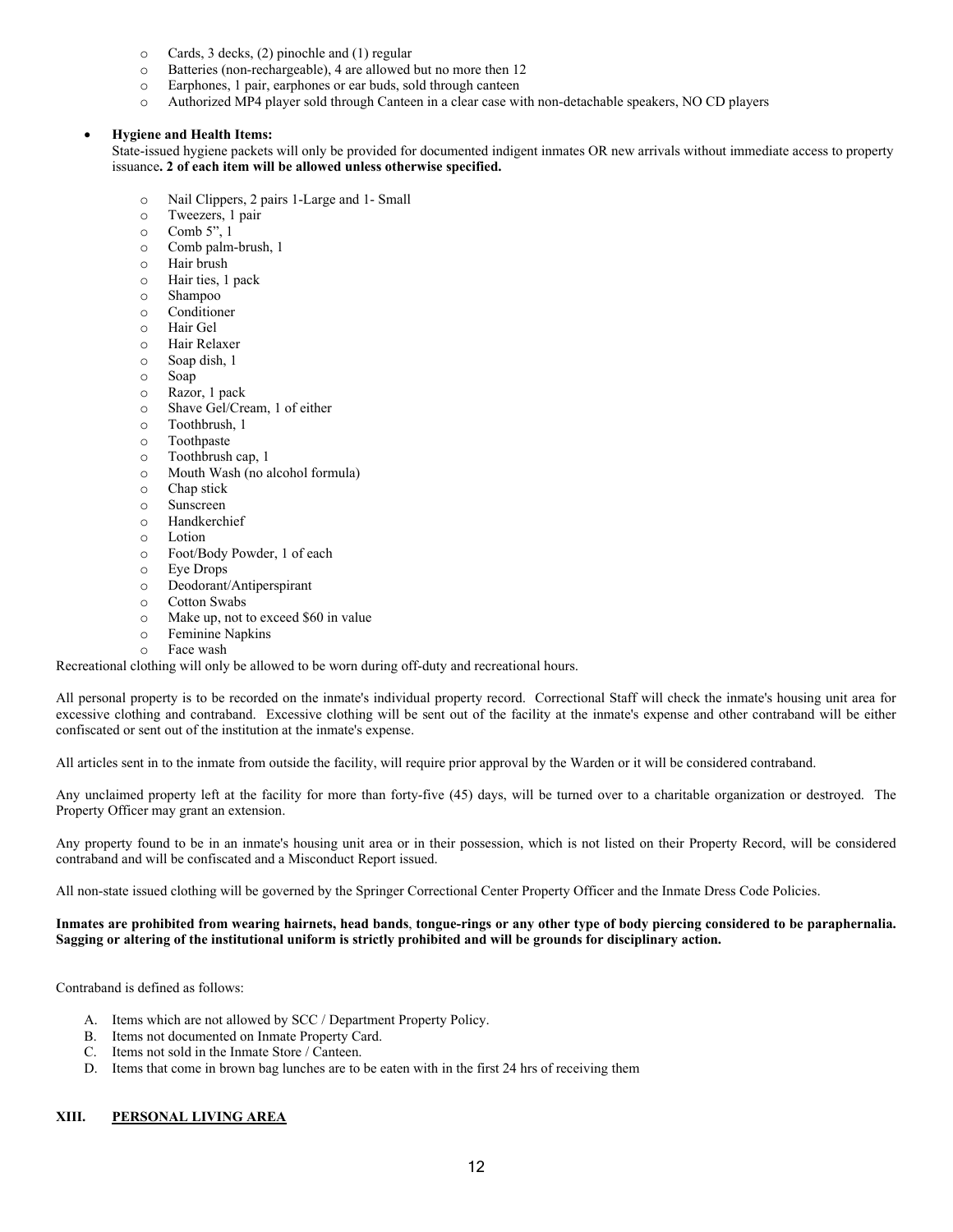All beds will be made by 7:30 a.m. Monday thru Friday and by 9:00 a.m. Saturday, Sunday and Holidays; beds will conform to uniformity. Items of personal property will be properly stored in the lockers by the time count is sounded on regular workdays. Property will not be allowed on top of lockers. The only items allowed to remain out include bible and/or Koran and /or education book. Clothes must be kept neatly folded in grey box and not hanging on the bed, rails or chairs. **All other property must be kept in the storage box and all other items left unsecured will be confiscated and disposed of according to policy.**

All inmates will be fully dressed and ready to go to work without returning to living units when work call is announced at 7:45 a.m. and after the afternoon meal.

There will be nothing hanging off of bunks that block the officer's view.

#### **XIV. PERSONAL HYGIENE ITEMS**

Only indigent inmates are eligible to receive certain personal items from the Canteen, free of charge. These inmates will be required to submit in writing to the assigned Warehouse Officer their request for personal hygiene items. Indigent inmates are new arrivals who have not received money from home, or another institution, and have not yet received any incentive pay; and inmates who are on lay-in status, or are completely unable to work and receive no money from an outside source.

The hygiene kit will be composed of the following items and will **only** be issued one (1) time.

| $5-$  | <b>Disposable Razors</b> | 3 in one body wash      | $3-$         | <b>Roll of Toilet paper</b> |
|-------|--------------------------|-------------------------|--------------|-----------------------------|
| $1 -$ | Toothbrush               | Roll on Deodorant       | $\mathbf{I}$ | <b>Tube of Toothpaste</b>   |
| $2-$  | <b>Bar of Soap</b>       | <b>Sanitary Napkins</b> |              |                             |

Inmates who earn incentive pay, or have other income (such as money from home) are expected to purchase necessities with their money. Inmate purchases will be closely monitored when purchases of candy bars and cokes cause an inmate to become "broke" as he will not be eligible for assistance.

Inmates who deplete their accounts by **(a)** sending all their money out; **(b)** making catalog order(s); and **(c)** heavy canteen purchases are not considered indigent and will not be eligible for assistance. It is up to the individual inmate to keep enough money in his account to purchase necessities.

#### **XV. SAFETY & SANITATION/HOUSEKEEPING**

Inmates are responsible for ensuring that their living area is maintained in a sanitary manner. Staff will ensure that all inmates adhere to the following criteria in the living units. All cleaning supplies shall be provided by S.C.C., and will be returned to the Janitor Room by 10:00 p.m.

Inmates will not be allowed to fabricate electrical cords, stockpile any items that would create unsafe conditions for themselves or others. Items that may create a health hazard or present a risk of personal injury will be confiscated. Individual housing areas will be inspected by the Day Shift Supervisor/assigned Housing Unit Officer, who will note deficiencies in the log, and will advise the inmate of the needed corrections. It is important that the inmates respond to these warnings by the Shift Supervisor or assigned Housing Unit Officer, in order to avoid Disciplinary Action.

All inmates are responsible for maintaining their assigned areas in a clean and sanitary manner.

- <sup>o</sup> Hazardous and combustible materials such as boxes, papers and magazines will not be allowed to accumulate
- Cardboard boxes, brown bags will not be allowed for storage or used as trash receptacles<br>Windows will remain free of material. No trash will be allowed to accumulate
- Windows will remain free of material, No trash will be allowed to accumulate
- All personal belongings will be stored in a neat and orderly fashion
- All inmates will have their areas in order, dressed and beds made by 7:30 a.m. on weekdays and 9:00 a.m.
- on weekends, before the inmate leaves the unit, prior to breakfast or any other activity.
- On Saturday, Sunday and Holidays, all inmates will have their areas in order and beds made by 9:00 a.m. or before going to breakfast.
- <sup>o</sup> Inmates assigned to morning detail in Food Services will be required to have their areas in order with beds made prior to being released for work.
- Nothing is allowed on the walls, outside of lockers or under the bunk beds (except foot locker and shoes).
- <sup>o</sup> No smoking is allowed on state grounds or any transport vehicle. This act is strictly prohibited to include snuff, chewing tobacco etc.
- <sup>o</sup> Inmates are prohibited from tampering with any security devices i.e. locks, smoke alarms, fire alarms, lights, fixtures, cameras, door alarms etc.
- **Inmates are prohibited from touching, leaning/or sitting against any of the fences.**

#### **XVI.** PREA - SEXUAL ABUSE/ASSAULT (4-4281-1)

**No inmate is immune from sexual abuse/assault.**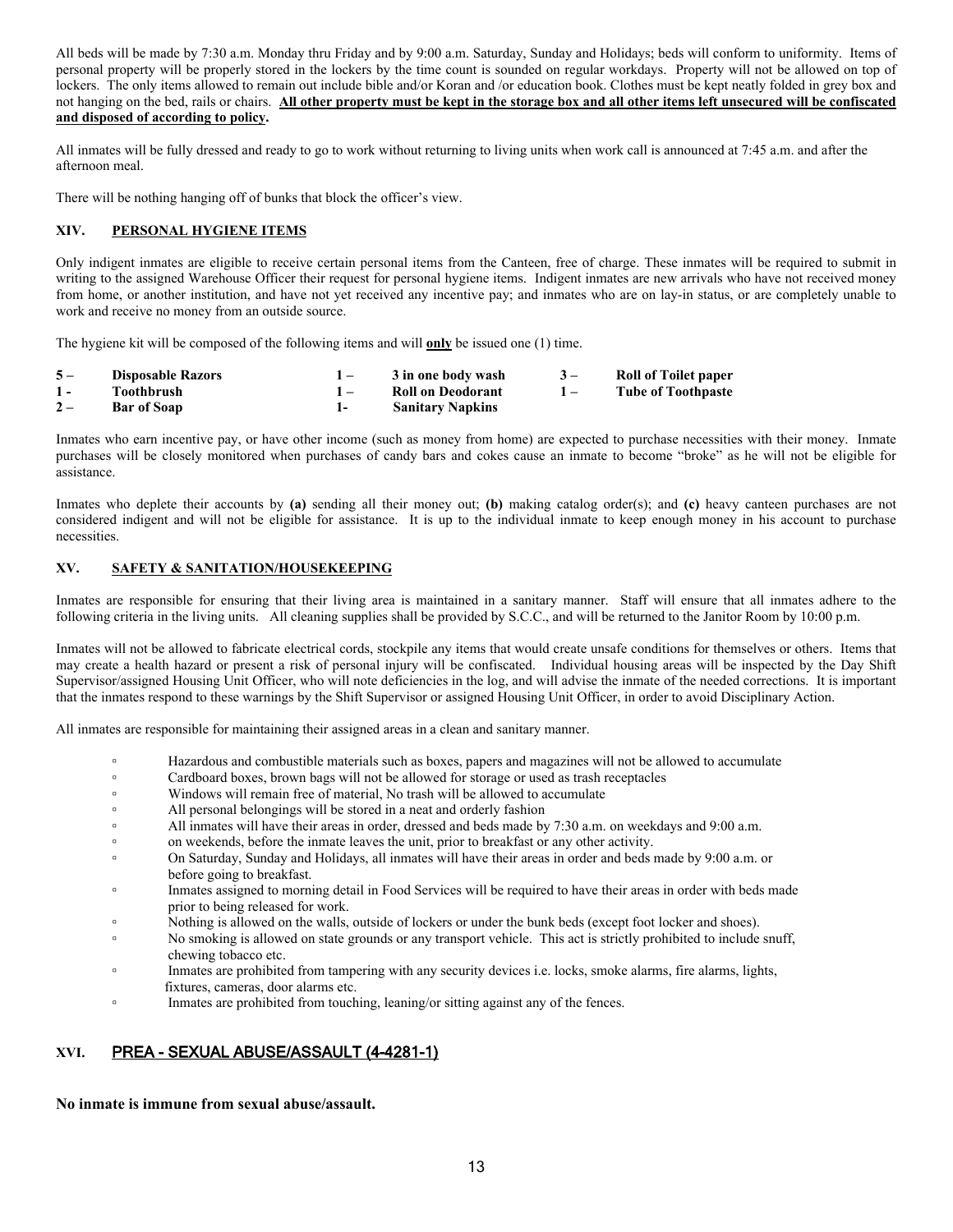## **Sexual Misconduct is sexual abuse or sexual assault. It includes inmate-on-inmate sexual activity or staffon-inmate sexual activity.**

#### **Inmate-on-inmate sexual abuse/assault:**

This is one or more inmate(s) engaging in or attempting to engage in a sexual act with another inmate, or the use of threats, intimidating, inappropriate touching either directly or through clothing of the genitalia, anus, groin, breast, inner thigh, or the buttocks (excluding contact incidental to a physical altercation), or other actions or communications by one or more inmates aimed at coercing and/or pressuring another inmate to engage in a sexual act.

#### **Staff-on-inmate sexual abuse/assault:**

This includes seeking or attempting to engage in a sexual act with any inmate or inappropriate touching either directly or through clothing of the genitalia, anus, groin, breast, inner thigh, or the buttocks (excluding contact incidental to a physical altercation), with the intent to abuse, humiliate, harass, degrade, arouse, or gratify the sexual advances; invasion of privacy beyond that necessary for safety and security, including disrespectful, unduly familiar or threatening sexual comments made to inmates; any solicitation of sexual activity through promises of favors; and threatening an inmate for refusing sexual advances.

#### **Inmate on Inmate Sexual Activity:**

This is one or more inmate(s) engaging in or attempting to engage in a sexual act with another inmate this includes consensual inappropriate touching either directly or through clothing of the genitalia, anus, groin, breast, inner thigh, or the buttocks or kissing (to include hickies) any part of an inmate's body. All reports of sexual activity will be reported and investigated. Inmates who commit sexual activity will be disciplined according through the disciplinary process regardless of consent.

Sexual acts or sexual contacts between any inmates or between an inmate and staff member, even if the inmate consents, initiates or pursues, are always prohibited and always **illegal.**

This includes over-familiarity. Over-familiarity is the engaging in or attempting to engage in conduct likely to result in intimacy or a close personal relationship between inmates or inmate(s) and a staff member. Behavior that is prohibited includes, but is not limited to:

- Flirting with each other,
- Exchanging personal letters or gifts,
- Requests or granting of special favors, and
- Discussing personal matters unless it is an expectation of the staff member's job responsibilities.

### **HOW CAN I AVOID SEXUAL VICTIMIZATION?**

#### **To avoid sexual victimization:**

- Carry yourself in a confident manner.
- Be direct and firm if others ask you to do something you don't want to do.
- Trust your instincts; if you sense danger, it's probably real.
- Be alert! Contraband substances such as drugs and alcohol will weaken your ability to
- Make good judgments.
- Do not accept gifts or favors from others. Most gifts or favors come with strings attached.
- Do not accept an offer from another inmate(s) to be a "protector".
- Avoid borrowing and becoming indebted to anyone.

#### **WHAT IF I NEED HELP?**

If you have been assaulted, the person(s) who assaulted you can only be disciplined and/or prosecuted if the sexual misconduct is reported. You should immediately report it to a staff member (Correctional Officer, Supervisor, Warden, Unit Manager, Mental Health or Medical Provider); NMCD PREA line- 1-575-523-3303; or have a family member or friend report it to the facility or via email at NMCD-PREAReporting@state.nm.us. You will be referred for a medical and mental health exam and treatment. You do not have to name the assailant in order to receive medical treatment.

If you would like advocacy or to talk to someone from your local Rape Crisis Center, you may dial \*9999 from any inmate phone. This call is free, unmonitored and unrecorded and will not require you to enter your PIN number.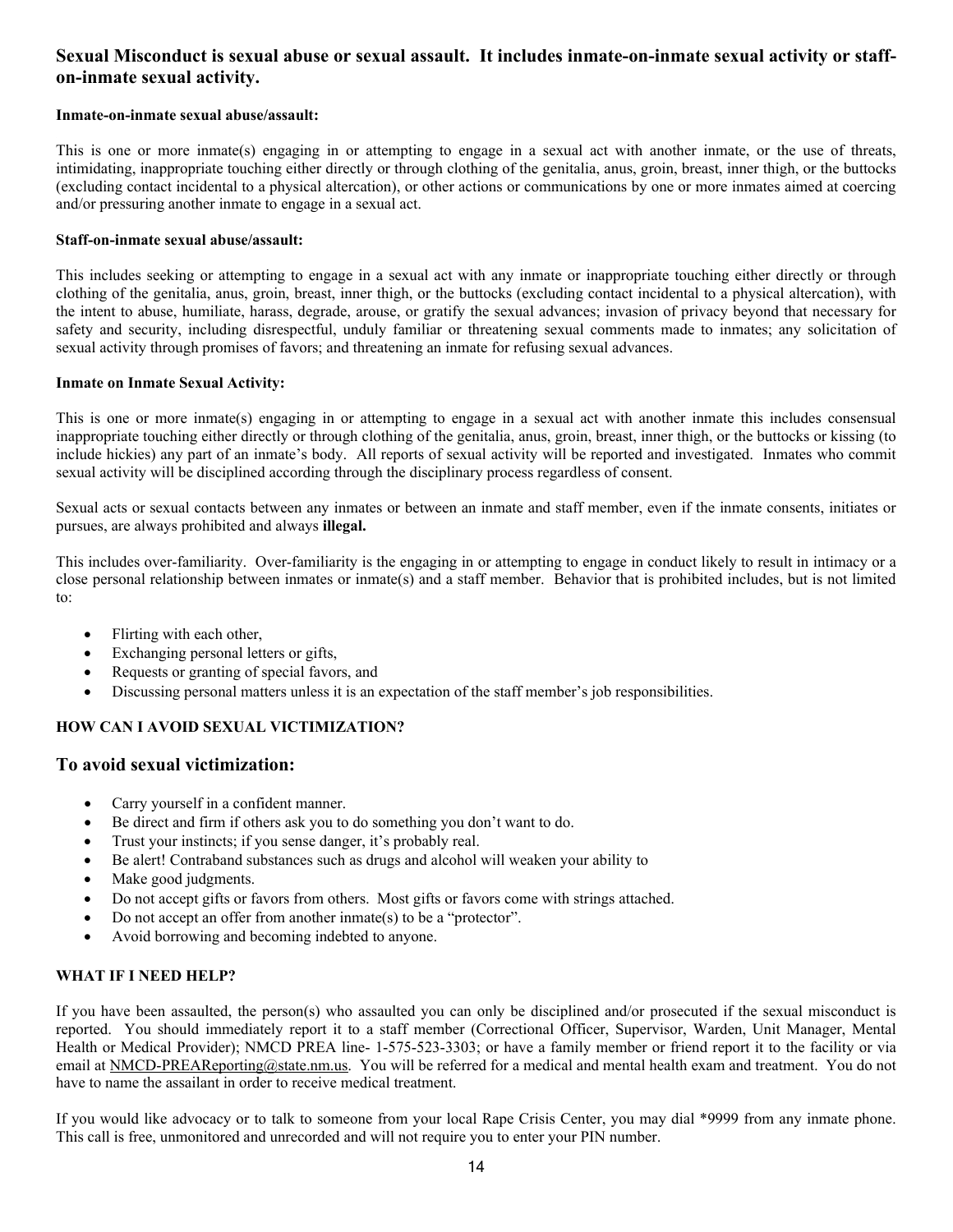If you would prefer reporting to a third party, outside of NMCD, you may write to:

PREA Reporting Office 2862 South Circle Drive Colorado Springs, CO 80906

These matter will be forwarded to the Agency PREA Coordinator for review and investigation.

Even though you may want to clean up after the assault, it is important that you see the medical staff before you shower, wash, drink, change clothing, or use the bathroom. Medical staff will examine you for injuries, which may or may not be obvious to you.

If you have not been assaulted but believe you are being threatened or coerced sexually, it is just as important to report the situation. Again report it to any Corrections Department staff member (PREA Coordinator Captain J Trujillo, Correctional Officer, Supervisor, Warden, Unit Manager, Mental Health, or Medical) or the NMCD PREA line 1-575-523-3303.

For additional information, please review the PREA Resource Guide in the Inmate Library, the PREA Pamphlet provided to you at intake or available to you on the PREA Video.

#### **REMEMBER:**

Sexual misconduct is a crime. The Corrections Department will investigate all reports of sexual misconduct. If you are the victim of sexual misconduct, **REPORT IT IMMEDIATELY. The New Mexico Corrections Department has ZERO-TOLERANCE regarding all forms of sexual activity, sexual harassment, sexual abuse and sexual assault.** 

#### **XVII. MAIL AND CORRESPONDENCE PRIVILEGES**

All inmates are allowed open correspondence at the Springer Correctional Center. The following guidelines are requirements that govern the operations of the Mail Room Officer. Mail sent to you from other facilities will be forwarded to the Springer Correctional Center within a short period of time of your arrival. All visiting forms will be mailed by store bought envelopes. Inmates are not allowed to share mailing privileges with another inmate.

All inmates' in-coming and out-going mail addressed to privileged correspondents will be allowed to go out un-opened. A Staff member may open Legal Mail if he/she suspects the letter to contain contraband, but may do so only in the presence of the inmate. Any inmate found violating mail and correspondence regulations will be subjected to Disciplinary Action.

All mail sent out by an inmate requires the name of the inmate, NMCD# and address in the upper left hand corner of the letter or package; as well as the name and address of the receiving party. Any mail that does not have this information will not be processed.

SCC will provide postage for two (2) standard First Class (current cost of stamps) letters per week for Level II inmates only, as per CD Policy. All excess postage mail will require postage paid envelopes available through canteen. Any mail that requires more than a First Class Stamp will be accompanied by a signed Debit Memo from the inmate.

#### **DRAWINGS, GRAFITTI, STICKERS OR WRITING OR COLORED PAPER (other than required information) PLACED ON OUT-GOING MAIL WILL NOT BE ALLOWED, TO DO SO WILL RESULT IN CONFISCATION OF MAIL, AND MAY RESULT IN DISCIPLINARY ACTION**

#### **XVIII. TELEPHONE ACCESS**

There will be only one (1) inmate per telephone. There will be no loitering around the institutional telephones.

Inmates are not permitted to use a PIN Number not assigned to them or attempt to use the voice recognition to make a phone call. Any inmate using other inmates PIN Number or voice recognition to make telephone calls will be in violation of S.C.C. published rules and will be subject to disciplinary action. **Any misuse of the inmate phones will result in the issuing of a misconduct report for: A (26) Fraud Misuse of the inmate phones include third party calls, merging calls, inmate to inmate contact, physical damage, or any acts which are deemed to threaten the safety and security of the facility. Inmate phones are a privilege which can be revoked if you are found to be in violation of this directive.**

Telephone calls may be made from 6:00 a.m. to 10:30 p.m. daily. Telephones will be turned off during all formal institutional counts. All phone calls will either be collect or paid general phone time. All telephone calls are subject to monitoring.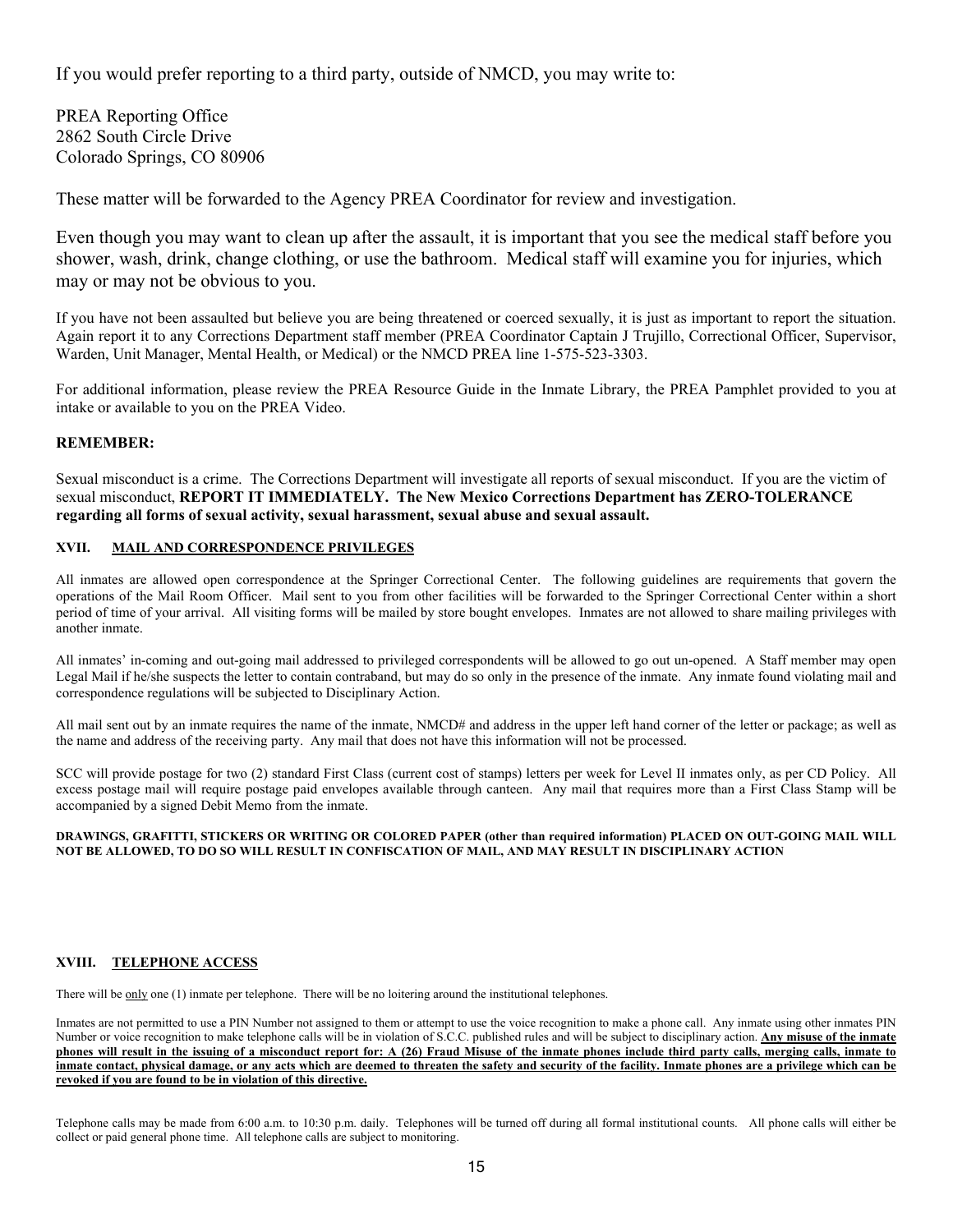#### Emergency Calls will be authorized by the Shift Commander/Classification Officer, once the emergency has been verified. **XIX. ATTORNEY VISITS AND PHONE CALLS**

Attorney visits are scheduled through the Wardens Office. The Attorney will call the Wardens Office and arrange the date and time for such visit.

Attorney phone calls are made at the request of the inmate by filling out the Attorney Phone Call Request Form and submitting it to their Classification Officer. This phone call will be arranged within 2 working days of the inmate's request. Inmate will be responsible for payment of such phone call as per policy CD-150300, unless the attorney will accept a collect phone call.

#### **XX. VISITATION**

Visiting hours are Saturday, Sunday and approved State holidays from 8:30 a.m. to 3:30 p.m.

To request a change to the current visiting list an application will be sent to the applicant (inmate will pay postage). Upon return of application, a background check will be conducted on the applicant and based on the results will be approved/disapproved by the Visitation Coordinator.

An inmate may be limited to three **(3)** visitors (six years of age and older) and limited to three **(3)** children (five years of age or younger) at any one time if space permits.

A visitor can only visit one (1) inmate at a time.

Special Visit requests will be handled on a case-by-case basis in accordance with established program requirements.

- **1. A brief hug and kiss will be permitted at the beginning and at the end of the visit. Abuse of this privilege will not be tolerated. Inmates will be seated across a table from all adult visitors and will be permitted to hold hands across the table.**
- **2. Inmates will be permitted to hold an infant child during the visit. You will not assist in feeding, changing or taking the child to the restroom.**
- **3. You are only permitted to have a combined total of \$20.00 in quarters. No other currency is allowed.**
- **4. The visitor is the only one permitted to use the microwave.**
- **5. Visiting tables will be kept free of trash.**
- **6. The inmate and the visitor are prohibited from passing or exchanging any items in the visiting room.**
- **7. Any disorderly conduct, which includes using hostile, vulgar or profane language, unruly behavior, engaging in activities that disrupt or disturb others, creating loud noises, which disrupts the orderly operation of the visiting room, is prohibited.**
- **8. The inmate will remain in his immediate visiting area and will not leave the area without the permission of the visiting room officer.**
- **9. Only one adult person will enter the restroom at any one time. The visiting parent may assist children that need assistance or for the purposes of changing a diaper.**
- **10. Children must be kept under control and will not be allowed to run around the visiting room.**
- **11. We have 3 strike system, visitor applications will only be processed three times if denied beyond that it will be the application will be filed.**
	- **12. If you have a visitor that is a convicted felon proof of kinship or a marriage certificate is required.**
	- **13. Anyone who wants to visit MUST be on your approved visiting list regardless of age.**

#### **Inmate to Inmate Correspondence:**

- **1. Correspondence must be approved by BOTH facilities.**
- **2. For Correspondence you must provide proof of kinship or marriage certificate.**
- **3. Immediate or legal spouses only (NMCD does not recognize common law marriages)**
- **4. When submitting paperwork, inmates names, numbers and the facility where they are located need to be submitted.**
- **5. SCC Warden and the Warden to the facility to the person you want to write have to approve correspondence.**

#### **XXI. MEDICAL SERVICES**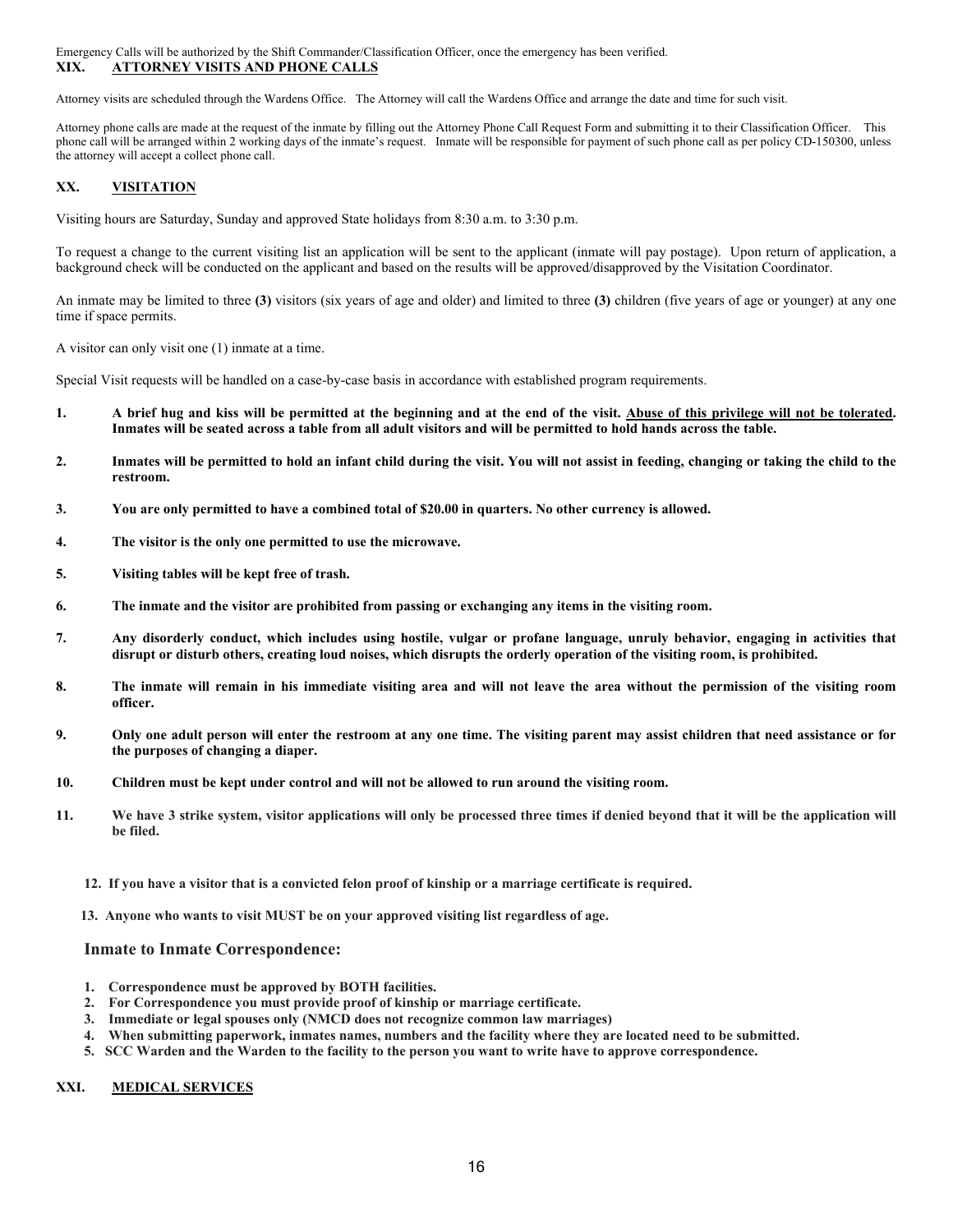Inmate will request an **N.M.D.C. HEALTH SERVICES REQUEST FORM** from the Officer on Duty**.** Inmate will complete the top half and report all symptoms. Inmate will place the request in the **WHITE** Sick Call Box located in the Cafeteria at breakfast. Request forms that are placed in the box after breakfast time, will be seen on the next day.

The Nurse will call for inmates after breakfast but prior to work, education, and recreational calls are done. At no time will an inmate go to the Infirmary without being scheduled.

No inmate will be allowed to be on lay-in or medical idle without the health services pass/lay-in, completed by the medical staff.

Med-Pass will take place in the Programs Building. You will proceed to the line and take your meds prior to going through the serving line. During winter months you will take off you jacket before you receive your medication.

#### **Inmates will not hoard or cheek any medications. If caught you will receive a misconduct report for abuse of medication.**

If an inmate finds her medication missing, she will report it immediately to security staff. In the event of an emergency, the inmate will contact Security Staff, who will then advise Medical Staff.

Medical Emergency Personnel are on site 24-hours/ 7 days a week.

#### **XXII. CLASSIFICATION DEPARTMENT**

The Classification Department consists of five (5) Classification Officers, one (1) Classification Supervisor, and one (1) Records Clerk.

Classification Committee is scheduled weekly, or as needed on a case by case basis. Classification staff will provide a Committee Hearing Notice for the committee, and when necessary, a 48 hour waiver will be utilized.

Inmates who are unable to visit their Classification Officer during the regular working hours may fill out a request slip (Request Slips are available at the Officer Stations) and deposit the request in the mailbox. You are assigned one Classification Officer and shall report to only your assigned Classification Officer. Failure to do so may result in Disciplinary Actions. Your Classification Officer will respond to your request once received. Requests must have Name, NMCD#, Date, and assigned Bunk # in order to be a valid request.

Classification Officers will be available in their Housing Unit Office, 2 hours per day, 4 days per week. This time may be used to address any concerns regarding Good Time, LSA's, Forfeitures, etc.

Classification Officers will be responsible for awarding Good Time based on performance evaluations submitted from work supervisors. Classification Officers will process Lump Sum Awards (LSA's) based on the recommendation from a qualified LSA Program. Decisions on LSA's are final and cannot be appealed per Policy CD-082801. Findings of guilt on either a Minor or Major Misconduct Report may result in forfeiture of good time and/or LSA's earned.

Inmates have the right to appeal classification decisions if the inmate does not agree with the outcome. All appeals must be submitted on form CD-080102.10, which is available through the Classification Officer. Appeals must be sent to the Unit Manager. All classification appeals must be submitted within 15 calendar days of the committee's decision. Your Classification Officer will advise you of the appropriate staff member you need to submit your appeal.

#### **XXIII. INMATE GRIEVANCES**

The facility encourages resolution of complaints at the lowest possible level since grievances should be, whenever possible, resolved through direct contact with Staff responsible for the particular problem area. All inmates have access to the formal grievance procedure anytime the informal process has not provided successful resolution of the complaint.

Grievance forms (CD-150501.1a) are available from the Library, the Shift Commander's Office or from the inmate's caseworker. The grievance form is to be completed by the inmate, marked "GRIEVANCE" and addressed to the Grievance Officer. They are to be dropped into the Grievance Box, which will be located in the Cafeteria Dining Hall, Program Building or they can be mailed through the institutional mail. The Warden or designee shall review the grievance and the Grievance Officer's Report and makes a decision regarding the grievance. The inmate shall be informed, in writing, of the Warden's decision, the reason for the decision and right to appeal this decision.

**Inmates filing grievances for Department personnel sexual misconduct must mark the grievance form as "Emergency".** All grievances for Department personnel sexual misconduct will be completed in an expedited manner with fairness and consistency. The Grievance Officer willnotify the Warden or his or her designee within one (1) working day of the verifiable emergency grievance. The Warden shall complete a referral for an OPS investigation on all PREA related grievances. The grievance officer will immediately respond to the inmate with "this grievance has been referred for investigation to Office of Professional Standards." The investigation will be handled by an investigator that has completed special training for sexual assault cases.

#### **XXIV. EDUCATION/LIBRARY**

Inmates will have their educational needs assessed by the Education Registrar and the Classification Committee will make appropriate assignments. Further information regarding educational programs can be obtained through the Education Department.

Library access is available to all inmates based on the Institutional Schedule.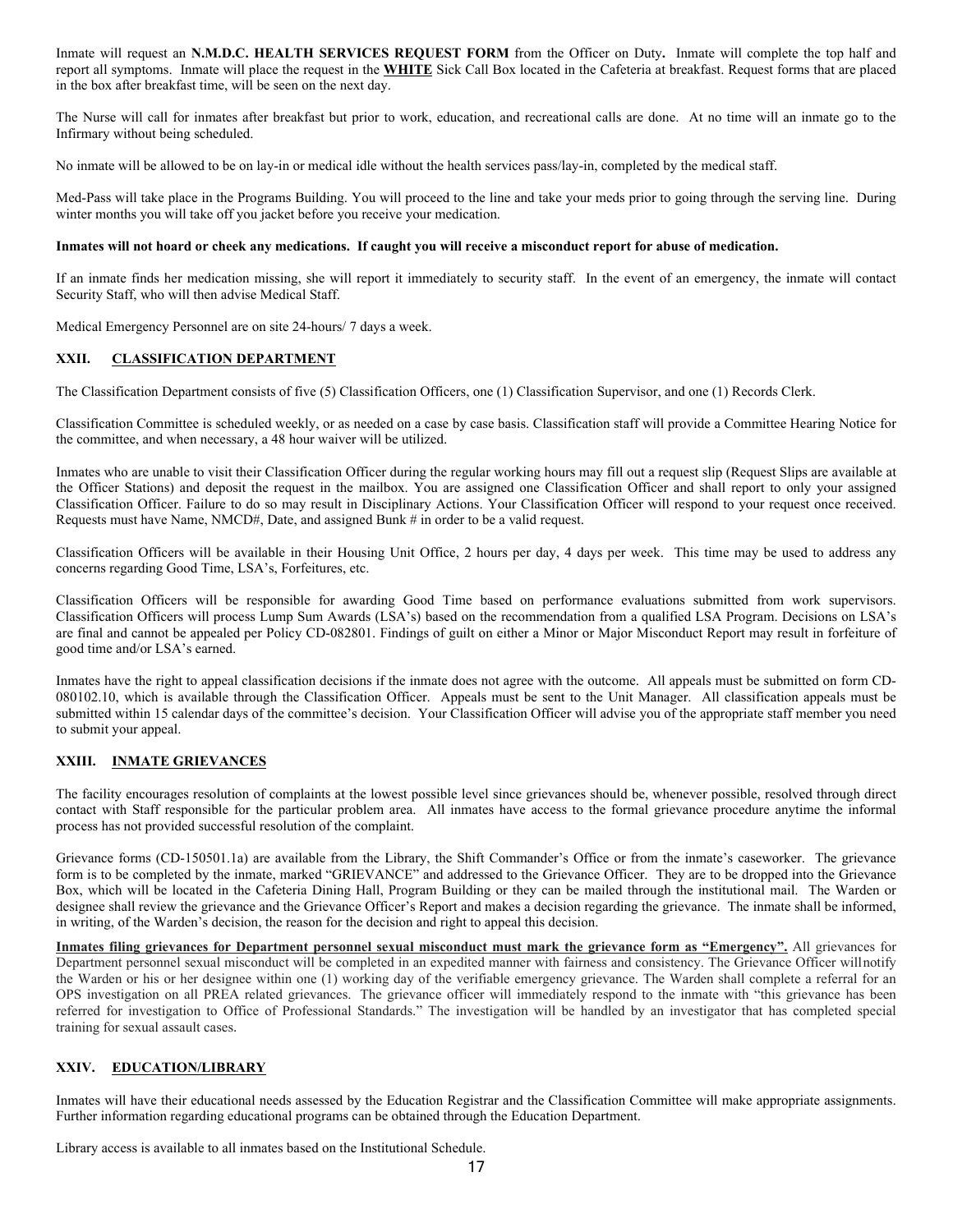#### **XXV. MENTAL HEALTH SERVICES**

Mental Health Services are available 24 hours per day; inmates will notify the Shift Commander or Unit Supervisor when needing to see Mental Health Staff.

#### **XXVI. RELIGIOUS SERVICES**

Religious Services are available to all inmates. The Chapel Schedule is posted in the Chapel as well as in all housing units. Community volunteers assist in providing religious services. You will be expected to treat a volunteer just like any other staff member. You will not ask them for any special favors, (bringing in any form of contraband), or attempt to become involved in an inappropriate relationship.

#### **XXVII. RECREATION**

Recreation will be offered to all inmates based on the Institutional Schedule.

#### **XXVIII. ARTS AND HOBBY CRAFT PROGRAM**

The Arts and Hobby Craft Program is available to all inmates. Applications can be obtained from Recreation Officer and upon completion of the application will be submitted to the Unit Manager for approval.

#### **XXX. NARCOTICS AND/OR ALCOHOL**

The use of any narcotic or alcohol is not tolerated. Any inmate who uses any of these substances is subject to severe disciplinary action as outlined in the policy governing Inmate Discipline.

Only drugs prescribed through the Medical Services will be allowed, all medicines are subject for approval by the Medical Administrator of the Springer Correctional Center, regardless of the origin.

No drugs prescribed or over-the-counter is allowed to be brought into the facility by the inmate's family or friends. This includes any type of medication or vitamin. Signed approval by the Warden or the Medical Administrator must be presented or the items will be confiscated.

Inmates are subject to an authorized drug test at any time. A positive reading will be grounds for Disciplinary Action and a possible transfer to a higher custody facility. Inmates are responsible for their own actions.

#### **XXXI. TYPING SERVICES (4-4276)**

All inmates are permitted to send out legal materials, at their expense, to be typed by family members or typing services.

#### **XXXII. HOUSING UNITS 9 AND 10**

Housing Units 9 and 10 are for Level I inmates. When an opening occurs inmates are moved in based on when they were classified Level I. These housing units are single cell and afford you more privacy by having your own room. The units have tv room with a large common area and a large yard for recreational purposes. The units also have washers, dryers and refrigerators. These units have special privileges that the dormitories do not provide. Your behavior will determine if you remain in one of these units. Acting out, receiving misconduct reports or any disruptive behavior will not be tolerated and you may be moved back in to one of the dormitories, based on the Warden's discretion.

Lights out at 10:30 PM. No showers after 10:00PM.

Hallway lights will remain on until after the 10:30 PM count. Only the officer will turn these lights off. Phones

No altering of rooms to include covering vents or alteration to the doors.

Front and rear windows are NOT to be covered. You may cover part of the front window while using the restroom.

Telephone calls may be made from 6:00 a.m. to 10:30 p.m. daily. Telephones will be turned off during all formal institutional counts. All phone calls will either be collect or paid general phone time. All telephone calls are subject to monitoring.

#### APPENDIXES

### A. CD Policy 150200 / 150201 INMATE PROPERTY (4-4292, 4-4293)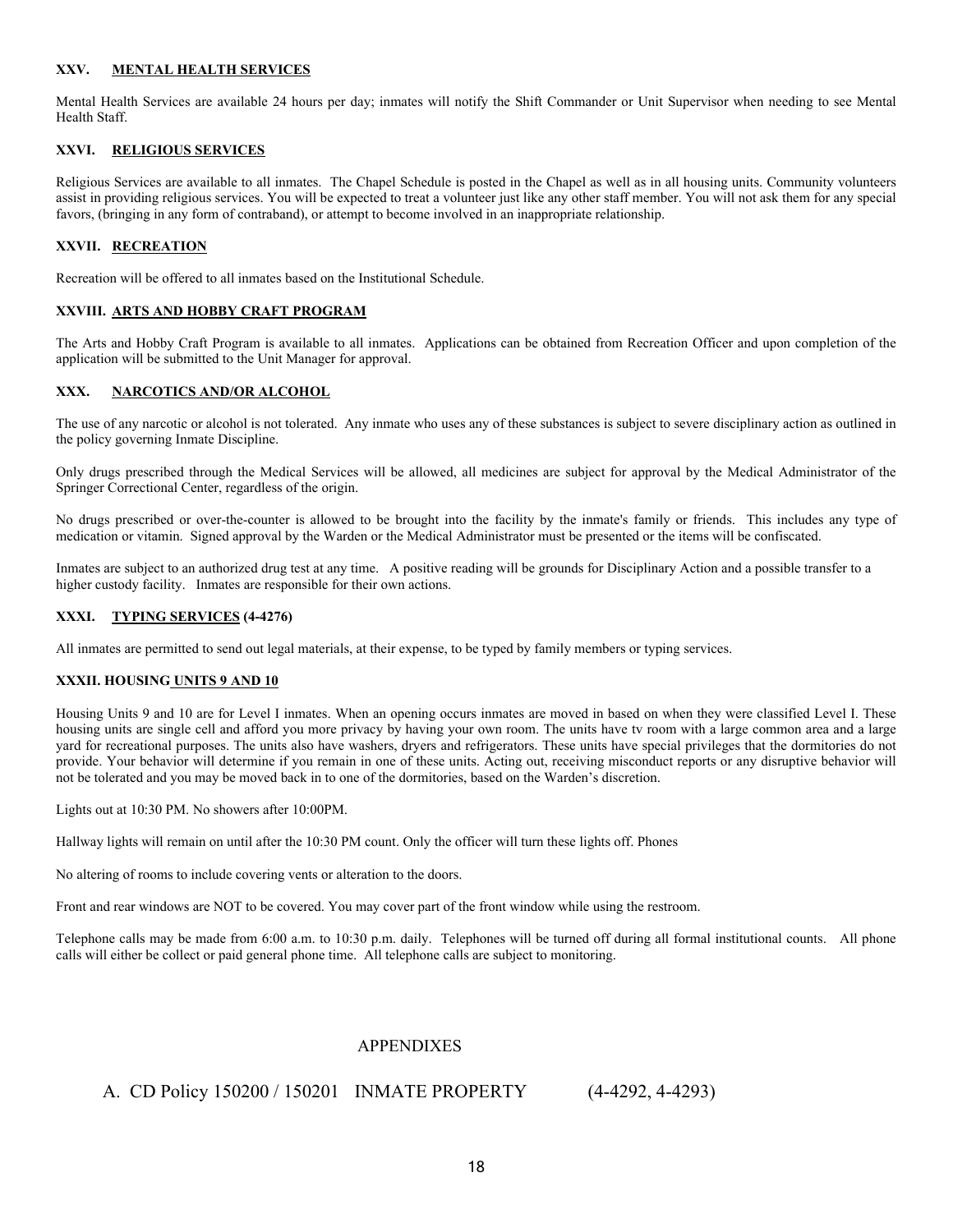## B. CD Policy 150500 / 150501 INMATE GRIEVANCES (4-4344)

C. CD Policy 024500 / 024501 INMATE TRUST ACCOUNT (4-4292)

#### **CLOSING STATEMENT\_\_\_\_\_\_\_\_\_\_\_\_\_\_\_\_\_\_\_\_\_\_\_\_\_\_\_\_\_\_\_\_\_\_\_\_\_\_\_\_\_\_\_\_\_\_\_\_\_\_\_\_\_\_\_\_\_\_**

It is your responsibility to know the rules, regulations and the procedures of this institution. It is also your responsibility to abide by these rules, regulations and procedures as well as attachments to this handbook, or be held accountable for your non-compliance. You are to read this handbook as well as all other directives, policies and information published and disseminated to the inmate. By following the chain of command and knowing the rules / regulations, you can ensure that your incarceration is positive, and benefit from the programs, services and activities available to you.

#### **YOU WILL BE HELD RESPONSIBLE AND ACCOUNTABLE FOR YOUR ACTIONS. THERE WILL BE NO EXCUSES FOR DEVIANT BEHAVIOR.**

Maianna Vy

**Marianna Vigil, Warden DATE**

 $8/31/20$ 

IMPORTANT INFORMATION ABOUT YOUR DURAN RIGHTS WHILE IN PRISON

What is the Duran lawsuit?

Duran v. Lujan Grisham, No. 1:77-cv-00721-KG-KK, is a federal class action civil rights lawsuit filed in 1977 that concerns overcrowding in certain New Mexico prisons.

What is the Duran lawsuit about?

A 1991 Settlement Agreement in the Duran lawsuit contains the following restrictions on overcrowding at certain New Mexico prisons:

Provisions Regarding Dayrooms:

"[H]ousing prisoners in dayrooms that were not originally designed as housing areas does not constitute an appropriate long-term solution to overcrowding. However, from time to time, [New Mexico prisons] may need to place prisoners in dayrooms on a temporary basis to accommodate increasing population levels while other alternatives are developed."

At "Existing Facilities," which are correctional facilities that were in existence on December 20, 1991, "[n]o more than five [5] prisoners per dayroom [may be] assigned to dayrooms."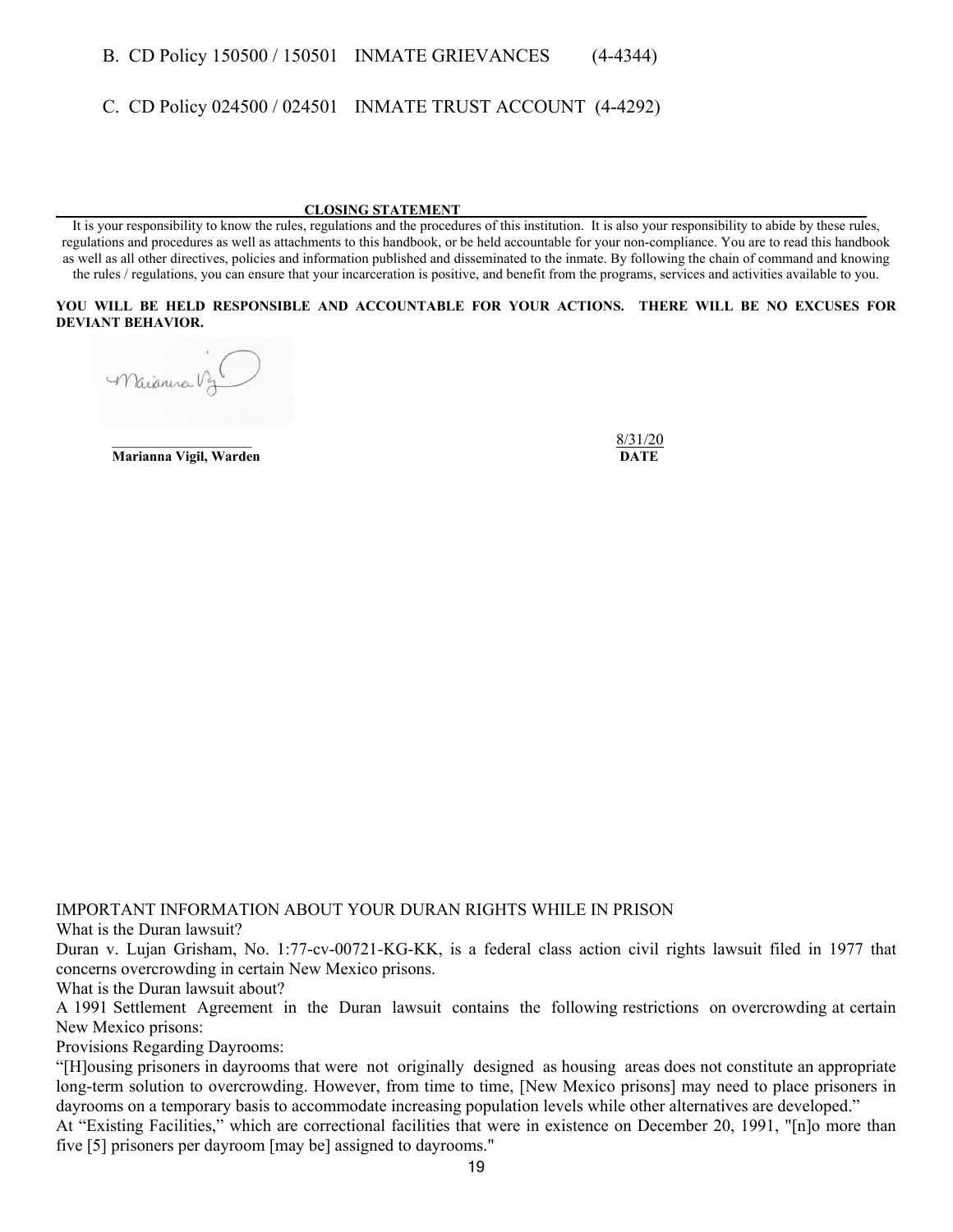At "Newly Constructed Facilities," which are correctional facilities that were completed or additions to an existing facility that were completed after December 20, 1991, "dayroom housing must provide a minimum of sixty [60] square feet of combined living and sleeping space for each prisoner housed in the dayroom, as well as a reasonable amount of activity space for the other prisoners assigned to that housing unit."

"No individual prisoner [may be] housed in a dayroom for more than 120 consecutive days." Provisions Regarding Cells:

New Mexico prisons "will not assign more than one [1] prisoner to a cell in Existing Facilities."

New Mexico prisons "may assign two[2] prisoners to a cell in Newly Constructed Facilities if that cell contains at least sixty (60) square feet per prisoner."

Provisions Regarding Dormitories and Multiple Occupancy Rooms:

"[A]ny multiple occupancy rooms or dormitories used for the housing of prisoners shall provide each occupant at least sixty [60] square feet of combined living and sleeping space."

Additionally, "Areas, including dayrooms, not designed for housing prisoners may be utilized for the housing of prisoners only as provided in this settlement agreement." The 1991 Settlement Agreement does not allow for housing in areas not designed for housing inmates such as gyms, except under emergencies, such as circumstances caused by a riot, fire, or other similar event not caused intentionally by the New Mexico Corrections Department, its agents or employees and including, in some cases, construction delays or labor disputes.

You may review the complete 1991 Settlement Agreement through your Law Library where it is available to inmates. Am I a class member?

Prisoners at CNMCF (excluding its "Level II facility" and the "Farm"), GCCF, LCCF, NENMDF, NWNMCF, OCPF (excluding federal inmates), PNM (excluding the Minimum Restrict Unit ("MRU")), SNMCF (excluding the Paul Oliver Unit ("POU")), and WNMCF, and are automatically class members of the Duran lawsuit. You do not need to do anything to join the lawsuit.

If these provisions are being violated at your prison, please contact the Duran attorneys.

This Second Revised Settlement Agreement was approved by the Court on February 14, 2020.

If you have any questions about the Agreement, you can contact class counsel.

Alexandra Freedman Smith Law Office of Alexandra Freedman Smith 925 Luna Cir. NW Albuquerque, NM, 87102 Office (505)314-8884

Katherine Loewe Law office of Ryan J. Villa 5501 Eagle Rock Ave, NE, Suite C2 Albuquerque, NM 87113

## **IN THE UNITED STATES DISTRICT COURT FOR THE DISTRICT OF NEW MEXICO**

| <b>DWIGHT DURAN, et al.,</b>  |
|-------------------------------|
| Plaintiffs                    |
| V.                            |
| <b>MICHELLE LUJAN GRISHAM</b> |
| Governor, et al.,             |
| Defendants.                   |
|                               |

1:77-cv-00721-KG-KK

**SECOND REVISED SETTLEMENT AGREEMENT**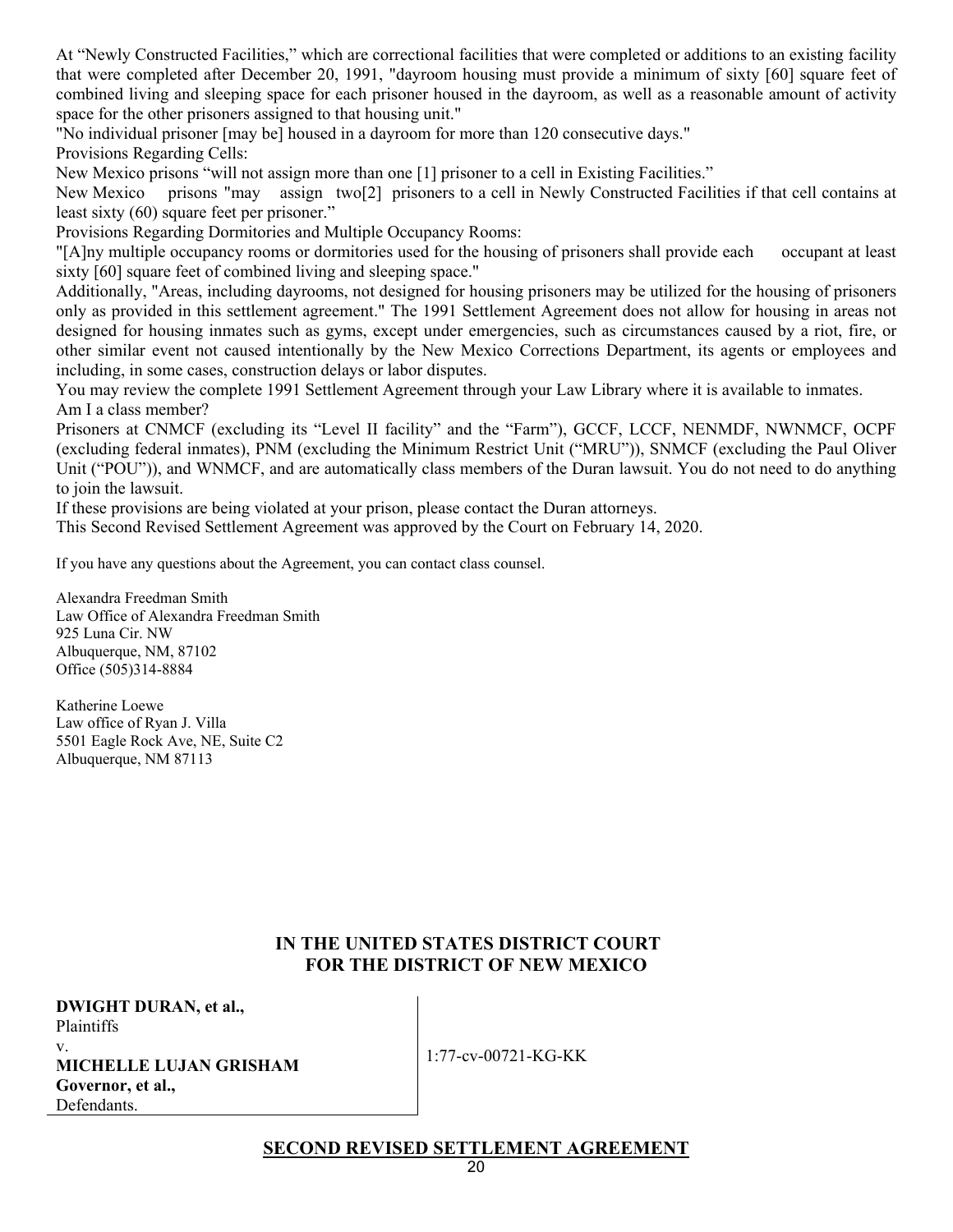The parties to this action held settlement conferences before United States magistrate judge Steven C. Yarbrough on February 25, 2019, March 29, 2019, and April 30, 2019, in an effort to resolve the disputed issues in this case. As a result of the settlement conferences, the parties reached an agreement which they reduced to writing and executed on the 14th day of May, 2019.

Following a hearing with United States magistrate judge Kirtan Khalsa on June 11, 2019, the parties agreed to clarify certain terms of their agreement. The parties incorporated those clarifications into a revised settlement agreement and they, through their undersigned counsel, executed the revised settlement agreement on August 14, 2019.

Following the court's preliminary approval of the revised settlement agreement on September 5, 2019, the parties agreed to certain modifications to the revised settlement agreement, which have been incorporated into this second revised settlement agreement. This second revised settlement agreement (referred to herein as the "revised settlement agreement") is now the operative Version of the settlement agreement and it supersedes the May 14, 2019, and August 14, 2019, versions of the agreement.

- 1. The New Mexico Corrections Department ("NMCD") agrees to take the following measures to reduce overcrowding and prevent further overcrowding in the future:
- a. NMCD will ensure that each inmate housed in a dormitory or multiple occupancy room wil1 have no less than 50 square feet of combined living and sleeping space, excluding dayrooms and bathrooms.
- b. NMCD will take the following steps to reduce the number of inmates in the following facilities:
	- i. Northwest New Mexico Correctional Facility (NWNMCF) Within 18 months from entry of this Court's preliminary approval order, NMCD will reduce NWNMCF's rated capacity from 748 inmates to 673 inmates and will not exceed the new rated capacity except as provided in this Revised Settlement Agreement. NMCD will accomplish this change by transferring at least 75 inmates from the dormitories to other New Mexico facilities with adequate space. Plaintiffs agree that by complying with this subparagraph  $(1)(b)(i)$ , NMCD will have established at least 50 square feet of combined living and sleeping space, excluding dayrooms and bathrooms.
	- ii. Springer Correctional Center (SCC) Within 18 months from the entry of this Court' s preliminary approval order, NMCD will reduce SCC' s rated capacity from 437 inmates to 308 inmates and will not exceed the new rated capacity except as provided in this Revised Settlement Agreement. NMCD will accomplish this change by transferring at least 129 inmates from the dormitories to other New Mexico facilities with adequate space. Plaintiffs agree that by complying with this subparagraph (l )(b)(ii), NMCD will have established at least 50 square feet of combined living and sleeping space, excluding dayrooms and bathrooms.
	- iii. Western New Mexico Correctional Facility (WNMCF)- Within 18 months from entry of this Court' s preliminary approval order, NMCD will reduce WNMCF's rated capacity from 393 inmates to 353 inmates and will not exceed the new rated capacity except as provided in this Revised Settlement Agreement. NMCD will accomplish this change by transferring at least 40 inmates from the dormitories and multiple occupancy rooms at WNMCF to other New Mexico facilities with adequate space. Plaintiffs agree that by complying with this subparagraph (l)(b)(iii), NMCD will have established at least 50 square feet of combined living and sleeping space, excluding dayrooms and bathrooms.
	- iv. Otero County Prison Facility (OCPF)- Within 18 months from entry of this Court' s preliminary approval order, NMCD will reduce OCPF' s rated capacity from 647 inmates to 607 inmates and will not exceed the new rated capacity except as provided in this Revised Settlement Agreement. NMCD will accomplish this change by transferring as least 40 inmates from the dormitories to other New Mexico facilities with adequate space. Plaintiffs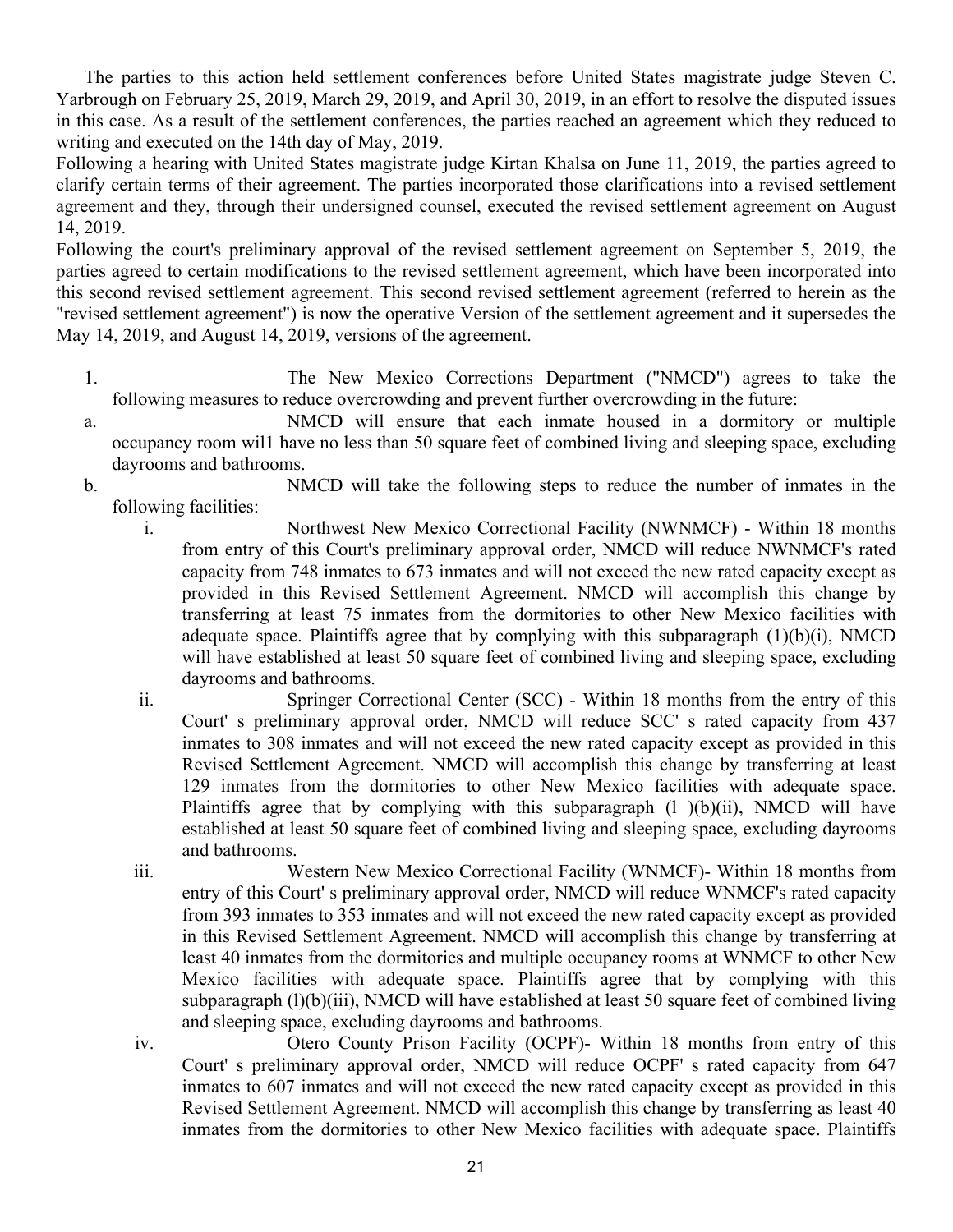agree that by complying with this subparagraph  $(1)(b)(iv)$ , NMCD will have established at least 50 square feet of combined living and sleeping space, excluding dayrooms and bathrooms.

v. Once NMCD has reduced the number of inmates in dormitories as provided in subparagraphs  $(1)(b)(i)-(iv)$  above, for purposes of disengagement, it will maintain the reduced number of inmates resulting from those moves for a period of at least six months. Defendants shall not make a motion for substantial compliance with this provision until the end of that six month period.

c. NMCD will not house more than one inmate in a cell unless that cell contains at least 120 square feet, and such cells must allow prisoners direct access to hygiene facilities without assistance from a staff member.

- i. Exception to subparagraph  $(l)(c)$ : The S-Unit (now HU3) at WNMCF may be used for double occupancy housing, but because these rooms do not contain toilets, sinks, or any running water, the doors to these rooms must remain open at all times unless there is a bona fide emergency or an occupant requests that his or her door be locked. In these events, care must be taken to unlock the door promptly whenever any occupant of a locked room requests that the door be unlocked. An emergency is defined as a circumstance caused by a riot, fire, or similar event not caused intentionally by Defendants, their agents, or employees.
- d. Areas, including dayrooms, not designed for housing prisoners may be utilized for the housing of prisoners only as provided in this Revised Settlement Agreement.
	- i. From time to time, NMCD may need to place prisoners in dayrooms on a temporary basis to accommodate increasing population levels while other alternatives are developed.
	- ii. NMCD may house prisoners in dayrooms only if the following conditions are met:
		- 1. When a need arises for prisoners to be housed in any dayroom, if vacancies exist at any minimum or medium security facility, NMCD shall make conscientious efforts through the application of its classification procedures in operation at that time to identify medium security prisoners eligible for reclassification and reassignment to minimum security facilities or reassignment to other medium security facilities where non-dayroom beds are available. In order to accomplish this objective, NMCD shall notify caseworkers in all medium security facilities of the need to evaluate likely candidates for reclassification and reassignment as promptly as possible, consistent with the normal and efficient operation of the classification process.
		- 2. Only dayrooms in general population medium or minimum security housing units are utilized to house prisoners; provided, however, that dayrooms in the Reception and Diagnostic Centers for male and female inmates may be used to house prisoners whose preliminary classification review by someone trained in classification procedures indicates that those prisoners can be housed appropriately in a dayroom setting. This review shall consist, at a minimum, of (a) the assignment of the prisoner to a cell for a period of at least three days prior to the prisoner's assignment to a dayroom, (b) an opportunity for the prisoner to meet privately with the classification person to discuss any concerns the prisoner may have concerning the prisoner' s possible assignment to a dayroom, and (c) a documented preliminary determination that the prisoner can be housed appropriately in a dayroom.
		- 3. No more than five prisoners per day room shall be assigned to dayrooms in any facility and the dayroom housing must provide a minimum of 50 square feet of combined living and sleeping space per inmate (excluding the cell left open for hygiene, as set forth below).
		- 4. One cell in any pod in which prisoners are housed in the dayroom must be vacated so that the hygiene facilities in that cell are available for use by prisoners housed in
			- 22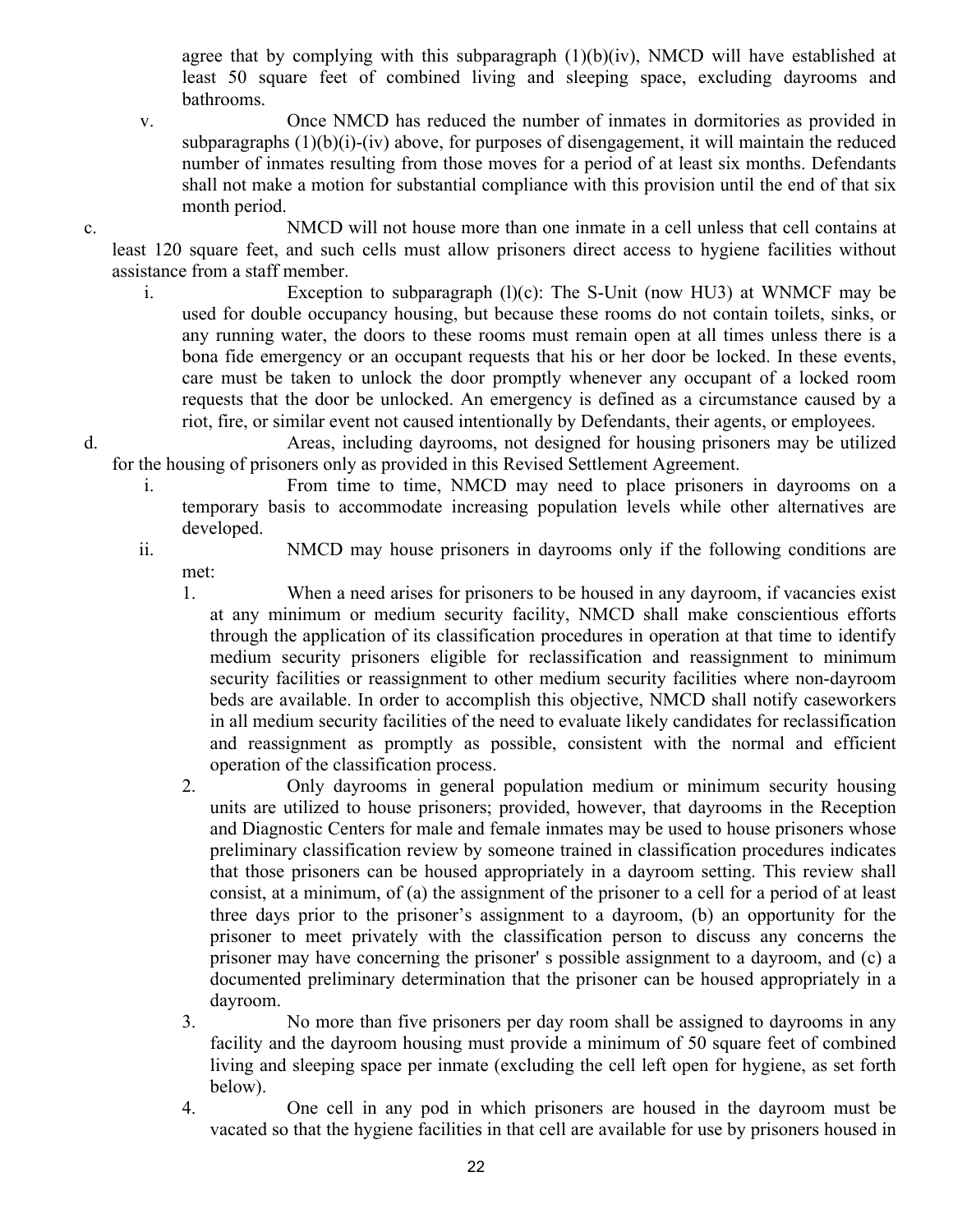the dayroom. This provision shall not apply if the prisoners housed in the dayroom have direct access without assistance from a staff member to suitable hygiene facilities at all times.

- 5. No individual prisoner is housed in a dayroom for more than 120 consecutive days.
- 6. No general population prisoner classified as maximum or close custody is housed in a dayroom.

iii. NMCD may not house more than 120% of the design capacity at a particular facility. NMCD may not house a total of more than 500 prisoners for the entire prison system in dayrooms.

iv. Whenever NMCD houses inmates in dayrooms pursuant to this Revised Settlement Agreement, NMCD shall notify Plaintiffs' counsel in writing prior to doing so if reasonably possible and in no event later than the 10th day of the month following the housing of inmates in dayrooms.

e. Notwithstanding any other provisions in this Revised Settlement Agreement, Defendants shall not make a motion for substantial compliance with subparagraphs  $(1)(a)$ ,  $(c)$  or  $(d)$ unless and until they have been found to be in substantial compliance with respect to all provisions of subparagraph  $(1)(b)$ .

2. NMCD has initiated a study, which is being performed by the Institute for Social Research ("ISR"). The ISR study is assessing the potential benefits of revising the classification process, including establishing separate classification systems for male and female inmates. NMCD will ensure that the ISR study is completed and implemented and will pay Dr. James Austin his hourly rate of \$175 per hour, up to \$20,000, to provide input to ISR on these matters. Compliance with this provision is established upon the completion and substantial implementation of the ISR study. Plaintiffs and Defendants may agree that NMCD has complied with this provision and submit a stipulated order to that effect. In the event that Defendants have ben found to be in sustained compliance with all other provisions of this Revised Settlement Agreement except this paragraph 2, then Plaintiffs' counsel will limit their monitoring relating to this Revised Settlement Agreement to matters directly related to the completion and implementation of the ISR study.

3. NMCD will conduct at least two hiring fairs and host at least one satellite academy, which shall be undertaken in different locations around the state, in each of the two years following the date of the Court's final approval of this Revised Settlement Agreement.

4. To decrease staff vacancies, within three months of the entry of this Court's final approval order, NMCD will adopt new hiring policies that reevaluate the physical fitness needs for various positions with a goal towards enlarging the applicant pool. These new policies will be provided to the Plaintiffs and to the Court.

5. Within three months of the entry of this Court's final approval order, and consistent with the limitations provided in NMSA 1978, §§ 33-2-34 (E) and (F), NMCD will allow inmates to receive one month good time lump sum awards ("LSAs") for each individual stage of the Residential Drug Abuse Program. The stages of this program currently include: (1) Orientation and Rational Thinking; (2) Criminal Lifestyle-Living With Others; and (3) Recovery, Maintenance, and Transition Living.

- 6. Within three months of the entry of this Court's final approval order, NMCD will modify its LSA policy prohibiting inmates who are within 90 days of their release date from being awarded LSAs. Inmates who are 45 days or more from their release date shall be eligible for LSAs.
- 7. NMCD will meet American Correctional Association ("ACA") standards regarding toilet-to-inmate ratios, and will ensure toilets are working within 48 hours of a verbal or written inmate complaint regarding plumbing problems. NMCD shall not seek a waiver of these requirements from the ACA.
- 8. NMCD will meet ACA standards regarding shower-to-inmate ratios. NMCD shall not seek a waiver of these requirements from the ACA.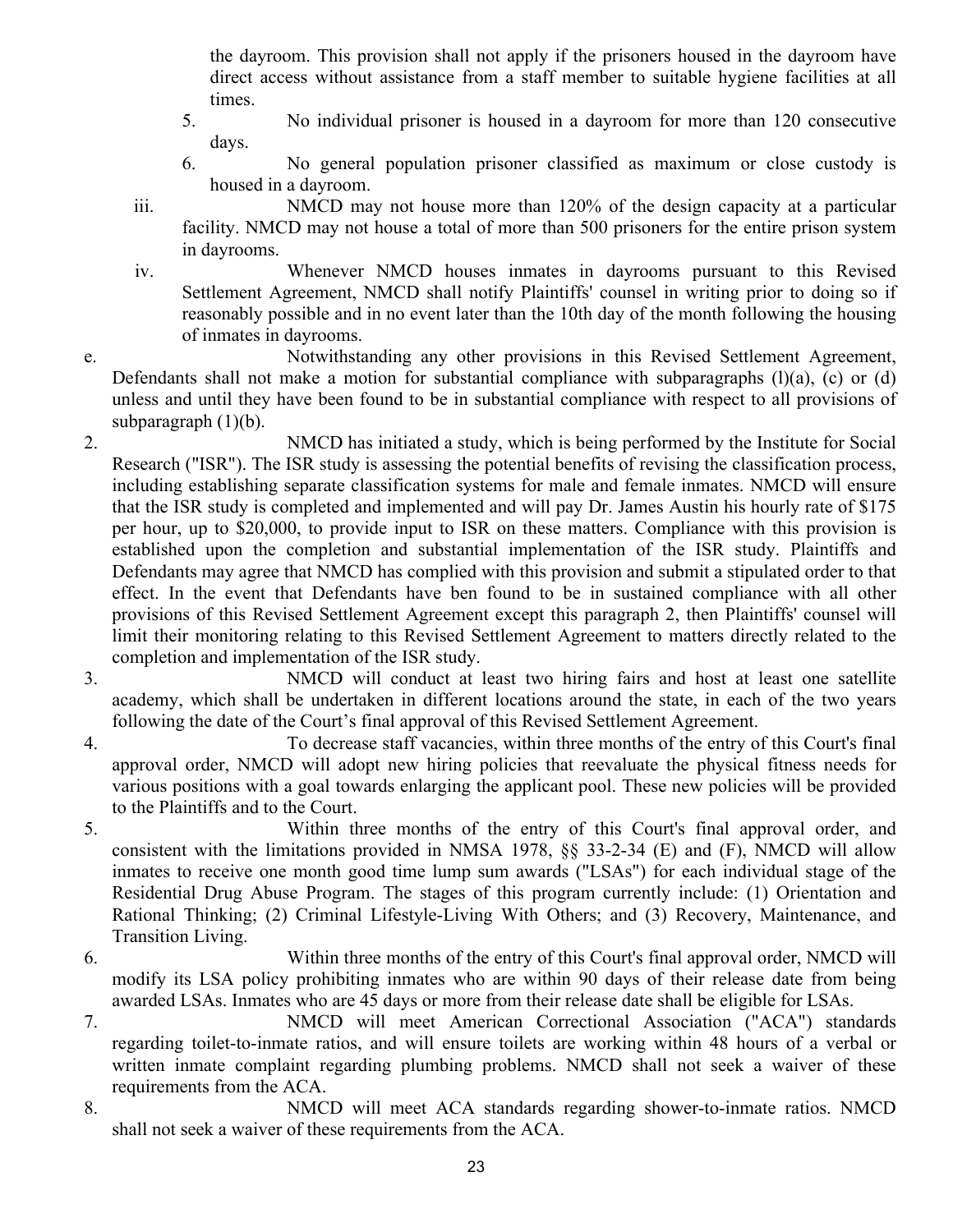- 9. NMCD will ensure there is an adequate supply of safe drinking water at the Springer Correctional Center. This provision is intended to address those situations in which the local municipality has raised concerns regarding the quality of the municipal water supply. If the municipal water supply is unsafe or inadequate, NMCD will provide inmates with bottled water.
- 10. NMCD will retain professionally licensed exterminators to be deployed at least monthly for the duration of this revised settlement agreement at WNMCF and NWNMCF to mitigate concerns about rodents and vermin at the facilities.
- 11. Within eighteen months of the entry of this Court's final approval order, NMCD will retrain records staff regarding file audit reviews and good time calculations to improve the accuracy of those reviews and calculations. NMCD will provide a copy of the training materials to Plaintiffs' counsel and provide regular updates to Plaintiffs' counsel regarding the progress of this training until it is completed. Plaintiffs may not approve or disapprove of these training materials. This provision is satisfied once all records staff have been retrained.
- 12. The Classification Supervisor will ensure that the Parole Board Docket Form is accurate and that it, along with the Parole Plan, is submitted to the Adult Parole Board ("Board") via email no later than 90 days prior to a class member's projected release date for class members that will serve parole in New Mexico and no later than 120 days prior to the class member's projected release date if the class member will serve parole out of state. NMCD will ensure that class members are timely released on their certified release date following receipt of parole board certificate and, where applicable, when there is available space at a halfway house, transitional living center, or long-term residential treatment center. Substantial compliance with this provision means that NMCD complies with the provisions of this section at least 85% of the time. Beginning no later than thirty days after the entry of this Court's final approval order, NMCD will provide Plaintiffs' counsel with monthly reports documenting production of the Parole Board Docket Form, Parole Plan, and release date for all class members.
- 13. NMCD will not take away good time or otherwise discipline class members for reporting in good faith alleged PREA violations, as provided in PREA Standard 28 C.F.R.115.78(f). However, NMCD does not waive its rights under PREA Standard 28 C.F.R.  $115.52(g)$ .
- 14. All men confined to a medium or higher custody facility and all women of any classification level in NMCD custody will receive the benefits of this Revised Settlement Agreement.

15. Medical/Geriatric Parole - NMCD shall identify geriatric, permanently incapacitated, and terminally ill class members eligible for geriatric or medical parole based on rules established by the Board and give notice to those inmates no later than December 31, 2019 and on an annual basis thereafter. NMCD shall forward an application and documentation in support of parole eligibility to the Board within thirty days of receipt of an application from a class member. The documentation shall include information concerning the class member' s age, medical history and prognosis, institutional behavior and adjustment and criminal history. The class member or his or her representative may submit an application to the Board. NMCD will adhere to these provisions for the duration of this Revised Settlement Agreement.

 With respect to any parolee who is a class member at the time he or she is released, who comes under the supervision of the probation and parole department, and serves one-half of his or her required parole time without a major violation, NMCD will provide a written recommendation to the Board that such parolee's parole time be reduced by one-half. This provision is not intended to expand the scope of the class and does not apply to:

- a. Sex offenders;
- b. Serious violent offenders; and
- c. Offenders who are serving sentences for a DWI sixth or higher.

17. As remedial relief, NMCD agrees to award one month's worth of good time consistent with NMSA 1978,  $\S$  33-2-34(A) (2015) to the following inmates: (1) any inmate who was housed for at least 60 days in dormitories at NWNMCF from March 1, 2014 until the date the Court finds that Defendants are in substantial compliance with subparagraph  $(1)(b)(i)$  of this Revised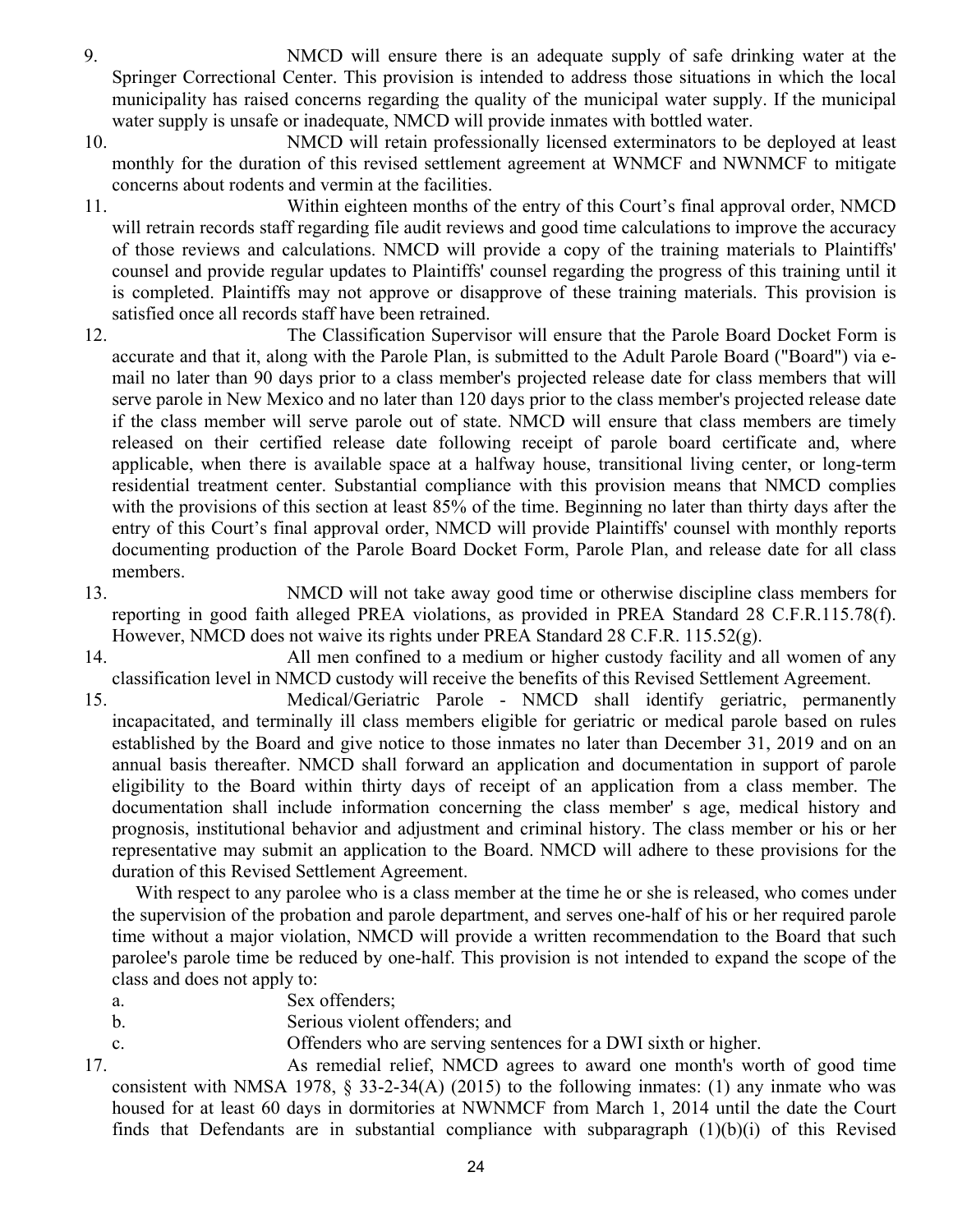Settlement Agreement; (2) any inmate who was housed for at least 60 days at SCC from October 1, 2016 until the date the Court finds that Defendants are in substantial compliance with subparagraph  $(l)(b)(ii)$  of this Revised Settlement Agreement; (3) any inmate housed for at least 60 days in dormitories at WNMCF from October 1, 2016 until the date the Court finds Defendants are in substantial compliance with subparagraph (1) (b) (iii) of this Revised Settlement Agreement; and (4) any inmate housed for at least 60 days in dormitories at OCPF from October 1, 2016 until the date the Court finds Defendants are in substantial compliance with subparagraph  $(l)(b)(iv)$  of this Revised Settlement Agreement. Only one award will be made to eligible inmates. Excluded from this provision are any inmates who have a sustained finding of assault against a staff member. Also excluded from this provision are those inmates who have less than 45 days of time left to serve on their sentence as measured from the entry of this Court's final approval order. These good time awards shall be made within 30 days of this Court's final approval order. For inmates who become eligible for these good time awards after the date of the final approval order, the awards shall be made within 30 days of the date the inmate becomes eligible.

18. Unless otherwise stated in this Revised Settlement Agreement, each provision will go into effect on the date this Court enters its final approval order.

19. The parties will agree to an access order that reasonably permits Plaintiffs to monitor compliance with this Revised Settlement Agreement. If the parties cannot agree to an access order by the date upon which objections to the Revised Settlement Agreement are due to the Court, the parties will present competing access orders to the Court, and the Court will adopt an access order of its choosing.

- 20. The parties agree to collaborate in the exchange of information necessary to ensure the Defendants' compliance with and the expeditious resolution of this Revised Settlement Agreement. Where absolutely necessary, and only after conferring with Defendants, Plaintiffs may seek formal discovery through specific requests that address the terms of this Revised Settlement Agreement. The Defendants do not relinquish their right to object or otherwise seek limitations to the proffered discovery. Any dispute regarding discovery will be resolved by the Court.
- 21. When the Defendants believe they have substantially complied with any of the items set forth in this Revised Settlement Agreement , they will notify the Plaintiffs in writing. The notice will state the basis for asserting substantial compliance. At any time after thirty days from this notice, the Defendants may file a motion for a finding of substantial compliance as to the item(s) addressed in the notice. If the motion is contested, the parties will request that the Court hold a hearing and enter its findings and conclusions. If the Court determines that the Defendants have substantially complied with the item(s) of this Revised Settlement Agreement to which the motion pertains, it will enter an order finding substantial compliance as to the item(s) to which the motion pertains. If Defendants maintain sustained compliance for 6 months from the date of the Court' s order finding substantial compliance, and the Defendants' sustained compliance is unchallenged, the Court's will enter an order terminating its oversight of and disengaging such item(s). If the Plaintiffs challenge Defendants' proffer of sustained compliance, the Court will resolve the dispute after a hearing. Upon a determination of sustained compliance as to an item and the Court' s resulting termination of the oversight of and disengagement of that item, either by agreement of the parties or as a result of the Court' s determination , the Defendants will no longer be required to report on that item or compensate the Plaintiffs for attorney, paralegal, or investigator time spent monitoring that item.

22. Upon the Court's termination of its oversight of and the disengagement of all of the items in this Revised Settlement Agreement, Defendants will be deemed to have complied with the terms of this Revised Settlement Agreement and all provisions of the Revised Settlement Agreement and all prior consent decrees will be vacated.

23. Defendants agree not to file a motion to terminate pursuant to the PLRA until they have achieved sustained compliance with the provisions of this Revised Settlement Agreement, as provided in Section 21. Plaintiffs agree not to seek expansion of this Revised Settlement Agreement or to monitor facilities beyond the scope of this Revised Settlement Agreement.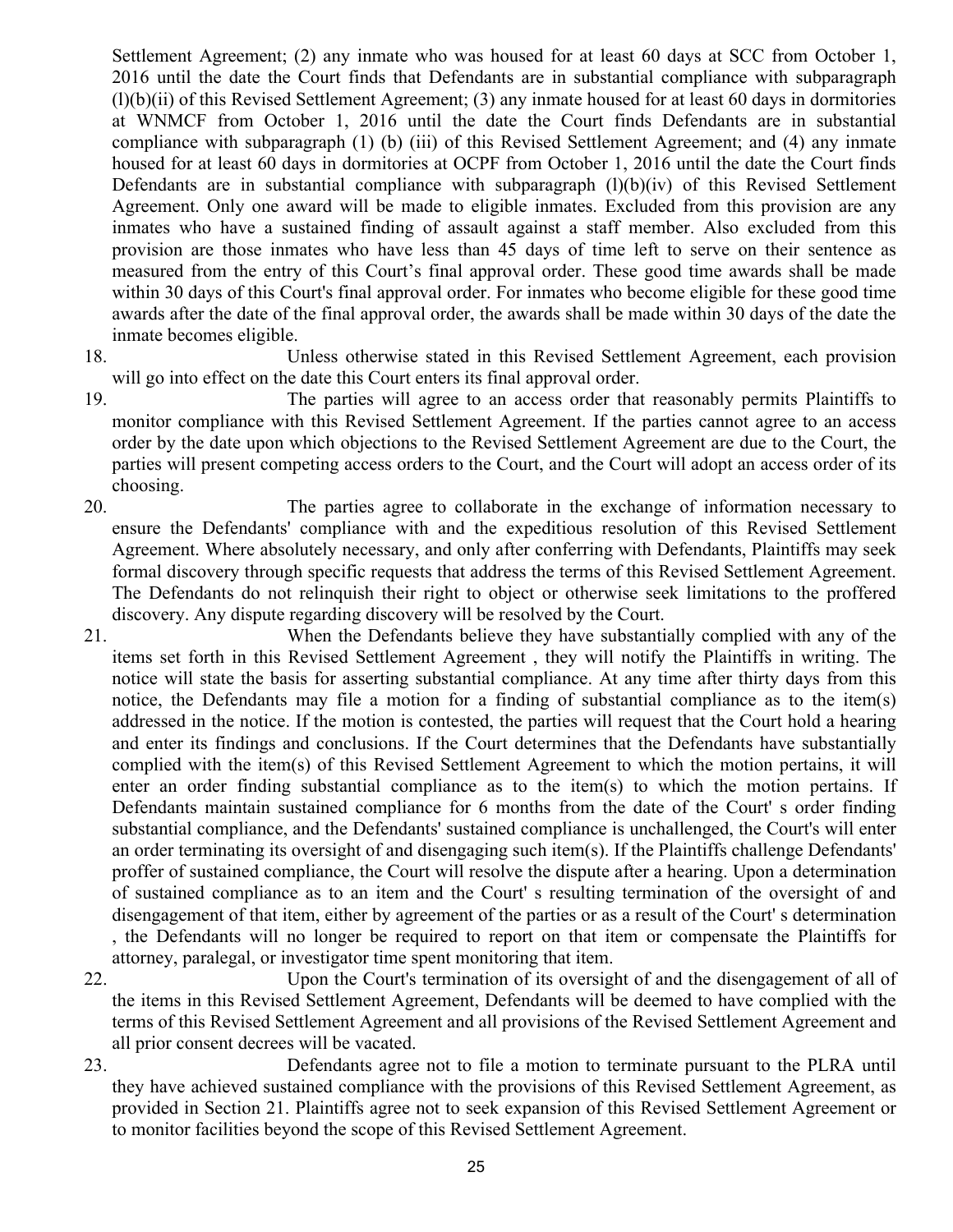- 24. Plaintiffs agree that NMCD has no authority over the Adult Parole Board and do not now, and will not in the future, make any claims that this Revised Settlement Agreement is being violated due to the conduct, actions, or decisions of the Board.
- 25. The parties agree not to move to modify this Revised Settlement Agreement.
- 26. Plaintiffs' counsel reserve the right to argue for an award of attorneys' fees and expenses incurred for their reasonable and necessary work in negotiating and securing this Revised Settlement Agreement, as well as a nterpretation or enforcement of this revised settlement agreement, they must first confer prior to filing any motion. Except, in the case of an emergency, a party may file an emergency motion.
- 27. Based upon the entire record, the parties stipulate and jointly request that the Court find that the relief set forth in this Revised Settlement Agreement is narrowly drawn, extends no further than necessary to correct the violation of Plaintiffs' federal rights, and is the least intrusive means necessary to correct the violation of Plaintiffs' federal rights.
- 28. Plaintiffs agree that this Revised Settlement Agreement constitutes the entire set of obligations and duties necessary for Defendants' full release from this litigation and all attendant Court orders in both the Duran and Klatt lawsuits.
- 29. The intention of this Revised Settlement Agreement is to allow for final resolution of this litigation and to allow Defendants to dissolve the consent decree in this litigation.

Executed: February 10, 2020

Alexandra Freedman Smith Matthew L. Garcia FREEDMAN SMITH, LLC MICHELLE LUJAN GRISHAM

Katherine Loewe **Alisha Tafoya Lucero** Alisha Tafoya Lucero LAW OFFICE OF RYAN J. VILLA CABINET SECRETARY FOR

*Counsel for Plaintiffs* DEPARTMENT

\_\_\_\_\_\_\_\_\_\_\_\_\_\_\_\_\_\_\_\_\_\_\_\_\_\_\_\_\_\_\_\_\_\_\_\_\_\_ \_\_\_\_\_\_\_\_\_\_\_\_\_\_\_\_\_\_\_\_\_\_\_\_\_\_\_\_\_\_\_\_\_\_\_\_\_ LAW OFFICE OF ALEXANDRA GENERAL COUNSEL FOR GOVERNOR

\_\_\_\_\_\_\_\_\_\_\_\_\_\_\_\_\_\_\_\_\_\_\_\_\_\_\_\_\_\_\_\_\_\_\_\_\_ \_\_\_\_\_\_\_\_\_\_\_\_\_\_\_\_\_\_\_\_\_\_\_\_\_\_\_\_\_\_\_\_\_\_\_\_\_ THE NEW MEXICO CORRECTIONS

> \_\_\_\_\_\_\_\_\_\_\_\_\_\_\_\_\_\_\_\_\_\_\_\_\_\_\_\_\_\_\_\_\_\_\_\_\_ Jennifer Saavedra ASSISTANT NEW MEXICO ATTORNEY GENERAL

*Defendants and Counsel for Defendants*

- 30. any attorneys' fees and expenses for prior work in this litigation, and Defendants reserve the right to object to those attorneys' fees and expenses.
- 
- *31.* The court shall retain jurisdiction over any dispute that may arise with respect to the interpretation or
- *32.* enforcement of this revised settlement agreement. The parties agree that if a dispute arises regarding i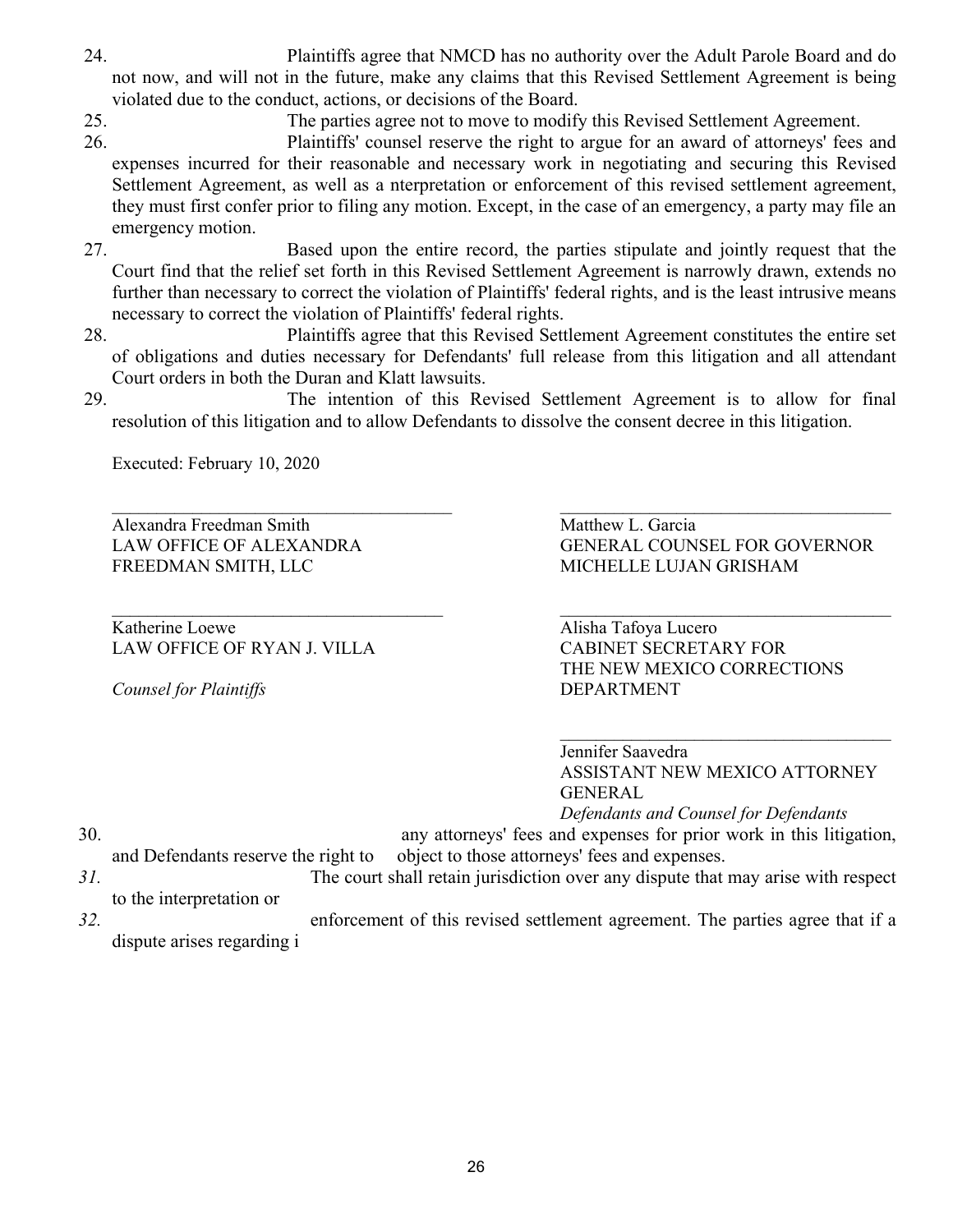#### **DISCIPLINARY HEARING PROCEDURES:** (Both Major and Minor Levels)

A Disciplinary Hearing shall be conducted by an impartial person designated as a Disciplinary/Hearing Officer by the Warden. Inmates shall be notified of the time and place of the hearing at least 24 hours prior to the hearing, unless the inmate waives his/her notification in the presence of two additional staff witnesses.

The Disciplinary/Hearing Officer shall conduct a hearing within seven working days from the date of discovery unless prevented by exceptional circumstances that shall be documented as an institutional continuance. An institutional continuance must be served to the inmate no later than the scheduled hearing date unless the inmate is not available due to transfer, court, medical transport, escape, etc.

A continuance may be granted for good cause to the inmate or the institution by the Disciplinary/Hearing Officer for a reasonable period of time not to exceed 7 working days per continuance that shall be documented and attached to the Disciplinary Packet. A continuance of more than 7 days may be granted if an inmate is transferred to another facility prior to the hearing.

The inmate should receive a hearing within 30 working days of his/her return to the facility, if absent from the facility prior to or on the day of the scheduled hearing.

#### **MINOR LEVEL HEARINGS AND RECOMMENDED DECISION**

Hearings on minor level reports will be conducted as follows: The Disciplinary Officer will conduct an informal hearing, which need not be tape recorded. The inmate is not entitled to a representative. The inmate may request that witnesses be examined and statements taken, but witnesses other than the inmate charged shall not appear at the hearing. The inmate charged may present his/her own statement and any relevant evidence.

The Disciplinary Officer shall submit a written recommended decision to a Warden as soon as practicable, but no later than ten working days, unless prevented by exceptional circumstances. Reasons for the delay should be documented. The Disciplinary Officer may recommend either dismissal of the charges or impose minor sanction(s) allowed for the offense for which the inmate was cited.

#### **MAJOR LEVEL HEARINGS and RECOMMENDED DECISION**

Inmates charged with rule violations will be present at their hearings unless they waive that right in writing, refuse to attend the hearing, engage in disruptive behavior, or pose a threat to the security of the institution. Inmates may be excluded during any testimony given in confidence and the reasons for the absence or exclusion will be documented. When an inmate escapes from custody, the Hearing Officer may conduct a hearing in the inmate's absence.

An inmate will be permitted to make his/her own statement, to call reasonably available witness and to present documents on his/her behalf, providing the calling of such witnesses and/or the disclosure of documentary evidence does not jeopardize the physical safety of staff, inmates or others.

If the witness is not reasonably available, the charged inmate will be advised that he/she may prepare written questions for the proposed inmate witnesses, such questions to be prepared prior to the hearing.

Once the disciplinary hearing has convened, such written questions will be submitted by the inmate or the inmate's representative to the Hearing Officer. The written questions will be made a part of the record. The Hearing Officer will determine: the relevancy of the questions submitted; whether the inmate is reasonably available; and/or whether the witness's safety would be jeopardized (e.g., victim, etc.).

If the Hearing Officer determines the question(s) are irrelevant, or the inmate is not reasonably available, or questioning the inmate would jeopardize his/her safety, etc., the Hearing Officer will document on the record the rationale for such determination.

If the Hearing Officer determines that the questions will be asked, for example; the questions are deemed relevant, and the inmate is reasonably available, and questioning the inmate will not jeopardize safety, the Hearing Officer will either pause the hearing or grant a continuance in order to obtain the witness response to the written questions.

Inmate witnesses classified as Level I, II, III, or IV and housed at a Level I, II, III, or IV facility who are reasonably available whose presence would not jeopardize their safety or the safety of the institution, and who are to respond to relevant questions shall ordinarily appear in person before the Hearing Officer to respond to the written questions.

The Hearing Officer will tape record the reading of the question(s) and the inmate witness response. The tape-recorded testimony will be made a part of the Hearing Record and be maintained.

The Hearing Officer will allow the inmate to submit logical follow up questions and will make reasonable efforts to identify logical follow up questions, based upon the response of the inmate witness, and not limit the questioning to those submitted in advance by the charged inmate and factor such testimony into the Hearing Officer's decision.

Staff witnesses shall not be interrogated or cross-examined by the inmate. The inmate or the inmate's representative will submit written questions for the staff member to the Hearing Officer that will have been prepared prior to the hearing.

The Hearing Officer will determine the relevancy of the questions submitted and may grant a continuance.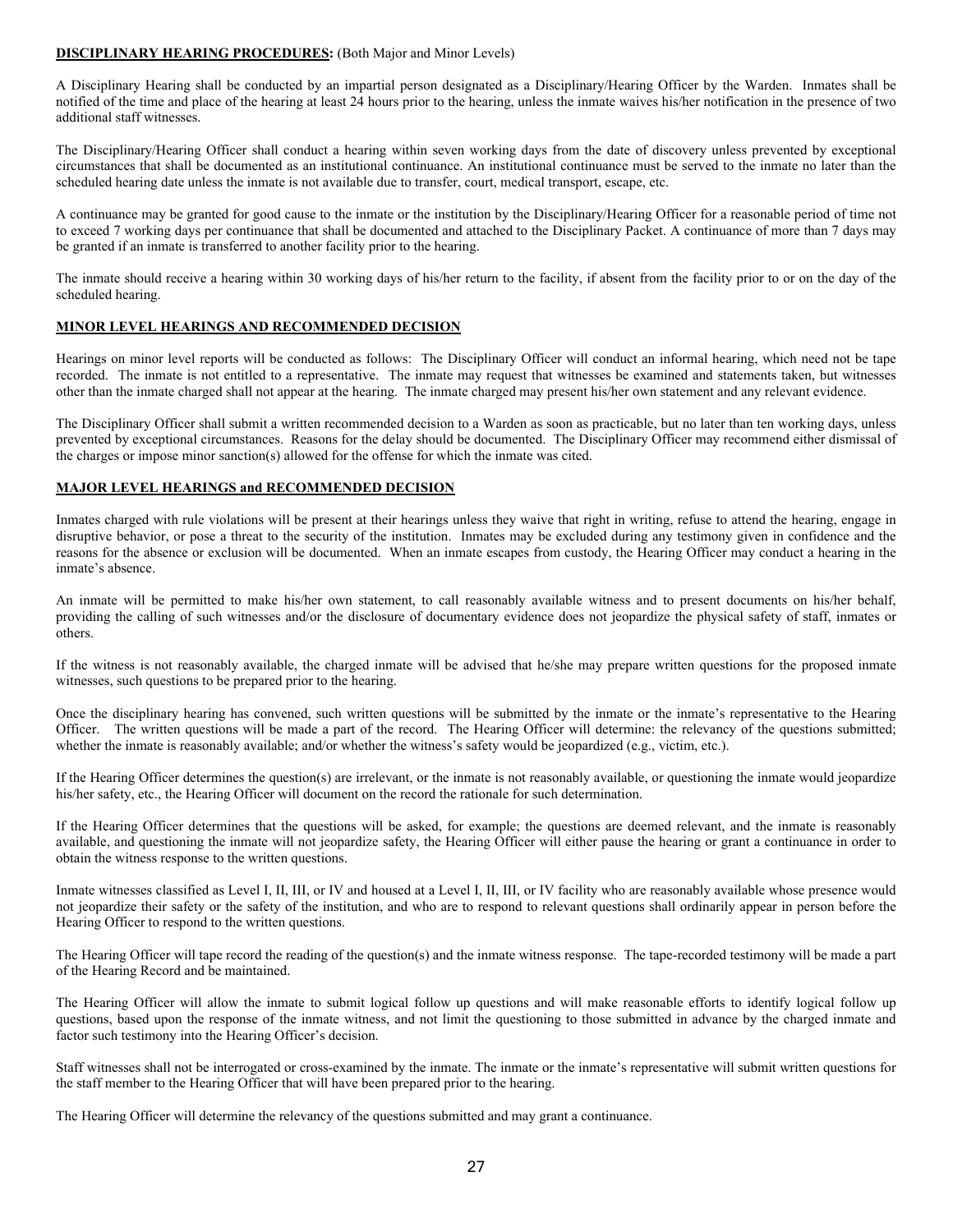The Hearing Officer may refer the Misconduct Report and the questions to the Disciplinary Officer for further investigation and/or interview the staff member themselves. Staff must cooperate with all Hearing Officer requests to testify.

Inmates are not entitled to be represented by legal counsel at hearings before the Hearing Officer. If the inmate being charged cannot read and write in English adequately to comprehend the charge and present a defense, assistance will be provided by a person capable of communicating with the inmate and the Hearing Officer.

If an employee declines a request to represent an inmate, the inmate may select alternates. Employee representation may not include a Hearing Officer. The employee or inmate representative will be given a reasonable amount of time to consult with the inmate prior to proceeding with the hearing. All representatives must be reasonably available and at the same institution.

Physical evidence or replicas thereof (e.g., photos of the physical evidence), may be presented at the hearing upon the hearing officer's determination of necessity. All photos should have a date, time, brief description and the name of the staff member who took the photo, printed on the photo if possible. If a photo cannot be written on, a Chain of Custody should then accompany that photo. The Hearing Officer shall determine the integrity of any photos submitted on a case-by-case basis and based on relevancy (i.e., a photo submitted of a tattoo may not contain the requested information but the hearing officer can simply order the inmate to reveal the tattoo at the hearing).

Where information obtained from a confidential informant is used, the Hearing Officer will evaluate the reliability of the informant and state on the record the grounds for finding the informant reliable. The reliability of the informant shall be based on the informant having provided reliable information in the past, the information being offered is based on first hand observations, or there is corroboration either from another source or through physical or other evidence showing the reliability of the informant's data.

A summary of the confidential information will be prepared by the Hearing Officer prior to the hearing including reasons for a finding of reliability and be attached to the final disciplinary decision packet. The Hearing Officer will use due caution in preparing the summary as not to divulge any information which would identify the source(s) of the information. Inmates are not permitted to ask specific questions about the information summarized in an attempt to identify the source(s) of the Confidential Information. No inmate shall be found to have committed the offense solely on the testimony of a single confidential informant.

The Hearing Officer will produce a written summary of the proceedings including a summary of the evidence, excluding identifying information on confidential sources, on the Disciplinary Hearing Summary of Evidence and Proceeding Form. The summary shall include what occurred during the course of the hearing with special attention to witnesses, evidence, and confidential information, and inmate testimony, motions for dismissal, considerations requested by the inmate and mental health considerations. Denial of any witness must be substantiated and documented. The Hearing Officer will also provide a written recommended decision as soon as practicable, but no later than ten working days following the conclusion of the hearing, unless prevented by exceptional circumstances. Reasons for delay shall be documented.

The decision will be based on a preponderance of the evidence and only the evidence presented at the hearing. The Hearing Officer will identify what he/she relied upon for the finding on the Disciplinary Decision Form.

The Hearing Officer may recommend any one or a combination of the following actions:

- **Dismiss Charge(s). (Ensure report is removed from all of the inmate's files).**
- **Impose sanctions allowed for the offense for which the inmate was found guilty.**
- **Recommend that an inmate be placed in disciplinary segregation for a specified period up to the allowable maximum period, refer to the Category "A" Sanction Chart Attachment and Category "B" Sanction Chart Attachment for maximum limits and that an inmate be referred to the Institutional Reclassification Committee (IRC) for a custody review.**
- **Recommend to the IRC that a specified amount of Good Time be forfeited. Refer to the Category "A" Sanction Chart and the Category "B" Sanction Chart for maximum limits.**
- **Recommend suspension of the allowable punishments for a specified period of time and for specified conditions. Although the sanctions of a report may be suspended, the finding of guilt on the report itself cannot be suspended.**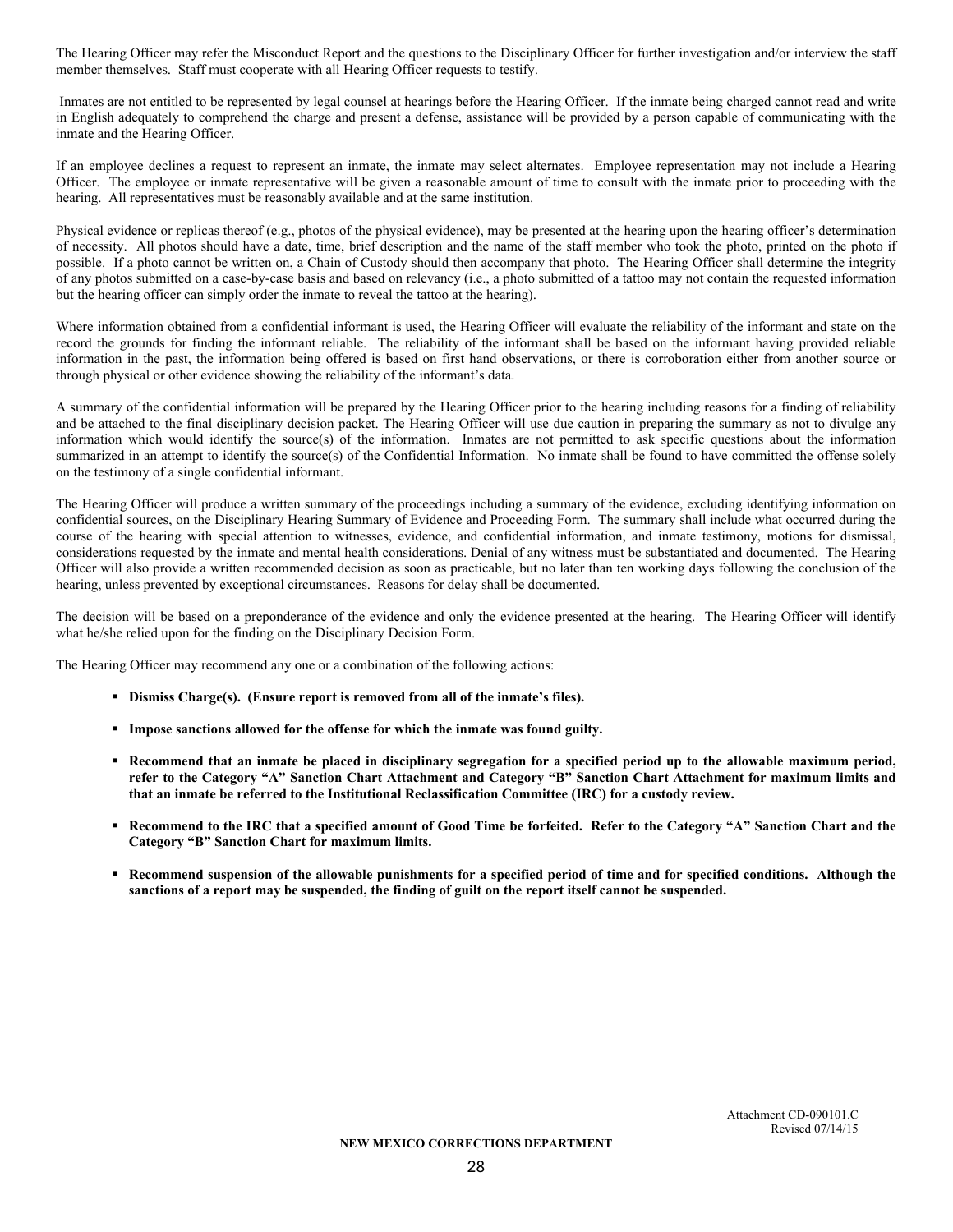## **Category "A" Offenses**

|                                             | LOSS OF           | <b>PUNITIVE</b>                                     | <b>LOSS OF GOOD TIME</b> |
|---------------------------------------------|-------------------|-----------------------------------------------------|--------------------------|
| <b>OFFENSES</b>                             | <b>PRIVILEGES</b> | <b>SEGREGATION</b>                                  | (MAX DAYS)               |
| <b>CATEGORY A OFFENSES</b>                  | (MAX DAYS)        | (MAX DAYS)                                          |                          |
| <b>MURDER</b>                               | 365 days          | Max 30 days                                         | All good time            |
| MANSLAUGHER                                 | 365 days          | Max 30 days                                         | All good time            |
| TAKING OF HOSTAGES OR KIDNAPPING            | 365 days          | Max 30 days                                         | All good time            |
| <b>ARSON</b>                                | 365 days          | Max 30 days                                         | All good time            |
| <b>BATTERY</b>                              | 365 days          | Max 30 days                                         | All good time            |
| ASSAULT OR BATTERY WITH A WEAPON            | 365 days          | Max 30 days                                         | All good time            |
| ASSAULT OR BATTERY WITHOUT A WEAPON         | 365 days          | Max 30 days                                         | All good time            |
| ASSAULT OR BATTERY WITHOUT A WEAPON ON AN   | 365 days          | Max 30 days                                         | All good time            |
| <b>INMATE</b>                               |                   |                                                     |                          |
| <b>ENGAGING IN RIOT</b>                     | 365 days          | Max 30 days                                         | All good time            |
| <b>INCITING TO RIOT</b>                     | 365 days          | Max 30 days                                         | All good time            |
| <b>ESCAPE WITH FORCE</b>                    | 365 days          | Max 30 days                                         | All good time            |
| <b>ESCAPE WITHOUT FORCE</b>                 | 365 days          | Max 30 days                                         | All good time            |
| POSSESSION OF ESCAPE PARAPHERNALIA          | 365 days          | $Max\ 30\ days$                                     | All good time            |
| <b>THREATS</b>                              | 365 days          | Max 30 days                                         | All good time            |
| <b>ABUSE OF MEDICATION</b>                  | 365 days          | Up to 30 days                                       | All good time            |
| POSSESSION OF SYRINGE OR DRUG PARAPHERNALIA | 365 days          | Up to 30 days                                       | All good time            |
| REFUSAL TO SUBMIT TO A DRUG TEST            | 365 days          | Max 30 days                                         | All good time            |
| POSSESSION OR USE OF DANGEROUS DRUGS        | 365 days          | Max 30 days                                         | All good time            |
| DEALING IN DANGEROUS DRUGS                  | 365 days          | Max 30 days                                         | All good time            |
| POSSESSION OF DANGEROUS CONTRABAND          | 365 days          | Max 30 days                                         | All good time            |
| SEXUAL MISCONDUCT                           | 365 days          | Max 30 days                                         | All good time            |
| <b>RAPE</b>                                 | 365 days          | Max 30 days                                         | All good time            |
| ROBBERY OR EXTORTION                        | 365 days          | Max 30 days                                         | All good time            |
| <b>BRIBERY</b>                              | 180 days          | Up to 30 days                                       | All good time            |
| <b>FORGERY</b>                              | 180 days          | Up to 30 days                                       | All good time            |
| <b>FRAUD</b>                                | 180 days          | Up to 30 days                                       | All good time            |
| PARTICIPATING IN, CONTRIBUTING TO, OR       | 180 days          | Up to 30 days                                       | All good time            |
| IMPENDING CONTROL OF A DISTURBANCE IN ANY   |                   |                                                     |                          |
| AREA EITHER PHYSICALLY OR VERBALLY          |                   |                                                     |                          |
| TAMPERING WITH LOCKS OR SECURITY ITEMS      | 180 days          | Up to 30 days                                       | All good time            |
| POSSESSION OF KEY OR KEY PATTERN            | 180 days          | Up to 30 days                                       | All good time            |
| TATTOOING AND/OR POSSESSION OF TATTOO       | 180 days          | Up to 30 days                                       | All good time            |
| PARAPHERNALIA                               |                   |                                                     |                          |
| ATTEMPT OR COMPLICITY                       |                   | Same penalty prescribed for the substantive offense |                          |
| REFUSAL TO MOVE OR TO BE RESTRAINED         | 180 days          | Up to 30 days                                       | All good time            |
| POSSESSION OF GANG PARAPHERNALIA            | 180 days          | Up to 30 days                                       | All good time            |
| ENGAGING IN SECURTY THREAT GROUP/STREET     | 180 days          | Max 30 days                                         | All good time            |
| <b>GANG ACTIVITY</b>                        |                   |                                                     |                          |
| ANY ACT NOT LISTED ABOVE THAT CONSTITUTE A  | 180 days          | Up to 30 days                                       | All good time            |
| <b>FELONY</b>                               |                   |                                                     |                          |
| ATTEMPT OR ENGAGING IN A PERSONAL           | 180 days          | Up to 30 days                                       | All good time            |
| RELATIONSHIP WITH A MEMBER OF STAFF ETC.    |                   |                                                     |                          |
| POSSESSION OF TOBACCO (1 OUNCE OR MORE)     | 180 days          | Up to 30 days                                       | All good time            |
| BRINGING CONTRABAND INTO PLACES OF          | 180 days          | Up to 30 days                                       | All good time            |
| <b>IMPRISONMENT</b>                         |                   |                                                     |                          |
| <b>FIGHTING</b>                             | 180 days          | Up to 30 days                                       | All good time            |
| SEXUAL HARRASSMENT                          | 180 days          | Up to 30 days                                       | All good time            |
| TAMPERING WITH EVIDENCE                     | 180 days          | Up to 30 days                                       | All good time            |
| FAILURE TO PARTICIPATE IN THE PAROLE PLAN   | 180 days          | Up to 30 days                                       | 90 days                  |
| <b>PROCESS</b>                              |                   |                                                     |                          |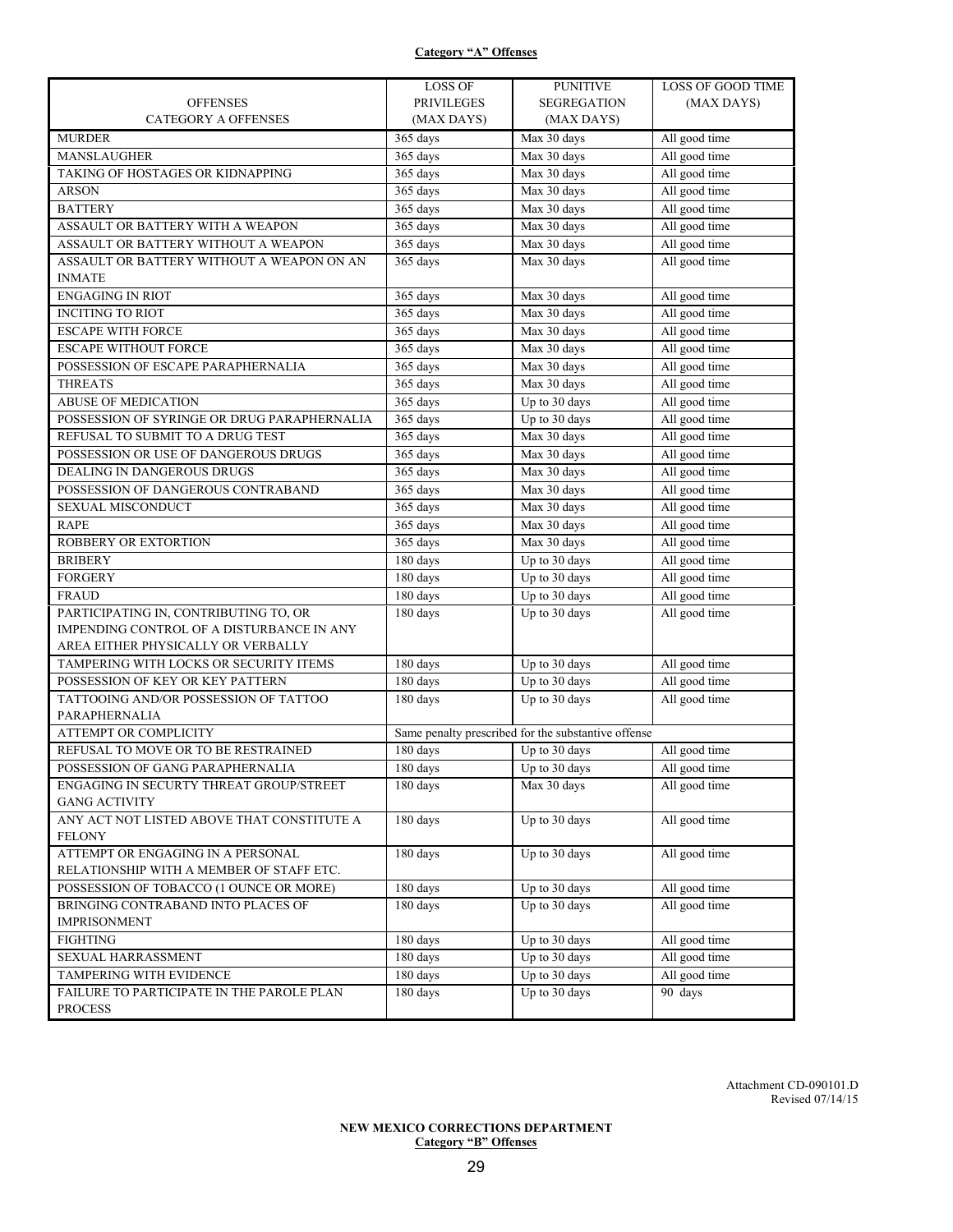|                                            | LOSS OF                      | <b>PUNTIVE</b>                                      | <b>LOSS OF GOOD TIME</b> |
|--------------------------------------------|------------------------------|-----------------------------------------------------|--------------------------|
| <b>OFFENSES</b>                            | <b>PRIVILEGES</b>            | <b>SEGREGATION</b>                                  | (MAX DAYS)               |
| <b>CATEGORY B OFFENSES</b>                 | (MAX DAYS)                   | (MAX DAYS)                                          |                          |
|                                            |                              |                                                     |                          |
| <b>PERJURY</b>                             | 120 days                     | Up to 30 days                                       | 120 days                 |
| KNOWINGLY MAKING A FALSE STATEMENT TO      | 120 days                     | Up to 30 days                                       | 120 days                 |
| ANY STAFF MEMBER                           |                              |                                                     |                          |
| <b>COUNT INTERFERENCE</b>                  | 120 days                     | Up to 30 days                                       | 120 days                 |
| <b>INTERFERENCE WITH SEARCH</b>            | 120 days                     | Up to 30 days                                       | 120 days                 |
| FAILURE TO PROGRAM                         | 120 days                     | Up to 30 days                                       | 120 days                 |
| WILLFUL REFUSAL, WITHOUT A STATUTORY OR    | 120 days                     | Up to 30 days                                       | 120 days                 |
| REGULATED EXEMPTION, TO PARTICIPATE IN THE |                              |                                                     |                          |
| <b>INMATE LITERACY PROGRAM</b>             |                              |                                                     |                          |
| UNAUTHORIZED ABSENCE                       | 120 days                     | Up to 30 days                                       | 120 days                 |
| VIOLATING A CONDITION OF FURLOUGH, SCHOOL  | 120 days                     | Up to 30 days                                       | 120 days                 |
| OR WORK RELEASE OR OTHER Etc.              |                              |                                                     |                          |
| PRESENCE UNATHORIZED OR REST. AREAS        | 120 days                     | Up to 30 days                                       | 120 days                 |
| <b>GAMBLING</b>                            | 120 days                     | Up to 30 days                                       | 120 days                 |
| CONDUCT WITH VISITOR (S) IN VIOLATION OF   | 120 days                     | Up to 30 days                                       | 120 days                 |
| FACILITY VISITING REGULATIONS              |                              |                                                     |                          |
| ALTERATION OF ANY FOOD OR DRINK            | 120 days                     | Up to 30 days                                       | 120 days                 |
| <b>SEXUAL HARASSMENT</b>                   | 120 days                     | Up to 30 days                                       | 120 days                 |
| <b>VERBAL ABUSE OR GESTURES</b>            | 120 days                     | Up to 30 days                                       | 120 days                 |
| POSSESSION OF UNAUTHORIZED LEGAL           | 120 days                     | Up to 30 days                                       | 120 days                 |
| DOCUMENTS OR IMPROPER LEGAL ASSISTANCE     |                              |                                                     |                          |
| DISOBEYING A LAWFUL ORDER                  | 120 days                     | Up to 30 days                                       | 120 days                 |
| <b>ASSOCIATION</b>                         | 120 days                     | Up to 30 days                                       | 120 days                 |
| <b>HORSEPLAY</b>                           | 120 days                     | Up to 30 days                                       | 120 days                 |
| CONTEMPT OF COMMITTEE                      | 120 days                     | Up to 30 days                                       | 120 days                 |
| ENTERING INTO CONTRACT                     | 120 days                     | Up to 30 days                                       | 120 days                 |
| UNAUTHORIZED USE OF EQUIPMENT              | 120 days                     | Up to 30 days                                       | 120 days                 |
| VIOLATION OF ANY CORRESPONDENCE            | 120 days                     | Up to 30 days                                       | $120 \text{ days}$       |
| <b>REGULATION (S)</b>                      |                              |                                                     |                          |
| POSSESSION OF TOKENS BEYOND THE AMOUNT     | $120~{\rm days}$             | Up to 30 days                                       | 120 days                 |
| <b>SPECIFIED BY POLICY</b>                 |                              |                                                     |                          |
| BARTERING, SELLING GOODS AND COMMODITIES   | 120 days                     | Up to 30 days                                       | 120 days                 |
| OR SERVICES                                |                              |                                                     |                          |
| POSSESSION OF CONTRABAND ITEMS             | 120 days                     | Up to 30 days                                       | 120 days                 |
| DAMAGE TO PROPERTY                         | 120 days                     | Up to 30 days                                       | 120 days                 |
| <b>THEFT</b>                               | 120 days                     | Up to 30 days                                       | 120 days                 |
| RECEIVING STOLEN PROPERTY                  | 120 days                     | Up to 30 days                                       | 120 days                 |
| ALTERATION OF A CELL, LIVING AREA HOUSING  | 120 days                     | Up to 30 days                                       | 120 days                 |
| <b>UNIT OR FACILITY</b>                    |                              |                                                     |                          |
| SANITARY VIOLATION                         | 120 days                     | Up to 30 days                                       | 120 days                 |
| FAILURE TO DISPLAY IDENTIFICATION, NAME,   | 120 days                     | Up to 30 days                                       | 120 days                 |
| NUMBER AND/OR CARD                         |                              |                                                     |                          |
| FAILURE TO OBTAIN PERMIT                   | 120 days                     | Up to 30 days                                       | 120 days                 |
| FAILURE TO FOLLOW PUBLISHED RULES OR       | $120 \text{ days}$           | Up to 30 days                                       | 120 days                 |
| <b>REGULATIONS</b>                         |                              |                                                     |                          |
| SELF-MUTILATION PER B(34)                  | $180 \overline{\text{days}}$ | Up to 30 days                                       | 120 days                 |
| USING OFF-HOUR CALLS INAPPROPRIATELY PER   | 90 days                      | Up to 30 days                                       | 120 days                 |
| B(35)                                      |                              |                                                     |                          |
| ATTEMPT OR COMPLICITY                      |                              | Same penalty prescribed for the substantive offense |                          |
| ANY ACT CONSTITUTING A MISDEMEANOR         | 365 days                     | Up to 30 days                                       | All good time            |
| IMPROPER LEGAL ASSISTANCE                  | 120 days                     | Up to 30 days                                       | 120 days                 |
| POSSESSION OF TOBACCO Less than 1 ounce    | 120 days                     | Up to 30 days                                       | 120 days                 |
|                                            |                              |                                                     |                          |

## **ORIENTATION/INTAKE VERFICATION**

The following topics were explained during Orientation by the Springer Correctional Center Staff. I also received an Orientation/Intake Packet, which briefly describes the following topics: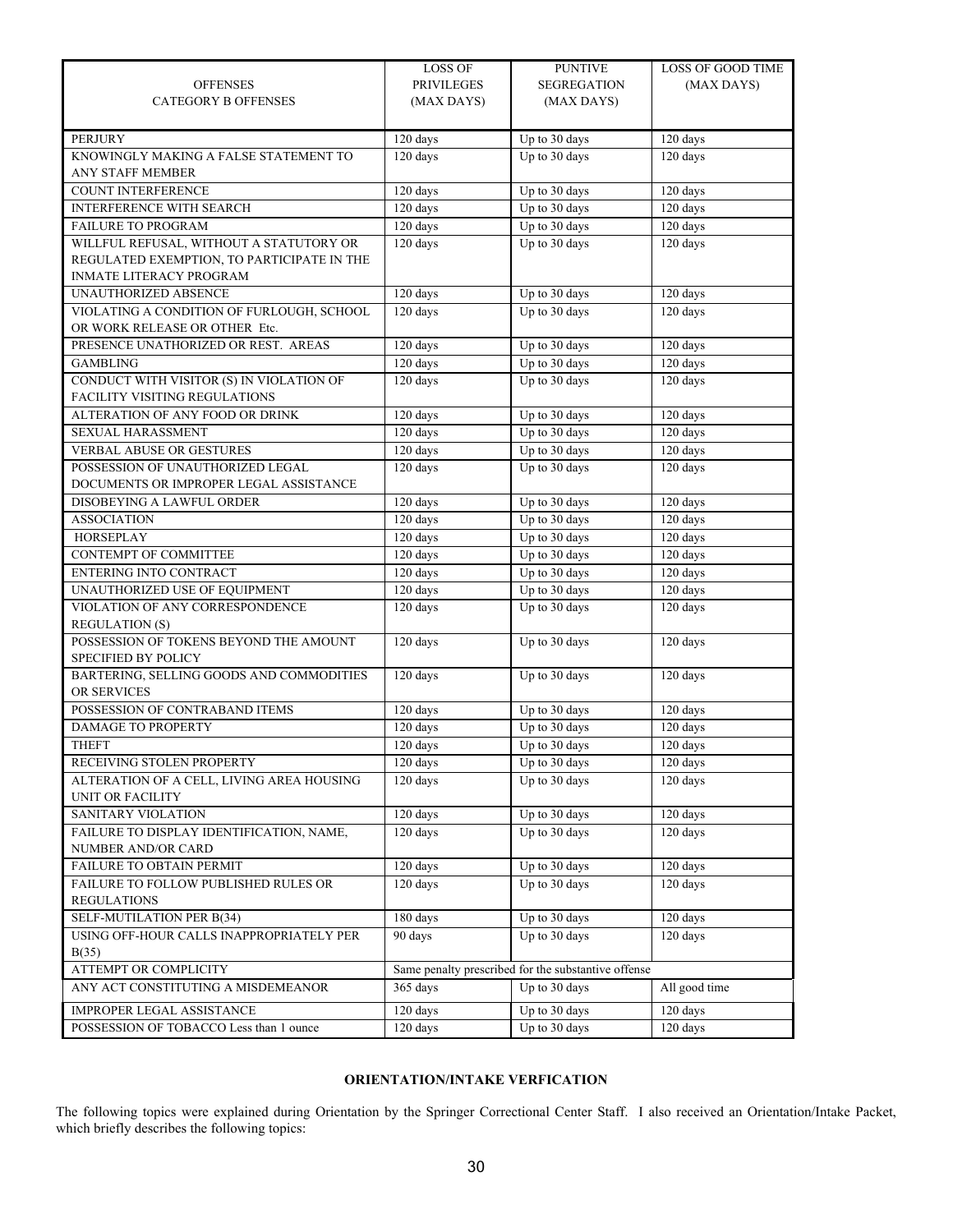| 1.                       | Inmate Rules and Regulations          |
|--------------------------|---------------------------------------|
|                          | <b>Off-Limit Areas</b>                |
| 3.                       | Housing Unit Rules                    |
|                          | <b>Controlled Movement</b>            |
|                          | Daily Schedule                        |
| 6.                       | Food Service                          |
|                          | Special Diets - Therapeutic/Religious |
| 8.                       | Laundry & Clothing Procedures         |
|                          | Inmate Employment                     |
| 10.                      | <b>Inmate Trust Accounts</b>          |
|                          | Canteen                               |
| 12.                      | <b>Inmate Personal Property</b>       |
| 13.                      | Personal Living Area                  |
| 14.                      | Personal Hygiene Items                |
| 15.                      | Safety & Sanitation/Housekeeping      |
| 16.                      | Sexual Abuse/Assault                  |
| 17.                      | Mail and Correspondence Privileges    |
|                          | Telephone Access                      |
| 19.                      | Attorney Visits and Phone Calls       |
|                          | <b>Visitation</b>                     |
|                          | <b>Medical Services</b>               |
|                          | <b>Classification Department</b>      |
| 23.                      | <b>Inmate Grievances</b>              |
|                          | Education/Library                     |
|                          | <b>Mental Health Services</b>         |
| $26.$ ——                 | Religious Services                    |
|                          | Recreation                            |
|                          | Arts and Hobby Craft Program          |
| 29.                      | Inmate Self-Help Groups               |
| 30.                      | Narcotics and/or Alcohol              |
| 31.                      | <b>Typing Services</b>                |
| $32, \underline{\qquad}$ | Disciplinary Procedures               |
| 33.                      | <b>Visitation Packet</b>              |
|                          |                                       |

Inmate Name (Print) NMCD # Date

Inmate Signature Date

Orientation Officer Date

The above inmate speaks only Spanish or indicated a problem understanding the English Language and was assisted by:

Interpreter (Print) Interpreter (Signature)

**INTAKE INMATE VISITATION INFORMATION**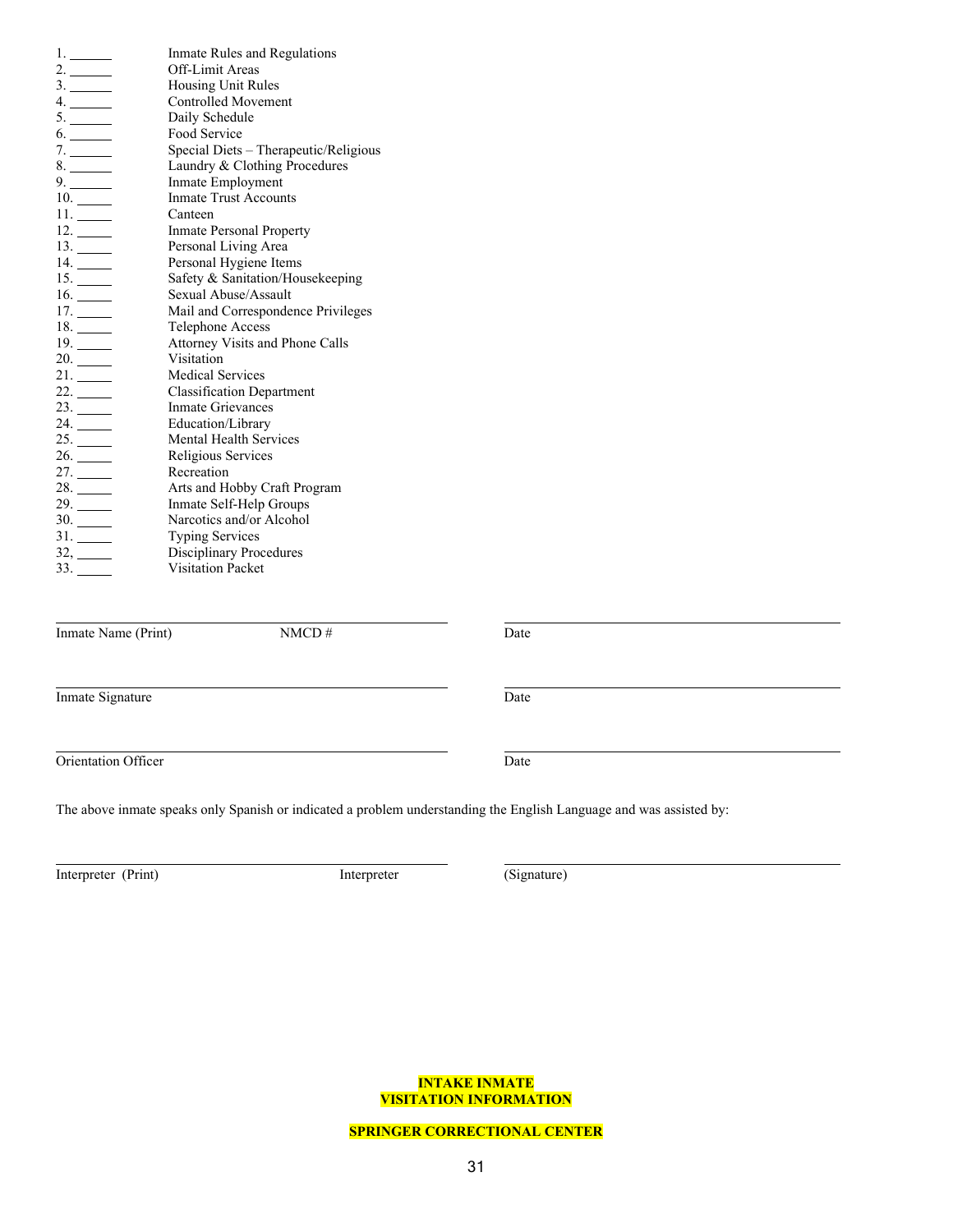#### **READ CAREFULLY AND KEEP FOR YOUR INFORMATION**

#### Visiting hours are Saturday, Sunday and approved State holidays from 8:30 a.m. to 3:30 p.m.

Because of space limitations, no more than three (3) persons may visit an inmate at one time. When more than three approved visitors wish to visit during the same period, they may alternate so that no more than three (3) visitors are present at one time during the regular visiting period. The number of visitors per inmate may be reduced without prior notice if over-crowding or other situations exist which may pose a threat to the security of the institution.

All visitors over the age of 16 will be required to produce government issued picture identification, such as a driver's license or other identification with a recognizable picture. Children less than sixteen (16) years of age will not be charged against the number of adult visitors (3) allowed to visit at one time. They must, however, be kept under reasonable control in both the visiting room and waiting area. Nuisance created by children and/or adults will be sufficient reason to terminate a visit.

The visiting room will be designed to permit informal communication and are permitted a brief hug and/or kiss at the beginning and upon completion of the visit. Inmates may be seated next to all visitors, are permitted to hold hands and may hold his children.

Written messages and photographs may be exchanged during a visit after inspection and approval by the visiting officer. Visitors will not be permitted to take the following items into the visiting room: Cigarettes, Lighters, Matches, Purses, Gum, Candy, Food, and all other items (wallets, diaper bags, prescription medications, etc.) must be stored in the visitor's vehicle before entry into the visitation building.

It is the policy of SCC that, in accordance with State law, it is a violation for any person to introduce into the institution any article of contraband including explosive materials, currency, weapons, ammunition, intoxicants, controlled substances or any article expressly prohibited by the institution.

The visiting officer will not accept inmate funds. All inmate funds must be mailed into the institution by way of Cashier's check or money order.

All visitors and inmates are required to comply with the visiting rules that are posted in the visiting room.

#### Smoking is not permitted in the visiting room.

Any attempt to circumvent the regulations outlined in this policy statement may result in loss of visiting privileges and possible further action against the inmate and/or visitors pursuant to the laws of the State of New Mexico and the Inmate Disciplinary Code.

#### **Special Visits**

All special visits not covered in this policy statement, e.g., visitors coming long distances, (over 100-miles) prospective employers, law enforcement officers. etc., must be approved by the Unit Manager, in advance, and in writing.

Immediate family members who reside out-of-state and who seldom visit do not necessarily have to be placed on the regular visiting list. They may visit under this regulation.

The following procedure will be followed for obtaining special visits, including visits with members of the clergy, hospital visits, family members, friends, etc.

A Special Visit Request Form will be completed and submitted to the caseworker at least two (2) days prior to the requested visit date (Special Visit Request Forms may be obtained from their caseworker).

The caseworker will submit the request form to the Warden for final approval.

The inmate will be advised whether the request is approved or denied.

Because of space limitations, no more than three (3) persons may visit an inmate at one time. When more than three (3) approved visitors wish to visit during the same period, they may alternate so that no more than three visitors are present at one time during the regular visiting period. The number of visitors per inmate may be reduced without prior notice if over-crowding or other situations exist which may pose a threat to the security of the institution.

Children less than sixteen (16) years of age will not be charged against the number of adult visitors (3) allowed to visit at one time. They must, however, be kept under reasonable control in both the visiting room and waiting area. Nuisance created by children and/or adults will be sufficient reason to terminate a visit.

Each inmate may have up to a maximum of fifteen (15) approved visitors regardless of their relationship, providing the Warden has cleared them. The Warden may authorize an increase in the list under special circumstances, such as in cases where the inmate's immediate family exceeds fifteen  $(15)$ .

#### **Visitors (Under Age)**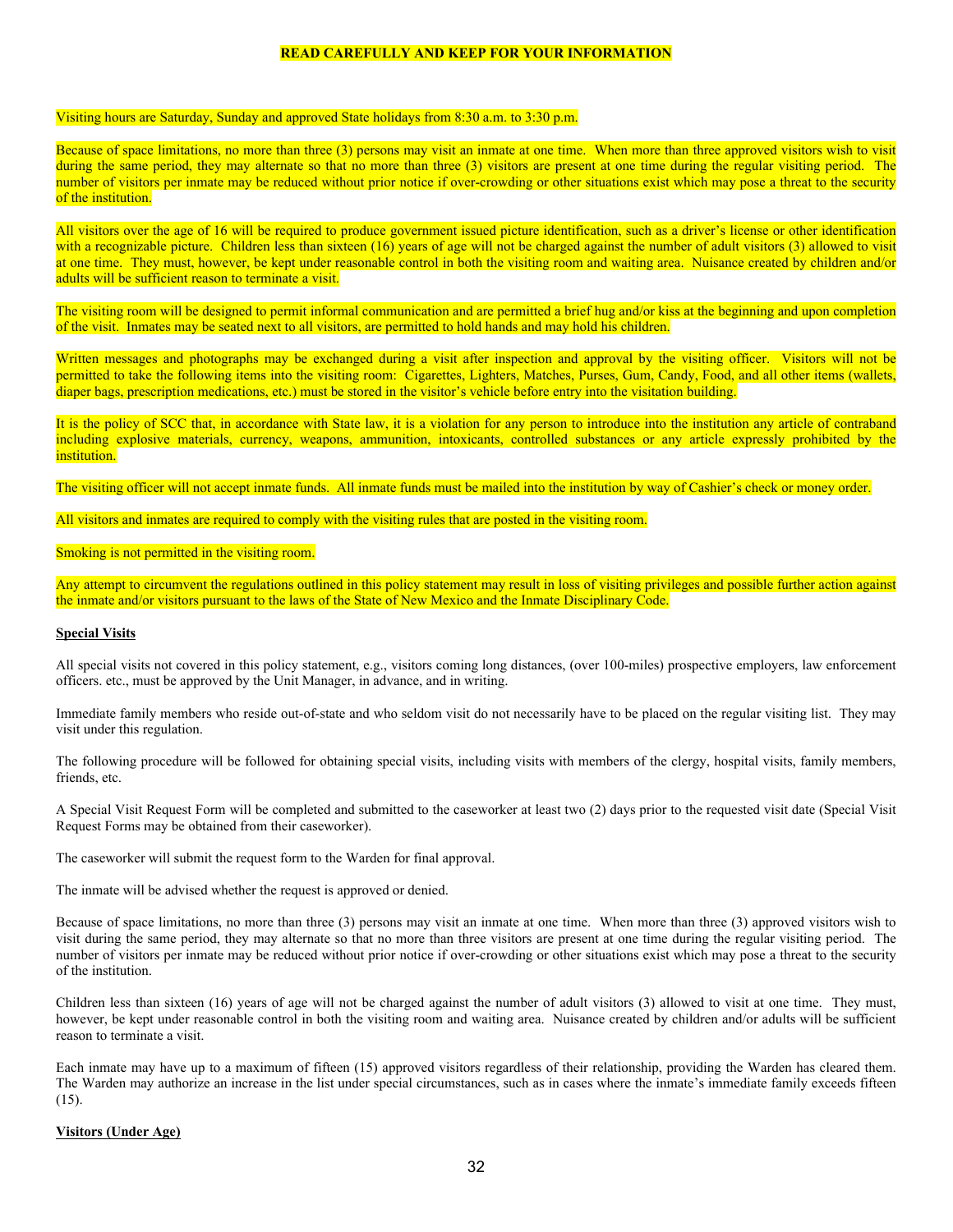Brothers, sisters, children and grandchildren over the age of sixteen (16) may be approved for visiting privileges and must visit accompanied by an approved adult.

No other visitors under the age of eighteen (18) years of age will be permitted to enter the institution for visiting purposes unless accompanied at all times by an adult approved for visiting the same inmate.

All visitors over the age of sixteen (16) will be required to produce picture identification, such as a driver's license or other identification with a recognizable picture.

All visitors are strictly prohibited from wearing any type of hat gear and sunglasses within the visiting room.

#### **Conduct During Visits**

The visiting room will be designed to permit information communication and are permitted a brief hug and/or kiss at the beginning and upon completion of the visit. Inmates may be seated next to all visitors, are permitted to hold hands and may hold his children.

Disorderly conduct, which disrupts the operations of the visiting room or would offend others, is not permitted.

All visitors and inmates are required to comply with the visiting rules that are posted in the visiting room:

#### **Dress Code for Visitors**

#### **Male Visitors**

A shirt must be worn at all times while in the institution. White or colored undershirts when used as an outer garment are not acceptable.

Cut-offs and beach-type shorts are not acceptable. Boys, eight (8) years of age and younger may wear shorts if pants are no shorter than three (3) inches above the knee.

Some type of footwear must be worn at all times. Beach-type thongs, etc., do not constitute footwear.

No hats (including headbands) will be worn in the visiting room.

Spiked belts and spiked wristbands are prohibited.

Chain belts are not allowed.

Gang or gang type clothing is not allowed.

Sleeveless shirts are not allowed.

#### **Female Visitors**

Undergarments, including brassieres, must be worn.

Cut-offs and beach-type shorts are not acceptable. Girls, eight (8) years of age and younger may wear shorts if pants are no shorter than three (3) inches above the knee.

See-through blouses, dresses, pants or open knitted garments, such as slips, bras and camisoles are not acceptable.

Sleeveless blouses or dresses are not allowed.

Sheer dresses, shirts or blouses without proper undergarments, such as slips, bras and camisoles are not acceptable.

Dresses and skirts with slits are not allowed if the slit is more than three (3) inches above the upper knee.

Clothing, such as halter-tops and tube tops, exposing the midriff are not acceptable.

Spiked belts and spiked wristbands are prohibited.

Chain belts are not allowed.

Some type of footwear must be worn at all times. Beach-type thongs, etc., do not constitute footwear.

Backless tops, dresses or shirts are not acceptable.

Low-cut blouses (shirts), v-necks, are **not** acceptable should the cleavage show.

Sundresses are not acceptable.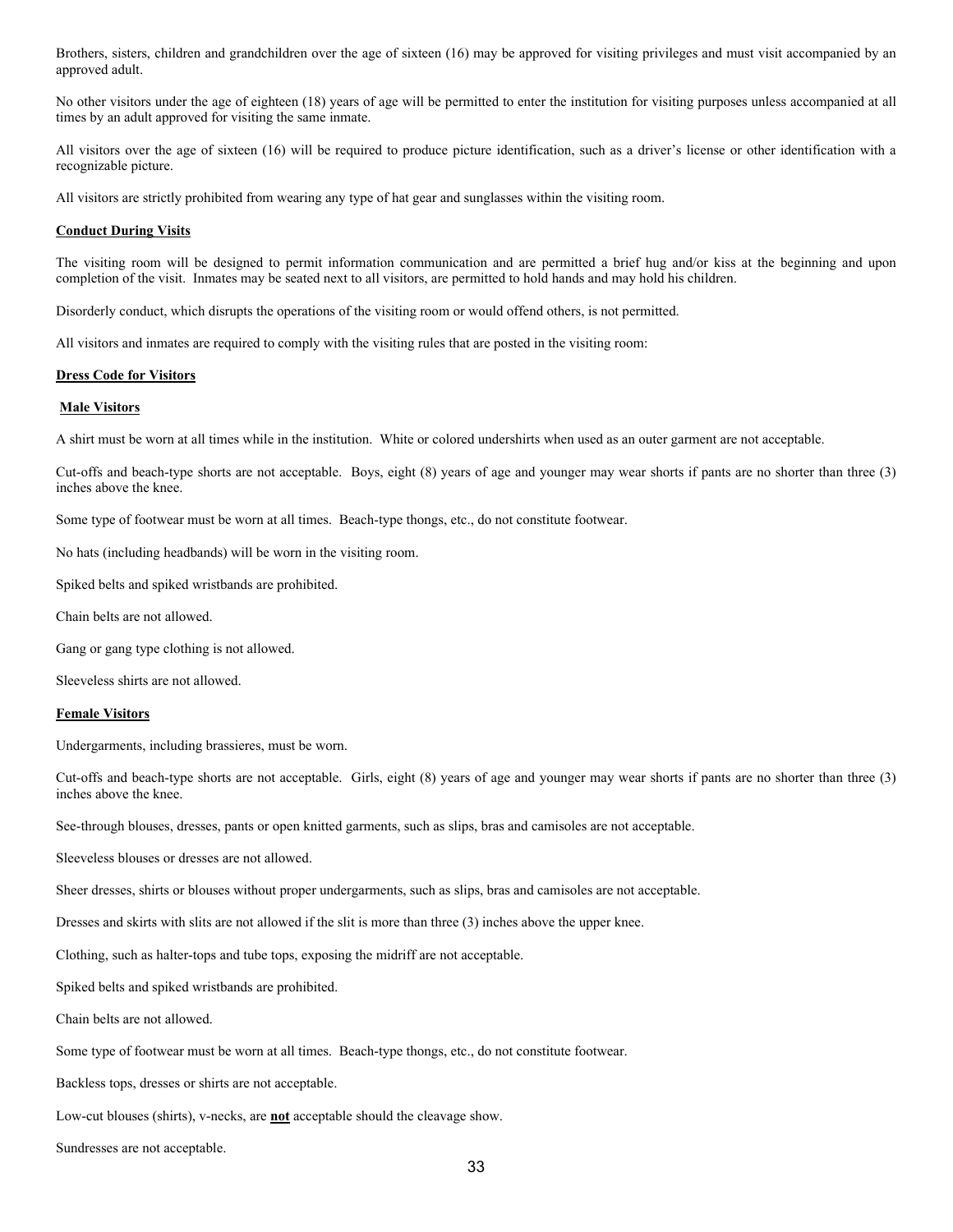Any clothing which is skin tight (skin tight slacks, shirts or blouses) will not be allowed.

Sweat clothing may be worn, with exception of shorts.

Gang or gang type clothing is not allowed.

#### **General**

When attire not covered in this policy statement is deemed inappropriate, the Visiting Room Officer will bring the matter to the attention of the Shift Supervisor. Clothing that might present problems in identification between visitors and inmates must be carefully scrutinized. Visitors are subject to denial of visiting privileges if attire is deemed inappropriate.

**No cellular phones, pagers, or recorders allowed in the institution**.

FACILITY ADDRESS IS AS INDICATED BELOW

## **SPRINGER CORRECTIONAL CENTER P. O. BOX 10**